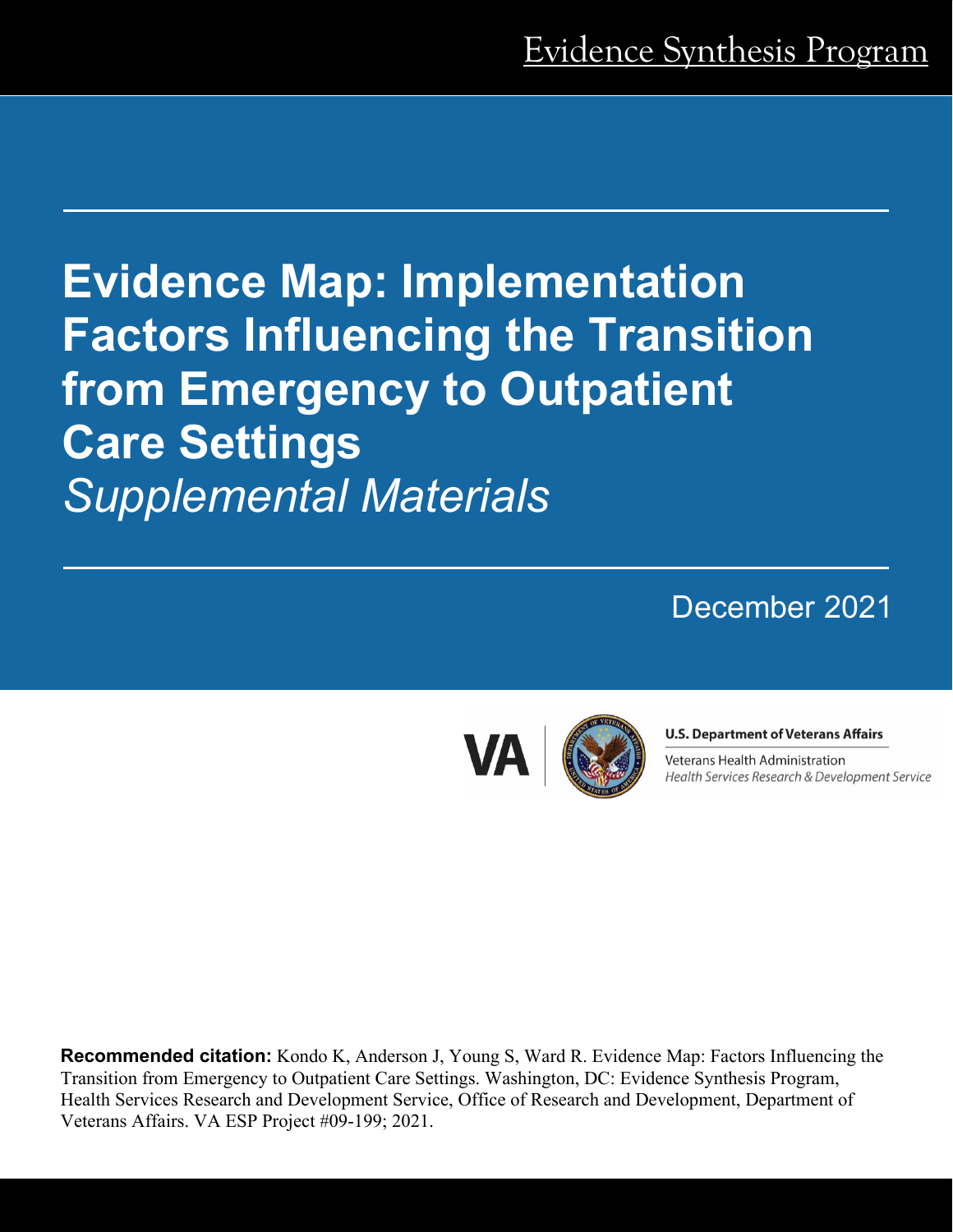$\blacklozenge$ 

▶

KI I

# **TABLE OF CONTENTS**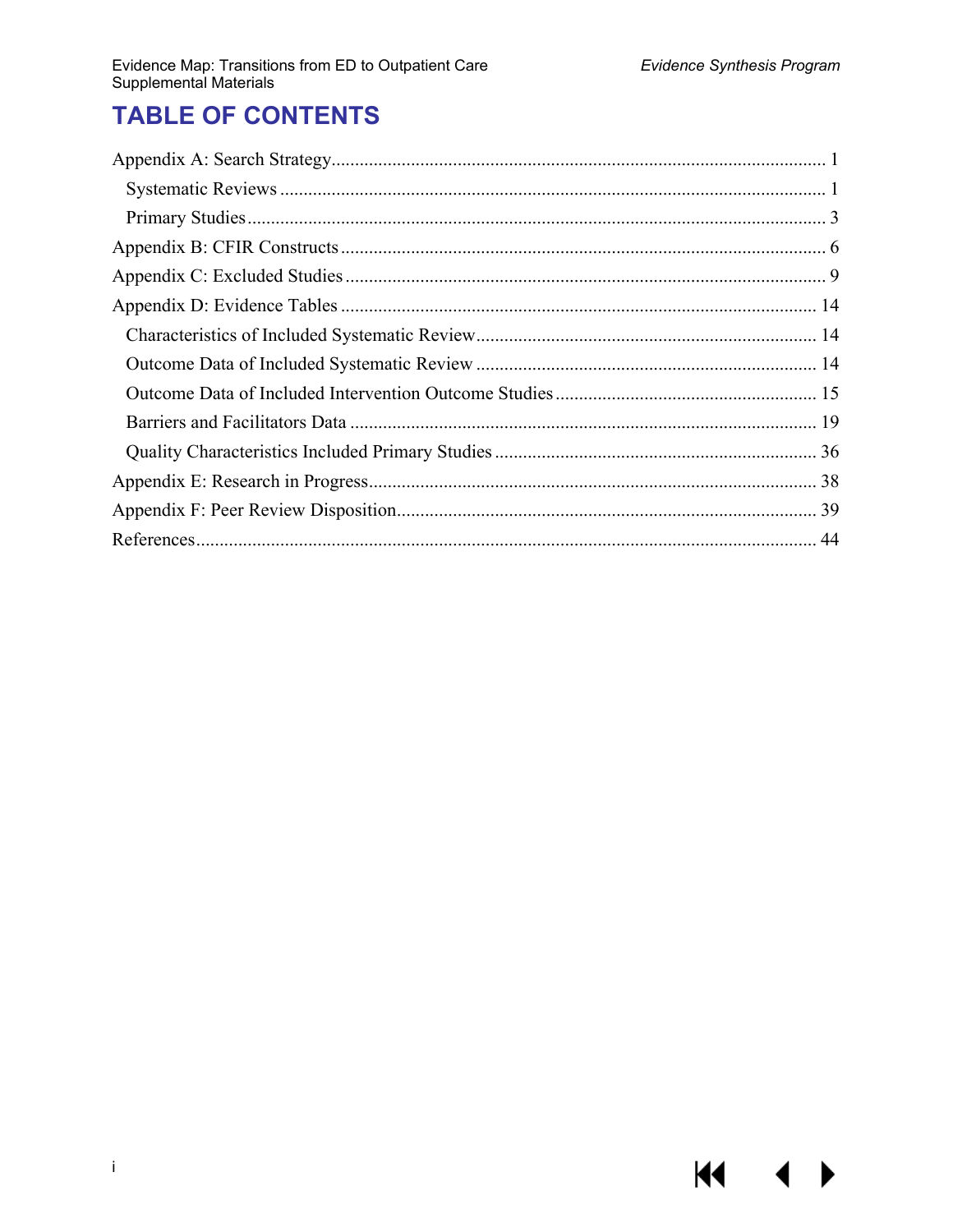# <span id="page-2-0"></span>**APPENDIX A: SEARCH STRATEGY**

## <span id="page-2-1"></span>**SYSTEMATIC REVIEWS**

| Search for current systematic reviews (limited to last 7 years)<br>Date Searched: 09-13-21 |                 |                                                                                                                                                                                                                                                                                                                                                                                                                                                                                                                                                                                                                                                                                                                                                                                                                                                                                                                                                                                                                                                                                                                                                                                                                                                                                                                                                                                                                                                                                        |        |
|--------------------------------------------------------------------------------------------|-----------------|----------------------------------------------------------------------------------------------------------------------------------------------------------------------------------------------------------------------------------------------------------------------------------------------------------------------------------------------------------------------------------------------------------------------------------------------------------------------------------------------------------------------------------------------------------------------------------------------------------------------------------------------------------------------------------------------------------------------------------------------------------------------------------------------------------------------------------------------------------------------------------------------------------------------------------------------------------------------------------------------------------------------------------------------------------------------------------------------------------------------------------------------------------------------------------------------------------------------------------------------------------------------------------------------------------------------------------------------------------------------------------------------------------------------------------------------------------------------------------------|--------|
| A. Bibliographic<br>#<br><b>Databases:</b>                                                 |                 | <b>Search Statement</b>                                                                                                                                                                                                                                                                                                                                                                                                                                                                                                                                                                                                                                                                                                                                                                                                                                                                                                                                                                                                                                                                                                                                                                                                                                                                                                                                                                                                                                                                |        |
| MEDLINE:                                                                                   | <u> 1</u>       | "Continuity of Patient Care"/                                                                                                                                                                                                                                                                                                                                                                                                                                                                                                                                                                                                                                                                                                                                                                                                                                                                                                                                                                                                                                                                                                                                                                                                                                                                                                                                                                                                                                                          | 20005  |
| Systematic                                                                                 | $\overline{2}$  | Patient Handoff/                                                                                                                                                                                                                                                                                                                                                                                                                                                                                                                                                                                                                                                                                                                                                                                                                                                                                                                                                                                                                                                                                                                                                                                                                                                                                                                                                                                                                                                                       | 1366   |
| <b>Reviews</b>                                                                             | $\overline{3}$  | Patient Discharge/                                                                                                                                                                                                                                                                                                                                                                                                                                                                                                                                                                                                                                                                                                                                                                                                                                                                                                                                                                                                                                                                                                                                                                                                                                                                                                                                                                                                                                                                     | 33694  |
| Ovid                                                                                       | $\overline{4}$  | (care adj (transition or transitions or transitioning)).ti, ab.                                                                                                                                                                                                                                                                                                                                                                                                                                                                                                                                                                                                                                                                                                                                                                                                                                                                                                                                                                                                                                                                                                                                                                                                                                                                                                                                                                                                                        | 1897   |
| MEDLINE(R) ALL<br><1946 to                                                                 | $\overline{5}$  | (care coordination or care coordinating or continuity of care or<br>continuity of patient care or care community).ti,ab.                                                                                                                                                                                                                                                                                                                                                                                                                                                                                                                                                                                                                                                                                                                                                                                                                                                                                                                                                                                                                                                                                                                                                                                                                                                                                                                                                               | 13832  |
| September 10,<br>2021                                                                      | $\underline{6}$ | (discharge plan or discharge plans or discharge planning or<br>discharge instruction or discharge instructions or discharge<br>summary or hospital discharge).ti,ab.                                                                                                                                                                                                                                                                                                                                                                                                                                                                                                                                                                                                                                                                                                                                                                                                                                                                                                                                                                                                                                                                                                                                                                                                                                                                                                                   | 34424  |
|                                                                                            | $\overline{1}$  | (handover or handoff or handoffs).ti,ab.                                                                                                                                                                                                                                                                                                                                                                                                                                                                                                                                                                                                                                                                                                                                                                                                                                                                                                                                                                                                                                                                                                                                                                                                                                                                                                                                                                                                                                               | 2966   |
|                                                                                            | $\underline{8}$ | (emergency department intervention or ED intervention or ED<br>based intervention).ti,ab.                                                                                                                                                                                                                                                                                                                                                                                                                                                                                                                                                                                                                                                                                                                                                                                                                                                                                                                                                                                                                                                                                                                                                                                                                                                                                                                                                                                              | 126    |
|                                                                                            | 9               | 1 or 2 or 3 or 4 or 5 or 6 or 7 or 8                                                                                                                                                                                                                                                                                                                                                                                                                                                                                                                                                                                                                                                                                                                                                                                                                                                                                                                                                                                                                                                                                                                                                                                                                                                                                                                                                                                                                                                   | 91034  |
|                                                                                            | 10              | <b>Emergency Medical Services/</b>                                                                                                                                                                                                                                                                                                                                                                                                                                                                                                                                                                                                                                                                                                                                                                                                                                                                                                                                                                                                                                                                                                                                                                                                                                                                                                                                                                                                                                                     | 45177  |
|                                                                                            | 11              | Emergency Service, Hospital/                                                                                                                                                                                                                                                                                                                                                                                                                                                                                                                                                                                                                                                                                                                                                                                                                                                                                                                                                                                                                                                                                                                                                                                                                                                                                                                                                                                                                                                           | 77091  |
|                                                                                            | 12              | (emergency medical service\$1 or emergency room\$1 or<br>emergency department\$1 or ED).ti,ab.                                                                                                                                                                                                                                                                                                                                                                                                                                                                                                                                                                                                                                                                                                                                                                                                                                                                                                                                                                                                                                                                                                                                                                                                                                                                                                                                                                                         | 166822 |
|                                                                                            | 13              | 10 or 11 or 12                                                                                                                                                                                                                                                                                                                                                                                                                                                                                                                                                                                                                                                                                                                                                                                                                                                                                                                                                                                                                                                                                                                                                                                                                                                                                                                                                                                                                                                                         | 224209 |
|                                                                                            | 14              | 9 and 14                                                                                                                                                                                                                                                                                                                                                                                                                                                                                                                                                                                                                                                                                                                                                                                                                                                                                                                                                                                                                                                                                                                                                                                                                                                                                                                                                                                                                                                                               | 8336   |
|                                                                                            | 15              | (systematic review.ti. or meta-analysis.pt. or meta-analysis.ti. or<br>systematic literature review.ti. or this systematic review.tw. or<br>pooling project.tw. or (systematic review.ti, ab. and review.pt.)<br>or meta synthesis.ti. or meta-analy*.ti. or integrative review.tw.<br>or integrative research review.tw. or rapid review.tw. or<br>umbrella review.tw. or consensus development conference.pt.<br>or practice guideline.pt. or drug class reviews.ti. or cochrane<br>database syst rev.jn. or acp journal club.jn. or health technol<br>assess.jn. or evid rep technol assess summ.jn. or jbi database<br>system rev implement rep.jn. or (clinical guideline and<br>management).tw. or ((evidence based.ti. or evidence-based<br>medicine/ or best practice*.ti. or evidence synthesis.ti,ab.) and<br>(((review.pt. or diseases category/ or behavior.mp.) and<br>behavior mechanisms/) or therapeutics/ or evaluation<br>studies.pt. or validation studies.pt. or guideline.pt. or<br>pmcbook.mp.)) or (((systematic or systematically).tw. or<br>critical.ti, ab. or study selection.tw. or ((predetermined or<br>inclusion) and criteri*).tw. or exclusion criteri*.tw. or main<br>outcome measures.tw. or standard of care.tw. or standards of<br>care.tw.) and ((survey or surveys).ti, ab. or overview*.tw. or<br>review.ti, ab. or reviews.ti, ab. or search*.tw. or handsearch.tw.<br>or analysis.ti. or critique.ti, ab. or appraisal.tw. or (reduction.tw. | 474031 |

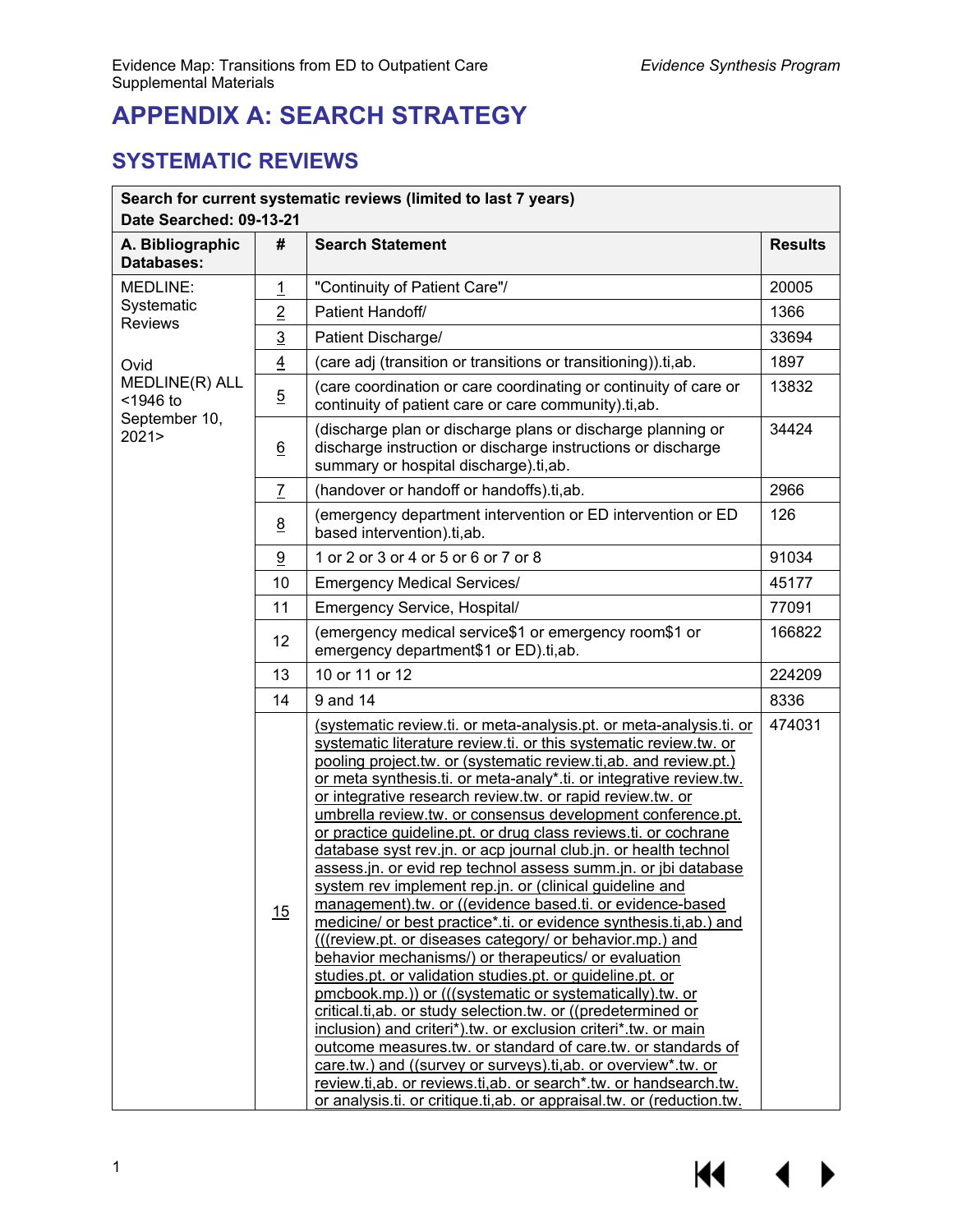|                                                       |                         | and (risk/ or risk.tw.) and (death or recurrence).mp.)) and<br>((literature or articles or publications or publication or<br>bibliography or bibliographies or published).ti, ab. or pooled<br>data.tw. or unpublished.tw. or citation.tw. or citations.tw. or<br>database.ti,ab. or internet.ti,ab. or textbooks.ti,ab. or<br>references.tw. or scales.tw. or papers.tw. or datasets.tw. or<br>trials.ti,ab. or meta-analy*.tw. or (clinical and studies).ti,ab. or<br>treatment outcome/ or treatment outcome.tw. or<br>pmcbook.mp.))) not (letter or newspaper article).pt. |              |
|-------------------------------------------------------|-------------------------|--------------------------------------------------------------------------------------------------------------------------------------------------------------------------------------------------------------------------------------------------------------------------------------------------------------------------------------------------------------------------------------------------------------------------------------------------------------------------------------------------------------------------------------------------------------------------------|--------------|
|                                                       | 16                      | 14 and 15                                                                                                                                                                                                                                                                                                                                                                                                                                                                                                                                                                      | 378          |
|                                                       | 17                      | limit 16 to english language and yr="2018-Current"                                                                                                                                                                                                                                                                                                                                                                                                                                                                                                                             | 137          |
| <b>CDSR: Protocols</b><br>and Reviews                 | 1                       | ((Continuity of Patient Care) or Patient Handoff or Patient<br>Discharge).kw.                                                                                                                                                                                                                                                                                                                                                                                                                                                                                                  | 27           |
|                                                       | $\overline{2}$          | (care adj (transition or transitions or transitioning)).ti,ab.                                                                                                                                                                                                                                                                                                                                                                                                                                                                                                                 | $\mathbf{1}$ |
| <b>EBM Reviews -</b><br>Cochrane<br>Database of       | 3                       | (care coordination or care coordinating or continuity of care or<br>continuity of patient care or care community).ti,ab.                                                                                                                                                                                                                                                                                                                                                                                                                                                       | 14           |
| Systematic<br>Reviews 2005 to<br>September 9,<br>2021 | $\overline{\mathbf{4}}$ | (discharge plan or discharge plans or discharge planning or<br>discharge instruction or discharge instructions or discharge<br>summary or hospital discharge).ti,ab.                                                                                                                                                                                                                                                                                                                                                                                                           | 76           |
|                                                       | 5                       | (handover or handoff or handoffs).ti,ab.                                                                                                                                                                                                                                                                                                                                                                                                                                                                                                                                       | 1            |
|                                                       | 6                       | (emergency department intervention or ED intervention or ED<br>based intervention).ti,ab.                                                                                                                                                                                                                                                                                                                                                                                                                                                                                      | $\mathbf 0$  |
|                                                       | $\overline{7}$          | 1 or 2 or 3 or 4 or 5 or 6                                                                                                                                                                                                                                                                                                                                                                                                                                                                                                                                                     | 103          |
|                                                       | 8                       | (Emergency Medical Services or Hospital Emergency<br>Service).kw.                                                                                                                                                                                                                                                                                                                                                                                                                                                                                                              | 10           |
|                                                       | $\boldsymbol{9}$        | (emergency medical service\$1 or emergency room\$1 or<br>emergency department\$1 or ED).ti,ab.                                                                                                                                                                                                                                                                                                                                                                                                                                                                                 | 142          |
|                                                       | 10                      | 8 or 9                                                                                                                                                                                                                                                                                                                                                                                                                                                                                                                                                                         | 148          |
|                                                       | 11                      | 7 and 10                                                                                                                                                                                                                                                                                                                                                                                                                                                                                                                                                                       | 11           |
|                                                       |                         |                                                                                                                                                                                                                                                                                                                                                                                                                                                                                                                                                                                |              |

| Search for current systematic reviews (limited to last 7 years)<br>Date Searched: 09-13-21                                    |                                                                                                                             |                |  |
|-------------------------------------------------------------------------------------------------------------------------------|-----------------------------------------------------------------------------------------------------------------------------|----------------|--|
| B. Non-<br>bibliographic<br>databases                                                                                         | <b>Evidence</b>                                                                                                             | <b>Results</b> |  |
| AHRQ: evidence<br>reports,<br>technology<br>assessments, U.S.<br>Preventative<br>Services Task<br>Force Evidence<br>Synthesis | http://www.ahrg.gov/research/findings/evidence-based-<br>reports/search.html<br>Search: care coordination; emergency; acute | 0              |  |
| <b>CADTH</b>                                                                                                                  | https://www.cadth.ca                                                                                                        | 0              |  |
|                                                                                                                               | Search: care coordination; emergency; acute                                                                                 |                |  |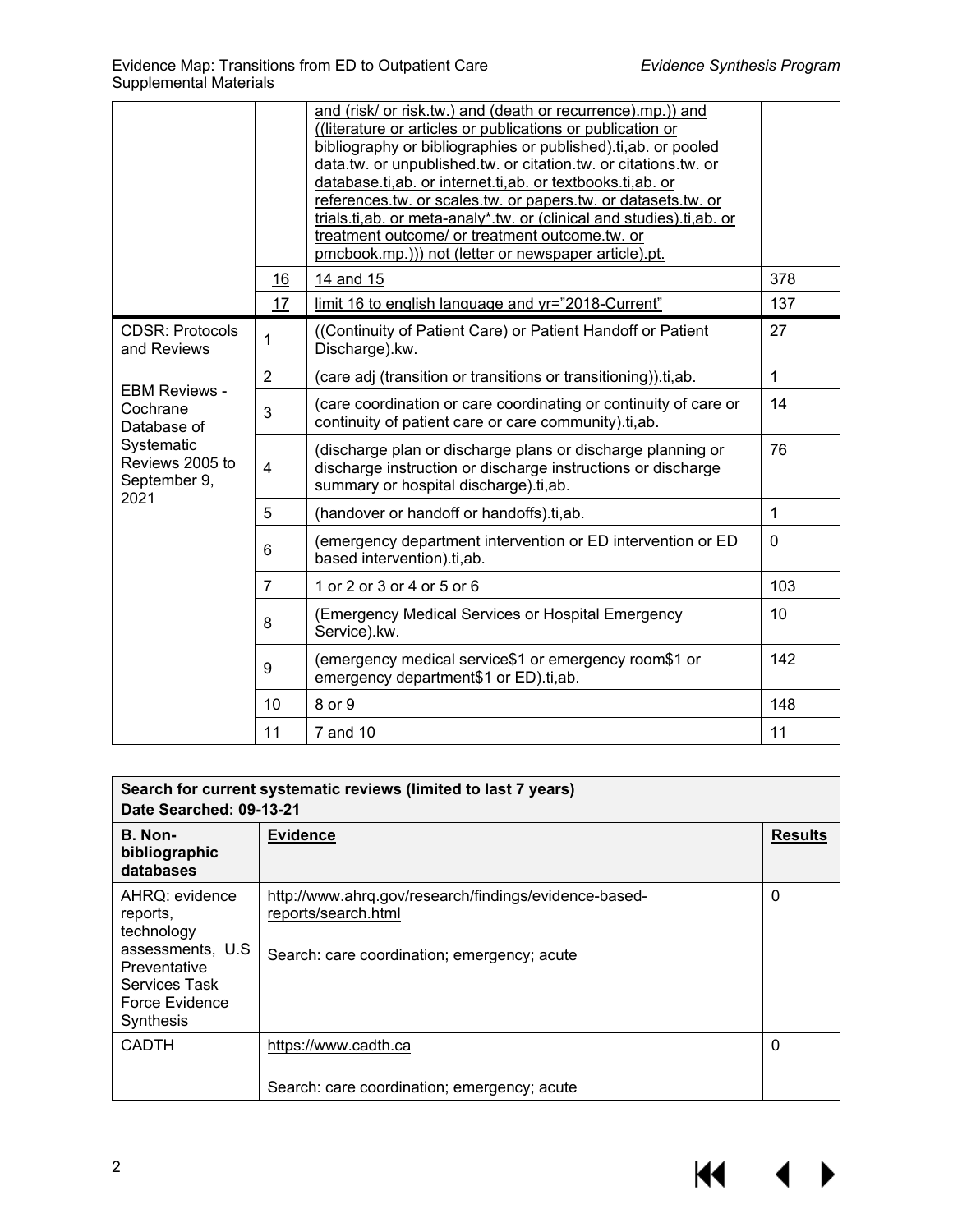| <b>ECRI</b> Institute                    | https://guidelines.ecri.org/                                                     | $\mathbf 0$    |
|------------------------------------------|----------------------------------------------------------------------------------|----------------|
|                                          | Search: care coordination; emergency; acute                                      |                |
| HTA: Health<br>Technology<br>Assessments | http://www.ohsu.edu/xd/education/library/                                        | $\mathbf 0$    |
| (UP TO 2016)                             | See Cochrane search above                                                        |                |
| <b>NHS Evidence</b>                      | http://www.evidence.nhs.uk/default.aspx                                          | $\mathbf 0$    |
|                                          | Search: care coordination; emergency; acute                                      |                |
| EPPI-Centre                              | http://eppi.ioe.ac.uk/cms/Default.aspx?tabid=62                                  | 0              |
|                                          | Use browser search function $[CNTL + F]$ for keyword search                      |                |
|                                          | Search: care coordination; emergency; acute                                      |                |
| <b>NLM</b>                               | http://www.ncbi.nlm.nih.gov/books                                                | $\mathbf 0$    |
|                                          | Search: care coordination; emergency; acute                                      |                |
| VA Products -<br>VATAP, PBM and          | A. http://www.hsrd.research.va.gov/research/default.cfm                          | $\overline{4}$ |
| HSR&D<br>publications                    | B. http://www.research.va.gov/research_topics/                                   |                |
|                                          | C. https://va.dimensions.ai/discover/publication                                 |                |
|                                          | Search: care coordination; emergency; acute                                      |                |
|                                          | VA and Indian Health Services (IHS): Access for American Indian<br>Veterans      |                |
|                                          | Measuring and improving specialty care coordination in VA                        |                |
|                                          | Discharge Information & Support for Patients Receiving Outpatient                |                |
|                                          | Care in the ED<br>Care Coordination for High-Risk Patients with Multiple Chronic |                |
|                                          | Conditions                                                                       |                |

## <span id="page-4-0"></span>**PRIMARY STUDIES**

| Search for primary literature<br>Date searched: 09-13-21   |                                                                |                |  |
|------------------------------------------------------------|----------------------------------------------------------------|----------------|--|
| MEDLINE [Ovid MEDLINE(R) ALL <1946 to September 10, 2021>] |                                                                |                |  |
| #                                                          | <b>Search Statement</b>                                        | <b>Results</b> |  |
|                                                            | "Continuity of Patient Care"/                                  | 20005          |  |
| $\overline{2}$                                             | Patient Handoff/                                               | 1366           |  |
| $\overline{3}$                                             | Patient Discharge/                                             | 33694          |  |
| 4                                                          | (care adj (transition or transitions or transitioning)).ti,ab. | 1897           |  |

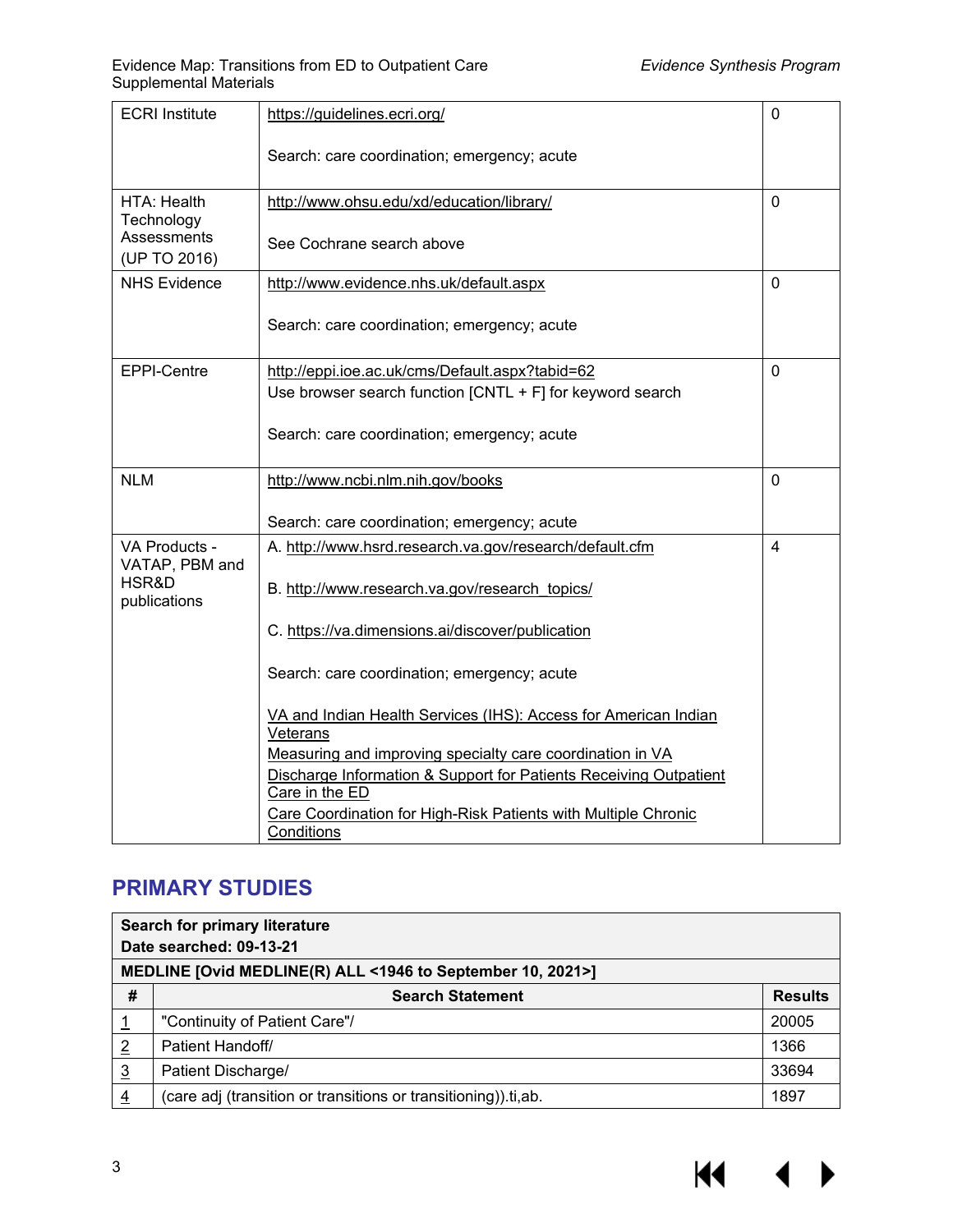| $\overline{5}$  | (care coordination or care coordinating or continuity of care or continuity of patient<br>care or care community).ti,ab.                                                                                            | 13832          |
|-----------------|---------------------------------------------------------------------------------------------------------------------------------------------------------------------------------------------------------------------|----------------|
| $6\overline{6}$ | (discharge plan or discharge plans or discharge planning or discharge instruction or<br>discharge instructions or discharge summary or hospital discharge).ti,ab.                                                   | 34424          |
| $\overline{1}$  | (handover or handoff or handoffs).ti,ab.                                                                                                                                                                            | 2966           |
| 8               | (emergency department intervention or ED intervention or ED based<br>intervention).ti,ab.                                                                                                                           | 126            |
| 9               | 1 or 2 or 3 or 4 or 5 or 6 or 7 or 8                                                                                                                                                                                | 91034          |
| 10              | <b>Emergency Medical Services/</b>                                                                                                                                                                                  | 45177          |
| 11              | Emergency Service, Hospital/                                                                                                                                                                                        | 77091          |
| 12              | (emergency medical service\$1 or emergency room\$1 or emergency department\$1 or<br>ED).ti,ab.                                                                                                                      | 166822         |
| 13              | Interviews/ or interview*.ti,ab. or experience*.tw. or qualitative.ti,ab.                                                                                                                                           | 1614965        |
| 14              | 10 or 11 or 12                                                                                                                                                                                                      | 224209         |
| 15              | 9 and 13 and 14                                                                                                                                                                                                     | 1391           |
| 16              | Limit 15 to (English language and yr="1860-2018")                                                                                                                                                                   | 1010           |
| 17              | 9 and 14                                                                                                                                                                                                            | 8336           |
| 18              | limit 17 to (english language and yr="2018 -Current")                                                                                                                                                               | 2636           |
|                 | <b>EMBASE</b>                                                                                                                                                                                                       |                |
| #               | <b>Search Statement</b>                                                                                                                                                                                             | <b>Results</b> |
| 1               | 'clinical handover'/exp                                                                                                                                                                                             | 7968           |
| $\overline{2}$  | 'hospital discharge'/exp                                                                                                                                                                                            | 144318         |
| 3               | (care NEAR/1 (transition OR transitions OR transitioning)): ti, ab                                                                                                                                                  | 3521           |
| $\overline{4}$  | (care NEAR/2 (transition OR transitions OR transitioning)): ti, ab                                                                                                                                                  | 7799           |
| 5               | 'care coordination':ti,ab OR 'care coordinating':ti,ab OR 'continuity of care':ti,ab<br>OR 'continuity of patient care':ti, ab OR 'care community':ti, ab                                                           | 18870          |
| 6               | 'discharge plan':ti,ab OR 'discharge plans':ti,ab OR 'discharge planning':ti,ab<br>OR 'discharge instruction':ti,ab OR 'discharge instructions':ti,ab OR 'discharge<br>summary':ti,ab OR 'hospital discharge':ti,ab | 54051          |
| $\overline{7}$  | handover:ti,ab OR handoff:ti,ab OR handoffs:ti,ab                                                                                                                                                                   | 4716           |
| 8               | 'emergency department intervention':ti, ab OR 'ed intervention':ti, ab OR 'ed based<br>intervention':ti,ab                                                                                                          | 221            |
| 9               | #1 OR #2 OR #3 OR #4 OR #5 OR #6 OR #7 OR #8                                                                                                                                                                        | 191707         |
| 10              | 'patient transport'/exp                                                                                                                                                                                             | 30726          |
| 11              | #9 OR #10                                                                                                                                                                                                           | 218514         |
| 12              | 'emergency health service'/exp                                                                                                                                                                                      | 114855         |
| 13              | 'emergency ward'/exp                                                                                                                                                                                                | 168713         |
| 14              | 'emergency medical service?1':ti,ab OR 'emergency room?1':ti,ab OR 'emergency<br>department?1':ti,ab OR ed:ti,ab                                                                                                    | 136024         |
| 15              | 'interview'/exp OR interview*:ti,ab OR experience*:ti,ab OR qualitative:ti,ab                                                                                                                                       | 2283647        |
| 16              | #12 OR #13 OR #14                                                                                                                                                                                                   | 348778         |
| 17              | #9 AND #15 AND #16                                                                                                                                                                                                  | 3022           |
| 18              | #9 AND #15 AND #16 AND [english]/lim AND [2019-2021]/py AND [embase]/lim                                                                                                                                            | 825            |

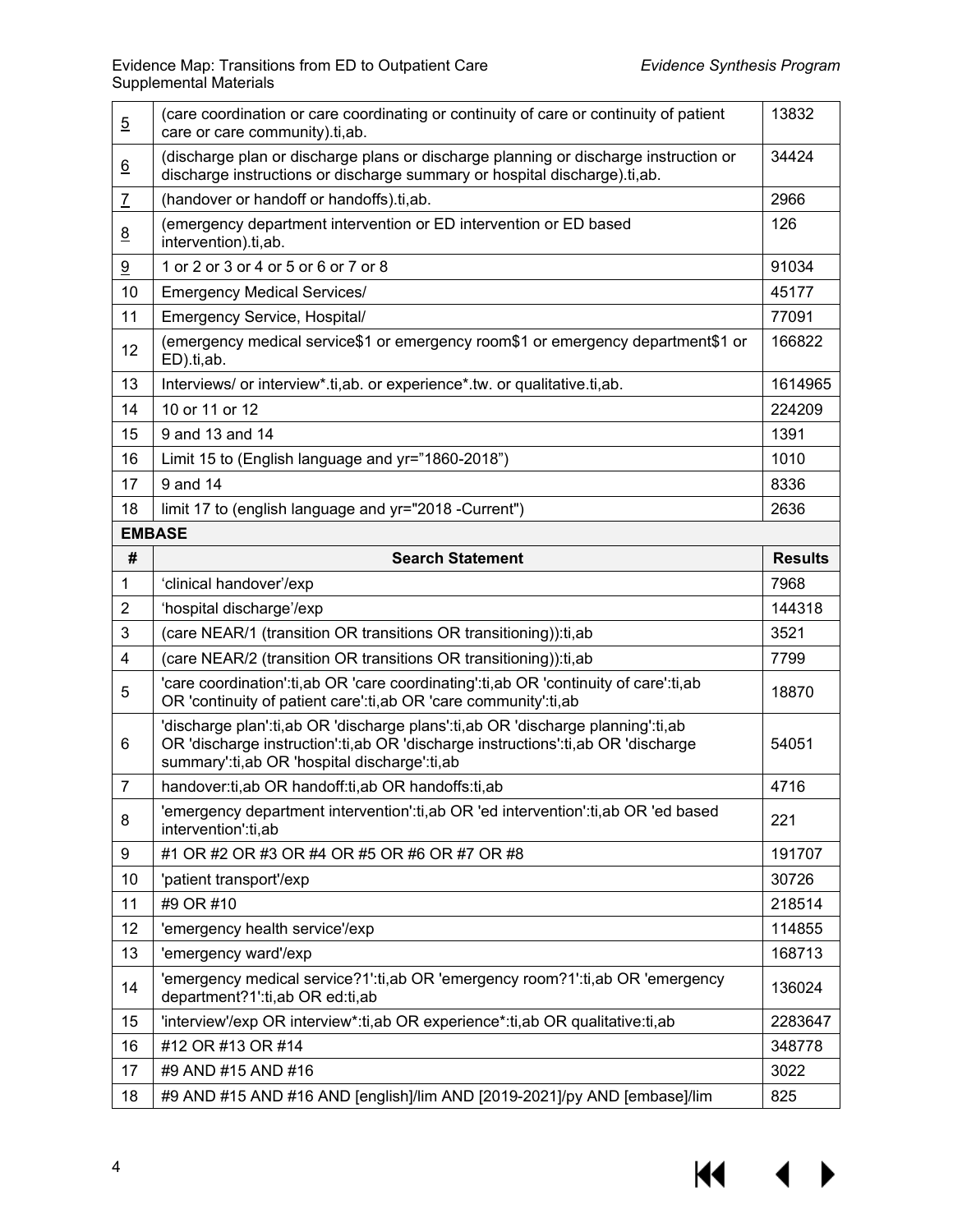$M \cdot 1$ 

 $\blacktriangleright$ 

| 19 | #9 AND #15 AND #16 AND [english]/lim AND [2019-2021]/py                   | 939  |
|----|---------------------------------------------------------------------------|------|
| 20 | #9 AND #15 AND #16 AND [english]/lim AND [<1966-2018]/py                  | 2030 |
| 21 | #9 AND #15 AND #16 AND [english]/lim AND [<1966-2018]/py AND [embase]/lim | 1768 |
| 22 | #9 AND #15 AND #16                                                        | 3022 |
| 23 | #9 AND #15 AND #16 AND [2019-2021]/py                                     | 946  |
| 24 | #9 AND #15 AND #16 AND [2019-2021]/py AND [english]/lim                   | 939  |
| 25 | #9 AND #15 AND #16 AND [2019-2021]/py AND [english]/lim AND [embase]/lim  | 825  |

| #              | <b>Embase Search Statement</b>                                                                                                                                    |  |
|----------------|-------------------------------------------------------------------------------------------------------------------------------------------------------------------|--|
| 1              | "Continuity of Patient Care"/                                                                                                                                     |  |
| $\overline{2}$ | Patient Handoff/                                                                                                                                                  |  |
| 3              | Patient Discharge/                                                                                                                                                |  |
| 4              | (care adj (transition or transitions or transitioning)).ti,ab.                                                                                                    |  |
| 5              | (care coordination or care coordinating or continuity of care or continuity of patient care or care<br>community).ti,ab.                                          |  |
| 6              | (discharge plan or discharge plans or discharge planning or discharge instruction or discharge<br>instructions or discharge summary or hospital discharge).ti,ab. |  |
| $\overline{7}$ | (handover or handoff or handoffs).ti,ab.                                                                                                                          |  |
| 8              | (emergency department intervention or ED intervention or ED based intervention).ti,ab.                                                                            |  |
| 9              | 1 or 2 or 3 or 4 or 5 or 6 or 7 or 8                                                                                                                              |  |
| 10             | <b>Emergency Medical Services/</b>                                                                                                                                |  |
| 11             | Emergency Service, Hospital/                                                                                                                                      |  |
| 12             | (emergency medical service\$1 or emergency room\$1 or emergency department\$1 or ED).ti,ab.                                                                       |  |
| 13             | Interviews/ or interview*.ti,ab. or experience*.tw. or qualitative.ti,ab.                                                                                         |  |
| 14             | 10 or 11 or 12                                                                                                                                                    |  |
| 15             | 9 and 13 and 14                                                                                                                                                   |  |
| 16             | Limit 15 to (English language and yr="1860-2018")                                                                                                                 |  |
| 17             | 9 and 14                                                                                                                                                          |  |
| 18             | limit 17 to (english language and yr="2018 -Current")                                                                                                             |  |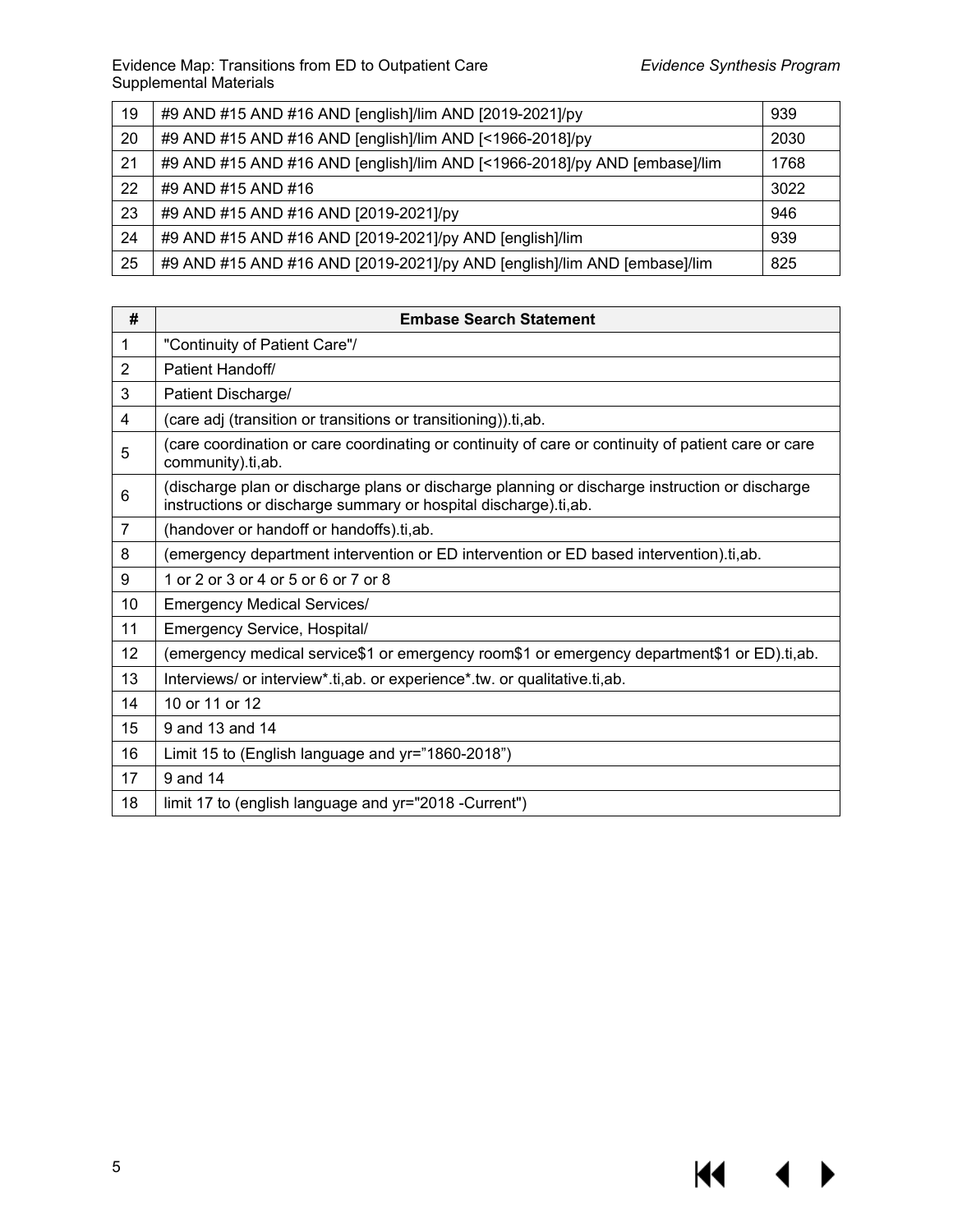$\blacksquare$ 

÷,

# <span id="page-7-0"></span>**APPENDIX B: CFIR CONSTRUCTS**

|   | <b>Consolidated Framework for Implementation Research Constructs</b> |                                                                                                                                                                                                                                                                                              |  |
|---|----------------------------------------------------------------------|----------------------------------------------------------------------------------------------------------------------------------------------------------------------------------------------------------------------------------------------------------------------------------------------|--|
|   | <b>CFIR Website</b>                                                  |                                                                                                                                                                                                                                                                                              |  |
|   | <b>Construct</b>                                                     | <b>Short Description</b>                                                                                                                                                                                                                                                                     |  |
|   | <b>I. INTERVENTION</b><br><b>CHARACTERISTICS</b>                     |                                                                                                                                                                                                                                                                                              |  |
| A | <b>Intervention Source</b>                                           | Perception of key stakeholders about whether the intervention is<br>externally or internally developed.                                                                                                                                                                                      |  |
| B | Evidence Strength & Quality                                          | Stakeholders' perceptions of the quality and validity of evidence<br>supporting the belief that the intervention will have desired<br>outcomes.                                                                                                                                              |  |
| C | Relative Advantage                                                   | Stakeholders' perception of the advantage of implementing the<br>intervention versus an alternative solution.                                                                                                                                                                                |  |
| D | Adaptability                                                         | The degree to which an intervention can be adapted, tailored,<br>refined, or reinvented to meet local needs.                                                                                                                                                                                 |  |
| E | Trialability                                                         | The ability to test the intervention on a small scale in the<br>organization, and to be able to reverse course (undo<br>implementation) if warranted.                                                                                                                                        |  |
| F | Complexity                                                           | Perceived difficulty of implementation, reflected by duration, scope,<br>radicalness, disruptiveness, centrality, and intricacy and number of<br>steps required to implement.                                                                                                                |  |
| G | Design Quality & Packaging                                           | Perceived excellence in how the intervention is bundled, presented,<br>and assembled.                                                                                                                                                                                                        |  |
| H | Cost                                                                 | Costs of the intervention and costs associated with implementing<br>the intervention including investment, supply, and opportunity costs.                                                                                                                                                    |  |
|   | <b>II. OUTER SETTING</b>                                             |                                                                                                                                                                                                                                                                                              |  |
| A | <b>Patient Needs &amp; Resources</b>                                 | The extent to which patient needs, as well as barriers and facilitators<br>to meet those needs, are accurately known and prioritized by the<br>organization.                                                                                                                                 |  |
| B | Cosmopolitanism                                                      | The degree to which an organization is networked with other<br>external organizations.                                                                                                                                                                                                       |  |
| C | Peer Pressure                                                        | Mimetic or competitive pressure to implement an intervention;<br>typically because most or other key peer or competing organizations<br>have already implemented or are in a bid for a competitive edge.                                                                                     |  |
| D | <b>External Policy &amp; Incentives</b>                              | A broad construct that includes external strategies to spread<br>interventions, including policy and regulations (governmental or<br>other central entity), external mandates, recommendations and<br>guidelines, pay-for-performance, collaboratives, and public or<br>benchmark reporting. |  |
|   | <b>III. INNER SETTING</b>                                            |                                                                                                                                                                                                                                                                                              |  |
| A | <b>Structural Characteristics</b>                                    | The social architecture, age, maturity, and size of an organization.                                                                                                                                                                                                                         |  |
| B | <b>Networks &amp; Communications</b>                                 | The nature and quality of webs of social networks and the nature<br>and quality of formal and informal communications within an<br>organization.                                                                                                                                             |  |

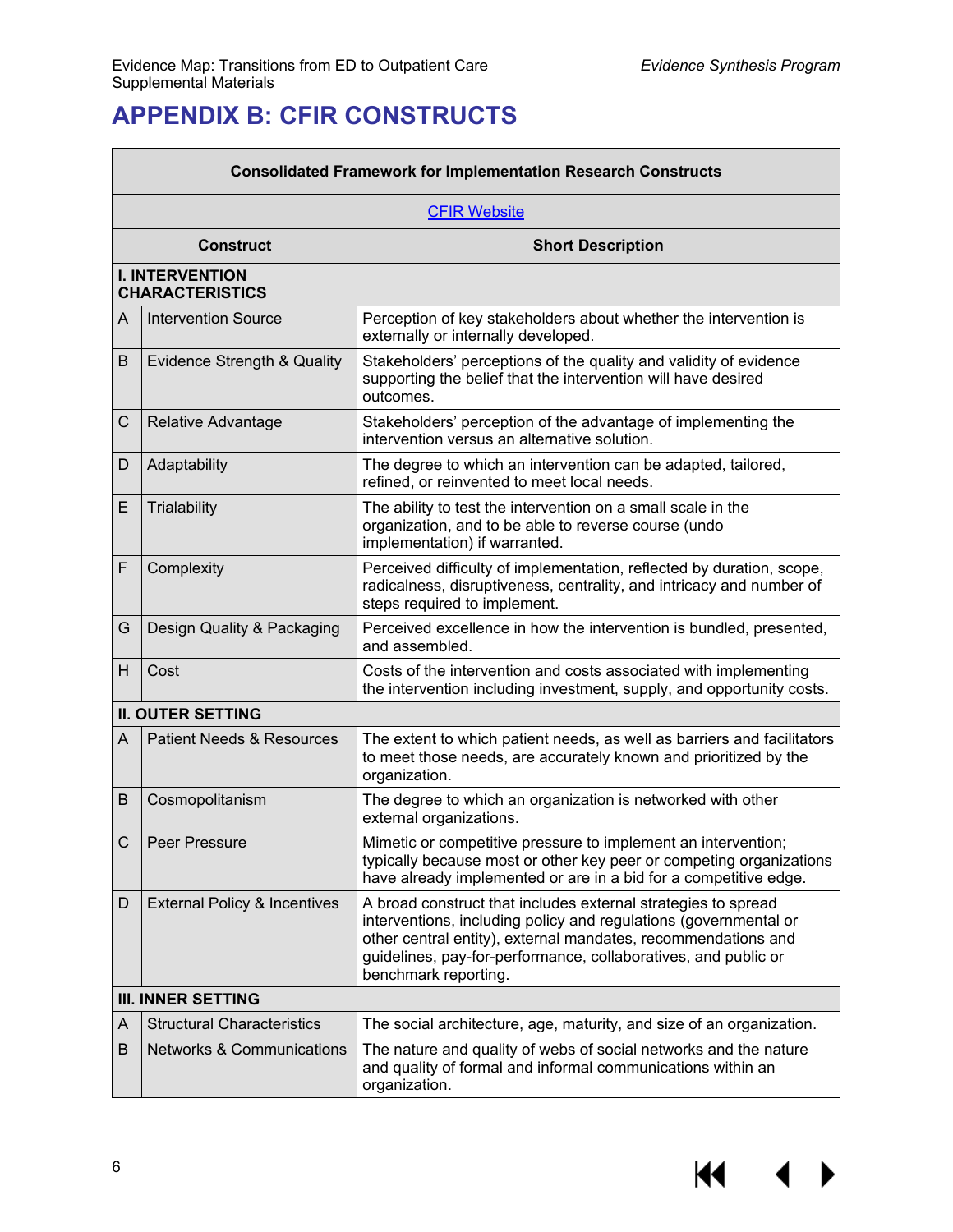| $\mathsf{C}$    | Culture                                             | Norms, values, and basic assumptions of a given organization.                                                                                                                                                                                                                                                                                                                       |
|-----------------|-----------------------------------------------------|-------------------------------------------------------------------------------------------------------------------------------------------------------------------------------------------------------------------------------------------------------------------------------------------------------------------------------------------------------------------------------------|
| D               | <b>Implementation Climate</b>                       | The absorptive capacity for change, shared receptivity of involved<br>individuals to an intervention, and the extent to which use of that<br>intervention will be rewarded, supported, and expected within their<br>organization.                                                                                                                                                   |
| $\mathbf{1}$    | <b>Tension for Change</b>                           | The degree to which stakeholders perceive the current situation as<br>intolerable or needing change.                                                                                                                                                                                                                                                                                |
| $\overline{2}$  | Compatibility                                       | The degree of tangible fit between meaning and values attached to<br>the intervention by involved individuals, how those align with<br>individuals' own norms, values, and perceived risks and needs, and<br>how the intervention fits with existing workflows and systems.                                                                                                         |
| 3               | <b>Relative Priority</b>                            | Individuals' shared perception of the importance of the<br>implementation within the organization.                                                                                                                                                                                                                                                                                  |
| $\overline{4}$  | Organizational Incentives &<br><b>Rewards</b>       | Extrinsic incentives such as goal-sharing awards, performance<br>reviews, promotions, and raises in salary, and less tangible<br>incentives such as increased stature or respect.                                                                                                                                                                                                   |
| 5               | <b>Goals and Feedback</b>                           | The degree to which goals are clearly communicated, acted upon,<br>and fed back to staff, and alignment of that feedback with goals.                                                                                                                                                                                                                                                |
| $6\phantom{1}6$ | Learning Climate                                    | A climate in which: a) leaders express their own fallibility and need<br>for team members' assistance and input; b) team members feel that<br>they are essential, valued, and knowledgeable partners in the<br>change process; c) individuals feel psychologically safe to try new<br>methods; and d) there is sufficient time and space for reflective<br>thinking and evaluation. |
| E               | Readiness for<br>Implementation                     | Tangible and immediate indicators of organizational commitment to<br>its decision to implement an intervention.                                                                                                                                                                                                                                                                     |
| $\overline{1}$  | Leadership Engagement                               | Commitment, involvement, and accountability of leaders and<br>managers with the implementation.                                                                                                                                                                                                                                                                                     |
| $\overline{2}$  | <b>Available Resources</b>                          | The level of resources dedicated for implementation and on-going<br>operations, including money, training, education, physical space,<br>and time.                                                                                                                                                                                                                                  |
| 3               | Access to Knowledge &<br>Information                | Ease of access to digestible information and knowledge about the<br>intervention and how to incorporate it into work tasks.                                                                                                                                                                                                                                                         |
|                 | <b>IV. CHARACTERISTICS OF</b><br><b>INDIVIDUALS</b> |                                                                                                                                                                                                                                                                                                                                                                                     |
| A               | Knowledge & Beliefs about<br>the Intervention       | Individuals' attitudes toward and value placed on the intervention as<br>well as familiarity with facts, truths, and principles related to the<br>intervention.                                                                                                                                                                                                                     |
| B               | Self-efficacy                                       | Individual belief in their own capabilities to execute courses of action<br>to achieve implementation goals.                                                                                                                                                                                                                                                                        |
| C               | Individual Stage of Change                          | Characterization of the phase an individual is in, as he or she<br>progresses toward skilled, enthusiastic, and sustained use of the<br>intervention.                                                                                                                                                                                                                               |
| D               | Individual Identification with<br>Organization      | A broad construct related to how individuals perceive the<br>organization, and their relationship and degree of commitment with<br>that organization.                                                                                                                                                                                                                               |
| Е               | <b>Other Personal Attributes</b>                    | A broad construct to include other personal traits such as tolerance<br>of ambiguity, intellectual ability, motivation, values, competence,<br>capacity, and learning style.                                                                                                                                                                                                        |

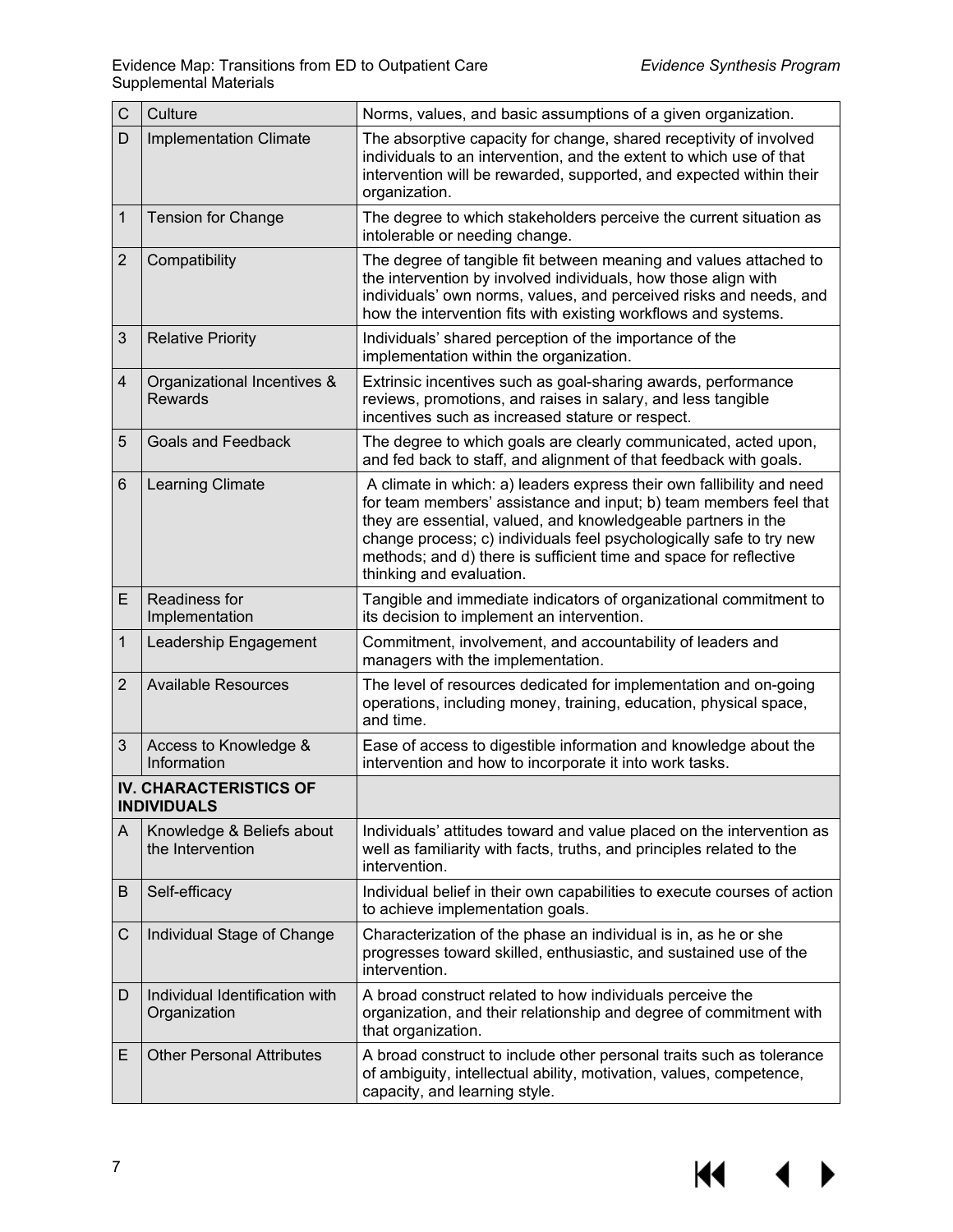$\blacklozenge$ 

▶

**KI** 

| <b>V. PROCESS</b> |                                                                     |                                                                                                                                                                                                                                |
|-------------------|---------------------------------------------------------------------|--------------------------------------------------------------------------------------------------------------------------------------------------------------------------------------------------------------------------------|
| A                 | Planning                                                            | The degree to which a scheme or method of behavior and tasks for<br>implementing an intervention are developed in advance, and the<br>quality of those schemes or methods.                                                     |
| B                 | Engaging                                                            | Attracting and involving appropriate individuals in the<br>implementation and use of the intervention through a combined<br>strategy of social marketing, education, role modeling, training, and<br>other similar activities. |
| $\mathbf 1$       | <b>Opinion Leaders</b>                                              | Individuals in an organization who have formal or informal influence<br>on the attitudes and beliefs of their colleagues with respect to<br>implementing the intervention.                                                     |
| $\overline{2}$    | <b>Formally Appointed Internal</b><br><b>Implementation Leaders</b> | Individuals from within the organization who have been formally<br>appointed with responsibility for implementing an intervention as<br>coordinator, project manager, team leader, or other similar role.                      |
| 3                 | Champions                                                           | "Individuals who dedicate themselves to supporting, marketing, and<br>'driving through' an [implementation]" [101] (p. 182), overcoming<br>indifference or resistance that the intervention may provoke in an<br>organization. |
| $\overline{4}$    | <b>External Change Agents</b>                                       | Individuals who are affiliated with an outside entity who formally<br>influence or facilitate intervention decisions in a desirable direction.                                                                                 |
| $\mathsf C$       | Executing                                                           | Carrying out or accomplishing the implementation according to plan.                                                                                                                                                            |
| D                 | Reflecting & Evaluating                                             | Quantitative and qualitative feedback about the progress and quality<br>of implementation accompanied with regular personal and team<br>debriefing about progress and experience.                                              |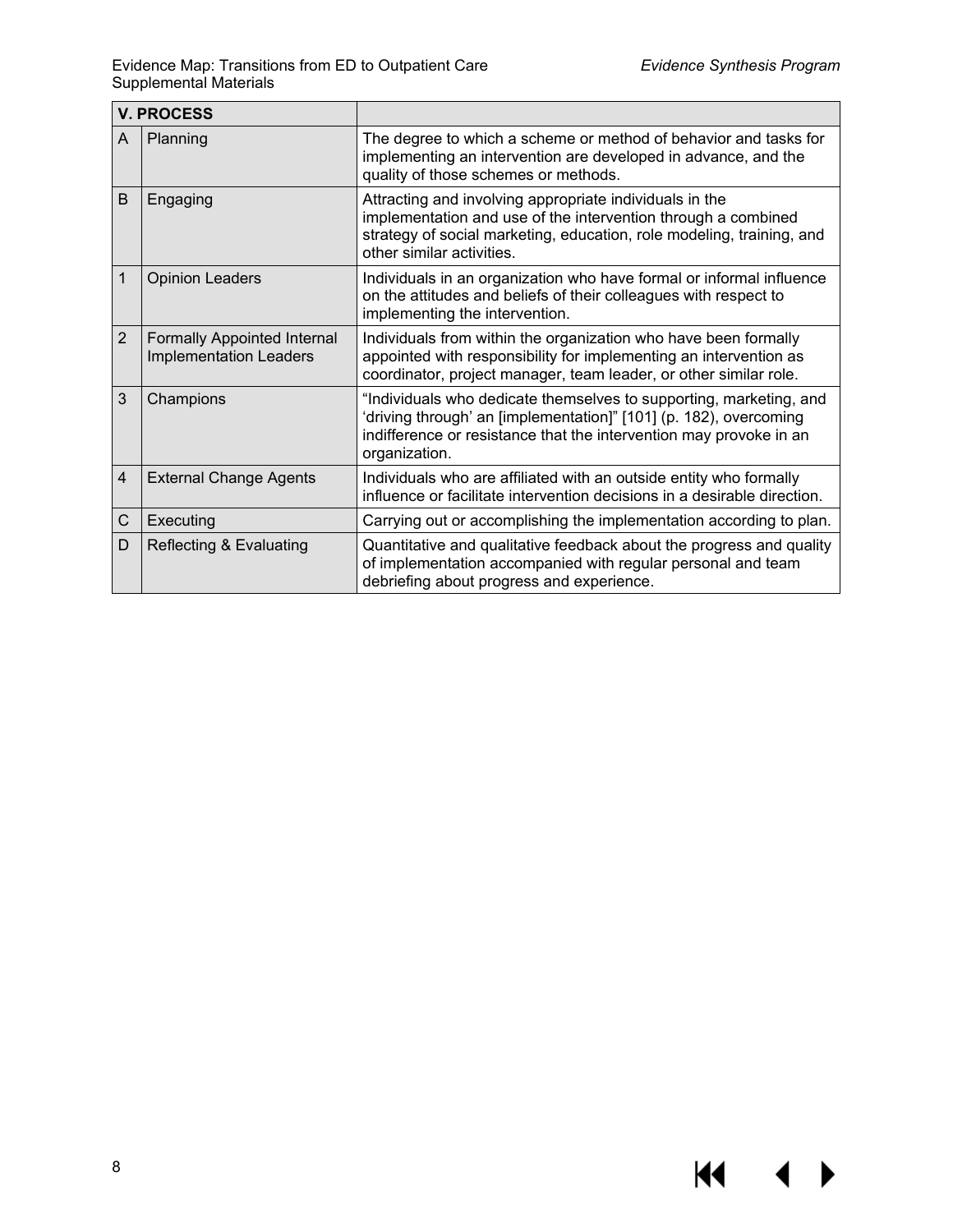KI

# <span id="page-10-0"></span>**APPENDIX C: EXCLUDED STUDIES**

Exclude reasons: 1=Ineligible population, 2=Ineligible intervention, 4=Ineligible outcome, 5=Ineligible timing, 6=Ineligible study design, 7=Ineligible publication type, 8=Outdated or ineligible systematic review, 9=Non-English language10=Study in Included SR, 11=Unable to retrieve FT.

| <b>Citation</b>                                                                                                                                                                                                                                 | <b>Exclude Reason</b> |
|-------------------------------------------------------------------------------------------------------------------------------------------------------------------------------------------------------------------------------------------------|-----------------------|
| Abraham J, Kannampallil TG, Reddy MC. Peripheral activities during EMR use in<br>emergency care: a case study. AMIA Annual Symposium Proceedings/AMIA<br>Symposium. 2009;2009:1-5.                                                              | E2                    |
| Afilalo M, Lang E, Léger R, et al. Impact of a standardized communication system<br>on continuity of care between family physicians and the emergency department.<br>Canadian Journal of Emergency Medicine. 2007;9(2):79-86.                   | E10                   |
| Althaus F, Paroz S, Hugli O, et al. Effectiveness of interventions targeting frequent<br>users of emergency departments: a systematic review. Ann Emerg Med.<br>2011;58(1):41-52.e42.                                                           | E <sub>8</sub>        |
| Arendts G, Bullow K, Etherton-Beer C, et al. A randomized-controlled trial of a<br>patient-centred intervention in high-risk discharged older patients. European<br>Journal of Emergency Medicine. 2018;25(4):237-241.                          | E <sub>5</sub>        |
| Ballabio C, Bergamaschini L, Mauri S, et al. A comprehensive evaluation of elderly<br>people discharged from an Emergency Department. Internal & Emergency<br>Medicine. 2008;3(3):245-249.                                                      | E2                    |
| Banta-Green CJ, Coffin PO, Merrill JO, et al. Impacts of an opioid overdose<br>prevention intervention delivered subsequent to acute care. Inj Prev.<br>2019;25(3):191-198.                                                                     | E2                    |
| Baren JM, Boudreaux ED, Brenner BE, et al. Randomized controlled trial of<br>emergency department interventions to improve primary care follow-up for patients<br>with acute asthma. Chest. 2006;129(2):257-265.                                | E10                   |
| Bell SP, Schnipper JL, Goggins K, et al. Effect of Pharmacist Counseling<br>Intervention on Health Care Utilization Following Hospital Discharge: A<br>Randomized Control Trial. J Gen Intern Med. 2016;31(5):470-477.                          | E10                   |
| Biese K, Lamantia M, Shofer F, et al. A randomized trial exploring the effect of a<br>telephone call follow-up on care plan compliance among older adults discharged<br>home from the emergency department. Acad Emerg Med. 2014;21(2):188-195. | E10                   |
| Bodnar D, Steel P, Sperling J. Discharging low risk chest pain: Is a rapid<br>cardiology follow-up program the answer? A pilot study. Annals of Emergency<br>Medicine. 2014;64(4):S62.                                                          | E7                    |
| Bond CM, Freiheit EA, Podruzny L, et al. The emergency to home project: impact<br>of an emergency department care coordinator on hospital admission and<br>emergency department utilization among seniors. Int J Emerg Med. 2014;7:18.          | E1                    |
| Bone AE, Evans CJ, Henson LA, Etkind SN, Higginson IJ. Influences on<br>emergency department attendance among frail older people with deteriorating<br>health: a multicentre prospective cohort study. Public Health. 2021;194:4-10.            | E2                    |
| Brown MD, Reeves MJ, Meyerson K, Korzeniewski SJ. Randomized trial of a<br>comprehensive asthma education program after an emergency department visit.<br>Ann Allergy Asthma Immunol. 2006;97(1):44-51.                                         | E10                   |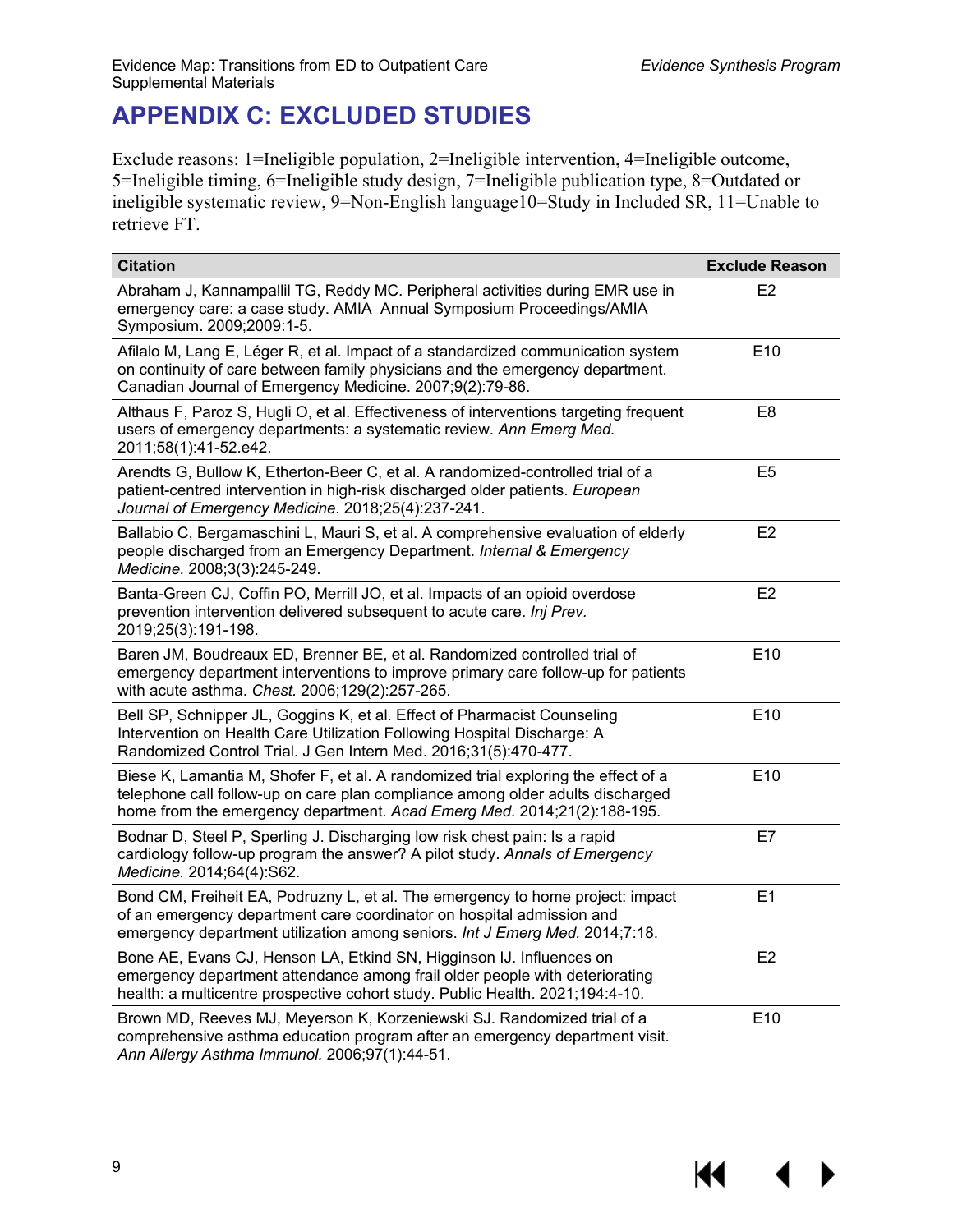$M \cdot 1$ 

 $\blacktriangleright$ 

| Chan T, Brennan J, Killeen J, et al. Impact of Social Services Case Management<br>on Homeless, Frequent Users of Emergency Departments: 577. Academic<br>Emergency Medicine. 2013;20.                                                                                                                      | E7              |
|------------------------------------------------------------------------------------------------------------------------------------------------------------------------------------------------------------------------------------------------------------------------------------------------------------|-----------------|
| Chang J, Chokshi D, Ladapo J. Coordination Across Ambulatory Care: A<br>Comparison of Referrals and Health Information Exchange Across Convenient and<br>Traditional Settings. Journal of Ambulatory Care Management. 2018;41(2):128-<br>137.                                                              | E <sub>1</sub>  |
| Cossette S, Frasure-Smith N, Vadeboncoeur A, McCusker J, Guertin MC. The<br>impact of an emergency department nursing intervention on continuity of care,<br>self-care capacities and psychological symptoms: secondary outcomes of a<br>randomized controlled trial. Int J Nurs Stud. 2015;52(3):666-676. | E10             |
| Cossette S, Vadeboncoeur A, Frasure-Smith N, McCusker J, Perreault D, Guertin<br>M. Randomized controlled trial of a nursing intervention to reduce emergency<br>department revisits. CJEM. 2013;15:1                                                                                                      | E10             |
| Currier GW, Fisher SG, Caine ED. Mobile crisis team intervention to enhance<br>linkage of discharged suicidal emergency department patients to outpatient<br>psychiatric services: a randomized controlled trial. Academic Emergency Medicine.<br>2010;17(1):36-43.                                        | E10             |
| Davis KA, Miyares MA, Price-Goodnow VS. Optimizing transition of care through<br>the facilitation of a pharmacist-managed deep vein thrombosis treatment program.<br>Journal of Pharmacy Practice. 2013;26(4):438-441.                                                                                     | E <sub>2</sub>  |
| Diamant A, Swanson K, Casanova M, Magana R, Boyce E. Improving utilization of<br>medical care and health for chronically homeless adults with housing. Paper<br>presented at: JOURNAL OF GENERAL INTERNAL MEDICINE2011.                                                                                    | E7              |
| Edgren G, Anderson J, Dolk A, et al. A case management intervention targeted to<br>reduce healthcare consumption for frequent Emergency Department visitors:<br>results from an adaptive randomized trial. European Journal of Emergency<br>Medicine. 2016;23(5):344.                                      | E10             |
| Eisenstein EL, Willis JM, Edwards R, et al. Randomized Trial of Population-Based<br>Clinical Decision Support to Facilitate Care Transitions. Paper presented at:<br><b>ITCH2017.</b>                                                                                                                      | E10             |
| Fockele C, Duber HD, Finegood B, Morse SC, Whiteside L. Improving transitions<br>of care for patients initiated on buprenorphine from the emergency department.<br>Academic Emergency Medicine. 2020;27:S188.                                                                                              | E7              |
| Griffey RT, Shin N, Jones S, et al. The impact of teach-back on comprehension of<br>discharge instructions and satisfaction among emergency patients with limited<br>health literacy: A randomized, controlled study. J Commun Healthc. 2015;8(1):10-<br>21.                                               | E <sub>10</sub> |
| Grover CA, Close RJ, Villarreal K, Goldman LM. Emergency department frequent<br>user: pilot study of intensive case management to reduce visits and computed<br>tomography. West J Emerg Med. 2010;11(4):336-343.                                                                                          | E <sub>2</sub>  |
| Grover CA, Crawford E, Close RJ. The Efficacy of Case Management on<br>Emergency Department Frequent Users: An Eight-Year Observational Study. J<br>Emerg Med. 2016;51(5):595-604.                                                                                                                         | E2              |
| Hudon C, Chouinard MC, Lambert M, Diadiou F, Bouliane D, Beaudin J. Key<br>factors of case management interventions for frequent users of healthcare<br>services: a thematic analysis review. BMJ Open. 2017;7(10):e017762.                                                                                | E <sub>8</sub>  |
| Jones C, Wood N, Cushman JT, et al. A novel community paramedicine ed-to-<br>home care transitions program for rural older adults. Academic Emergency<br>Medicine. 2019;26:S90.                                                                                                                            | E7              |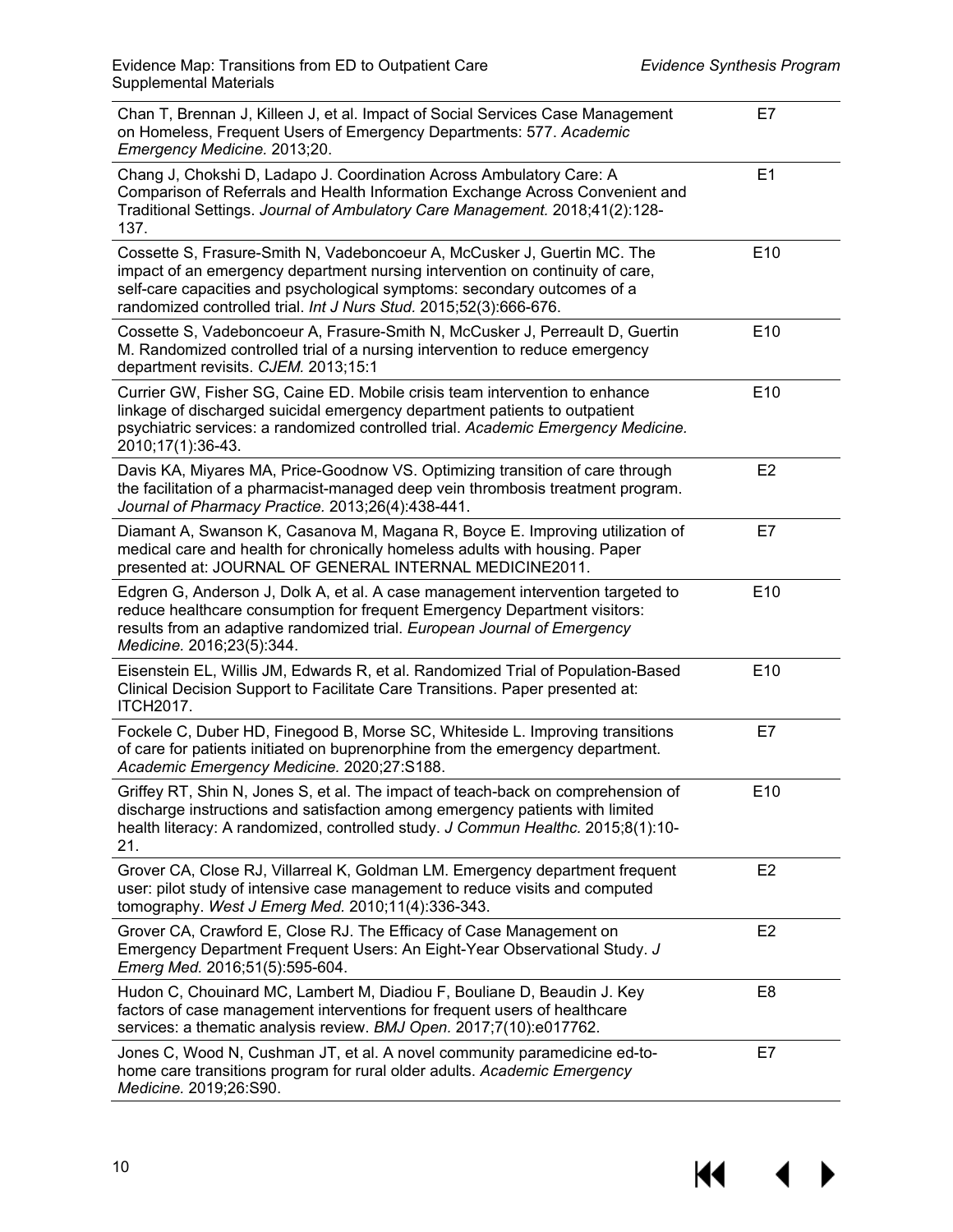| Kianfar S, Hundt AS, Hoonakker PLT, et al. Understanding care transition<br>notifications for chronically ill patients. IISE Transactions on Healthcare Systems<br>Engineering. 2021.                                                                               | E4              |
|---------------------------------------------------------------------------------------------------------------------------------------------------------------------------------------------------------------------------------------------------------------------|-----------------|
| Kolbasovsky A, Reich L, Futterman R, Meyerkopf N. Reducing the number of<br>emergency department visits and costs associated with anxiety: a randomized<br>controlled study. American Journal of Managed Care. 2007;13(2):95-103.                                   | E <sub>10</sub> |
| Kumar GS, Klein R. Effectiveness of case management strategies in reducing<br>emergency department visits in frequent user patient populations: a systematic<br>review. J Emerg Med. 2013;44(3):717-729.                                                            | E <sub>8</sub>  |
| Kwon N, Willis H, Warner L, et al. An emergency department discharge center to<br>improve patient understanding of discharge instructions and care coordination.<br>Academic Emergency Medicine. 2020;27:S327-S328.                                                 | E7              |
| Lang E, Afilalo M, Vandal AC, et al. Impact of an electronic link between the<br>emergency department and family physicians: a randomized controlled trial. Cmaj.<br>2006;174(3):313-318.                                                                           | E <sub>10</sub> |
| Lee JS, Hurley MJ, Carew D, Fisher R, Kiss A, Drummond N. A randomized<br>clinical trial to assess the impact on an emergency response system on anxiety<br>and health care use among older emergency patients after a fall. Acad Emerg<br>Med. 2007;14(4):301-308. | E <sub>10</sub> |
| Lee KH, Davenport L. Can case management interventions reduce the number of<br>emergency department visits by frequent users? Health Care Manag (Frederick).<br>2006;25(2):155-159.                                                                                 | E <sub>2</sub>  |
| McAiney CA, Hillier LM, Paul J, et al. Improving the seniors' transition from<br>hospital to the community: a case for intensive geriatric service workers.<br>International Psychogeriatrics. 2017;29(1):149-163.                                                  | E4              |
| McCarty RL, Zarn J, Fenn R, Collins RD. Frequent ED utilizers: A case<br>management program to address patient needs. Nurs Manage. 2015;46(9):24-31;<br>quiz 31-22.                                                                                                 | E <sub>2</sub>  |
| McCormack R, DeMuth M. Feasibility of initiating treatment for alcohol use<br>disorders in the emergency department. Paper presented at: ALCOHOLISM-<br>CLINICAL AND EXPERIMENTAL RESEARCH2016.                                                                     | E <sub>2</sub>  |
| McCormack R, Hoffman L, Goldfrank L. Intervention to Integrate Health and Social<br>Services for Frequent ED Users with Alcohol Use Disorders: 179. Academic<br>Emergency Medicine. 2012;19.                                                                        | E7              |
| Merritt R, Kulie P, Choudhri T. A randomized controlled trial evaluating a novel<br>approach to post-emergency department follow-up appointment planning.<br>Academic Emergency Medicine. 2017;24:S81-S82.                                                          | E (             |
| Neven D, Paulozzi L, Howell D, et al. A Randomized Controlled Trial of a Citywide<br>Emergency Department Care Coordination Program to Reduce Prescription Opioid<br>Related Emergency Department Visits. J Emerg Med. 2016;51(5):498-507.                          | E10             |
| Newman N, Porter B, Hoyt C, et al. Impact of community pharmacy and home<br>health care transitions of care services on 30-day emergency department revisit<br>rates. Journal of the American Pharmacists Association. 2016;56(3):e92.                              | E7              |
| Ohuabunwa U, Johnson E, Turner J, Jordan Q, Popoola V, Flacker J. An<br>integrated model of care utilizing community health workers to promote safe<br>transitions of care. Journal of the American Geriatrics Society. 2021;19:19.                                 | E1              |
| Oscalices MIL, Okuno MFP, Lopes M, Campanharo CRV, Batista REA. Discharge<br>guidance and telephone follow-up in the therapeutic adherence of heart failure:<br>randomized clinical trial. Revista Latino-Americana de Enfermagem.<br>2019;27:e3159.                | E <sub>5</sub>  |

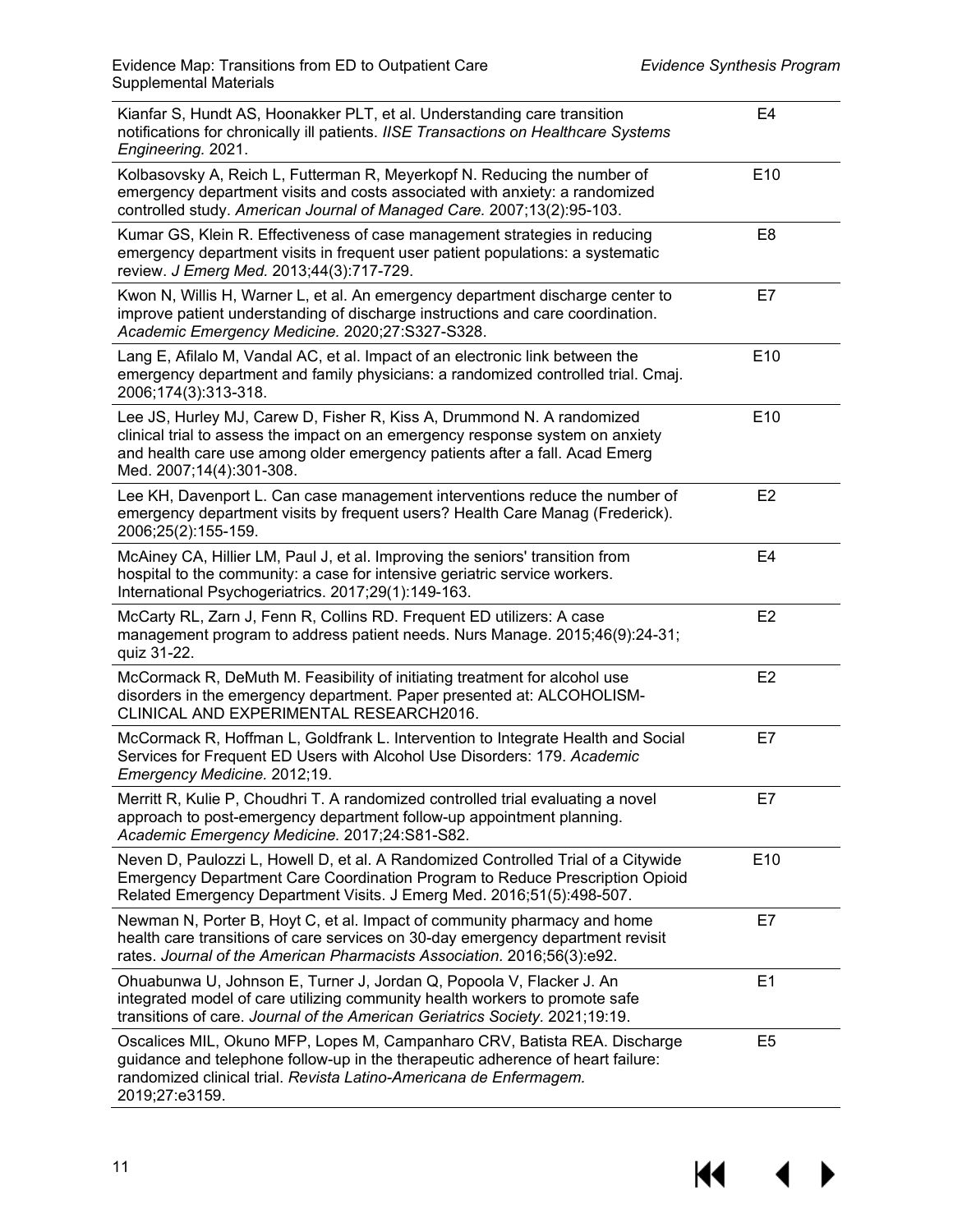| Patel PB, Vinson DR. Physician e-mail and telephone contact after emergency<br>department visit improves patient satisfaction: a crossover trial. Ann Emerg Med.<br>2013;61(6):631-637.                                                                                    | E10             |
|----------------------------------------------------------------------------------------------------------------------------------------------------------------------------------------------------------------------------------------------------------------------------|-----------------|
| Pillow MT, Doctor S, Brown S, Carter K, Mulliken R. An Emergency Department-<br>initiated, web-based, multidisciplinary approach to decreasing emergency<br>department visits by the top frequent visitors using patient care plans. J Emerg<br>Med. 2013;44(4):853-860.   | E <sub>2</sub>  |
| Poremski D, Kahan D, Pauly D, Stergiopoulos V. Challenges in continuity of care:<br>The experience of frequent users of emergency departments in a large<br>metropolitan center in Canada. Annals of the Academy of Medicine Singapore.<br>2015;44(10):S227.               | E11             |
| Rathlev N, Almomen R, Deutsch A, Smithline H, Li H, Visintainer P. Randomized<br>Controlled Trial of Electronic Care Plan Alerts and Resource Utilization by High<br>Frequency Emergency Department Users with Opioid Use Disorder. West J Emerg<br>Med. 2016;17(1):28-34. | E10             |
| Reinius P, Johansson M, Fjellner A, Werr J, Ohlén G, Edgren G. A telephone-<br>based case-management intervention reduces healthcare utilization for frequent<br>emergency department visitors. Eur J Emerg Med. 2013;20(5):327-334.                                       | E <sub>2</sub>  |
| Rinke ML, Dietrich E, Kodeck T, Westcoat K. Operation care: a pilot case<br>management intervention for frequent emergency medical system users. Am J<br>Emerg Med. 2012;30(2):352-357.                                                                                    | E <sub>2</sub>  |
| Rosted E, Poulsen I, Hendriksen C, Petersen J, Wagner L. Testing a two step<br>nursing intervention focused on decreasing rehospitalizations and nursing home<br>admission post discharge from acute care. Geriatr Nurs. 2013;34(6):477-485.                               | E10             |
| Salerno S, Duckles J, Elliot A, Sellers CA, Christensen T, Shah MN. A qualitative<br>exploration of emergency department revisits by older adults. Academic<br>Emergency Medicine. 2013;20(5):S292-S293.                                                                   | E7              |
| Sharp B, Singal B, Pulia M, Fowler J, Simmons S. You've got mail  and need<br>follow-up: the effect and patient perception of e-mail follow-up reminders after<br>emergency department discharge. Acad Emerg Med. 2015;22(1):47-53.                                        | E10             |
| Shumway M, Boccellari A, O'Brien K, Okin RL. Cost-effectiveness of clinical case<br>management for ED frequent users: results of a randomized trial. Am J Emerg<br>Med. 2008;26(2):155-164.                                                                                | E10             |
| Skinner J, Carter L, Haxton C. Case management of patients who frequently<br>present to a Scottish emergency department. Emerg Med J. 2009;26(2):103-105.                                                                                                                  | E <sub>2</sub>  |
| Soril LJ, Leggett LE, Lorenzetti DL, Noseworthy TW, Clement FM. Reducing<br>frequent visits to the emergency department: a systematic review of interventions.<br>PLoS One. 2015;10(4):e0123660.                                                                           | E <sub>8</sub>  |
| Spivock Smith S, Mahon B, Smith M. Creating a continuum of care: Seniors<br>emergency center. Journal of the American Geriatrics Society. 2011;59:S50.                                                                                                                     | E7              |
| Stergiopoulos V, Gozdzik A, Cohen A, et al. The effect of brief case management<br>on emergency department use of frequent users in mental health: Findings of a<br>randomized controlled trial. PLoS One. 2017;12(8):e0182157.                                            | E <sub>10</sub> |
| Suarez Cadenas M, Garcia Brinon MA, Martin-Sanchez FJ. Nurse intervention in<br>the discharge from the emergency department of the frail older patient. Enfermeria<br>Clinica. 2019;29(1):60-61.                                                                           | E7              |
| Tang R, Gizzi M, Jacobs S, et al. Implementation of a novel emergency<br>department discharge center. Academic Emergency Medicine. 2021;28(SUPPL<br>1):S222.                                                                                                               | E7              |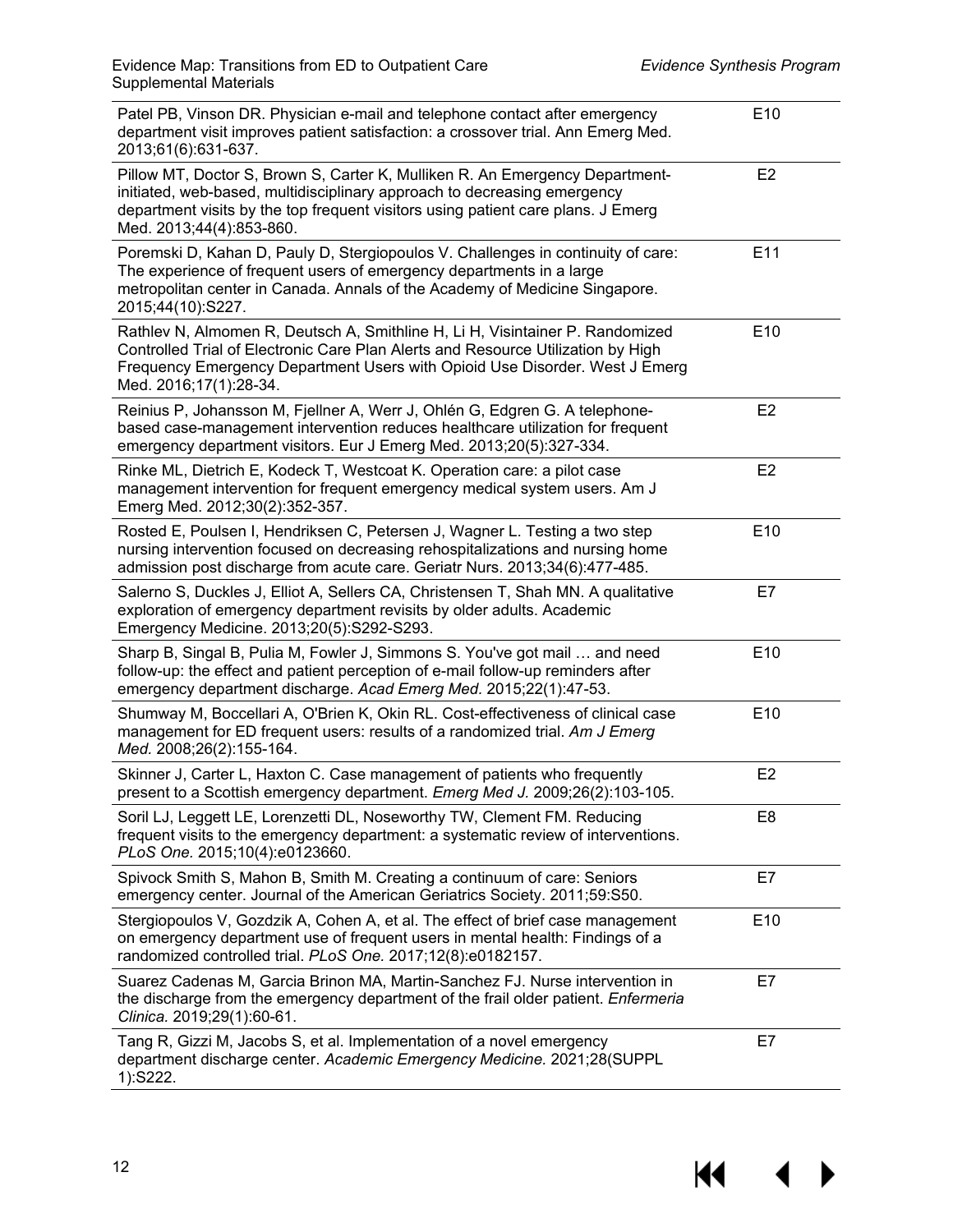$\blacklozenge$ 

 $\blacktriangleright$ 

**KI** 

| Vaiva G, Vaiva G, Ducrocq F, et al. Effect of telephone contact on further suicide<br>attempts in patients discharged from an emergency department: randomised<br>controlled study. BMJ (Clinical research ed). 2006;332(7552):1241-1245. | E <sub>10</sub> |
|-------------------------------------------------------------------------------------------------------------------------------------------------------------------------------------------------------------------------------------------|-----------------|
| Walsh K. Emergency Department Case Management: the compendium of best<br>practices [Internet] Danvers (MA): HCPro; 2014 [cited 2018 Aug 21]. In:2014.                                                                                     | E7              |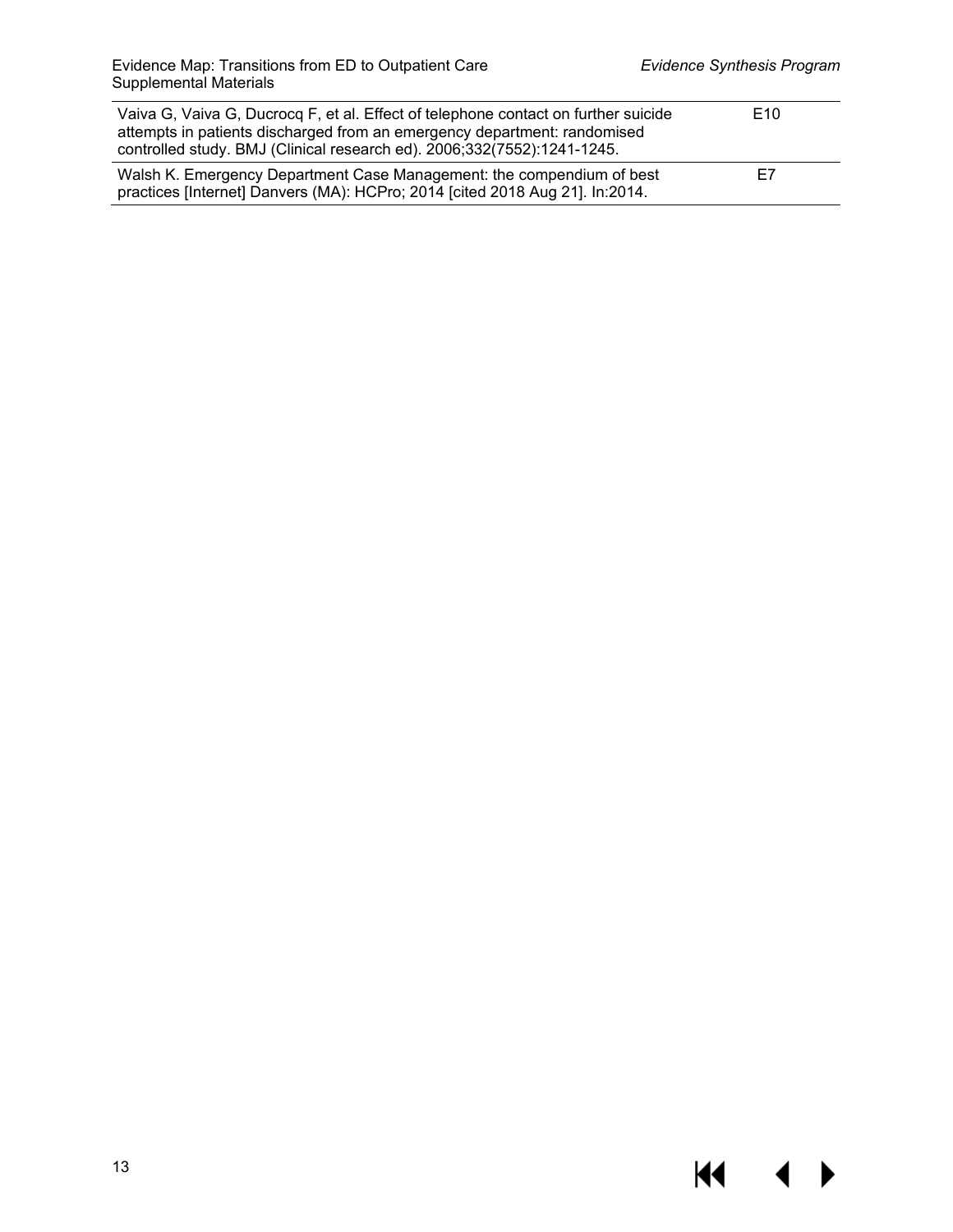## **CHARACTERISTICS OF INCLUDED SYSTEMATIC REVIEW**

| <b>Author</b><br>Year<br><b>N</b> Studies | <b>Search Details</b>                                                 | <b>Eligibility Criteria</b>                                                        | <b>Populations Included</b>      | Interventions Included                                        | <b>Outcomes Assessed</b>                                            |
|-------------------------------------------|-----------------------------------------------------------------------|------------------------------------------------------------------------------------|----------------------------------|---------------------------------------------------------------|---------------------------------------------------------------------|
| Aghajafari<br>2020 <sup>1</sup>           | MEDLINE, EMBASE,<br><b>CINAHL and Cochrane</b><br>Central Register of | RCTs of ED-based care<br>transition interventions<br>promoting care transitions to | Adults discharged from the<br>ED | Care transition<br>interventions focused on<br>promoting care | Outpatient follow up, ED<br>revisit, hospital<br>admission, patient |
| 35 studies                                | Controlled Trials from<br>inception to October 2018.                  | outpatient settings.                                                               |                                  | transition from ED to<br>outpatient settings                  | satisfaction                                                        |

## <span id="page-15-0"></span>**OUTCOME DATA OF INCLUDED SYSTEMATIC REVIEW**

<span id="page-15-1"></span>

| <b>Author</b><br>Year | Subgroup  | <b>Primary Study Design(s)</b> | <b>Synthesis Method</b> | <b>Findings</b>                                                                                                                                                                                    |
|-----------------------|-----------|--------------------------------|-------------------------|----------------------------------------------------------------------------------------------------------------------------------------------------------------------------------------------------|
| Aghajafari            | <b>NA</b> | <b>RCT</b>                     | Meta-analysis           | <b>Outpatient Follow up:</b>                                                                                                                                                                       |
| 2020 <sup>1</sup>     |           |                                |                         | 20 studies (8187 patients) OR: 1.79 (95% CI 1.43 to 2.24)                                                                                                                                          |
|                       |           |                                |                         | Low SOE                                                                                                                                                                                            |
|                       |           |                                |                         | <b>ED Revisit:</b>                                                                                                                                                                                 |
|                       |           |                                |                         | 20 studies (8048 patients) OR 1.01 (95% CI 0.86 to 1.20)                                                                                                                                           |
|                       |           |                                |                         | <b>Hospital Admission:</b>                                                                                                                                                                         |
|                       |           |                                |                         | 13 studies (5742 patients) OR 0.99 (95% CI 0.86 to 1.14)                                                                                                                                           |
|                       |           |                                |                         | <b>Patient Satisfaction:</b>                                                                                                                                                                       |
|                       |           |                                |                         | 3 (of 5) studies found positive impact of care transition interventions on<br>patient satisfaction while 2 studies found no significant differences<br>between intervention and comparator groups. |

<span id="page-15-2"></span>*Abbreviations.* ED=Emergency Department, RCT=Randomized control trial, SOE=Strength of Evidence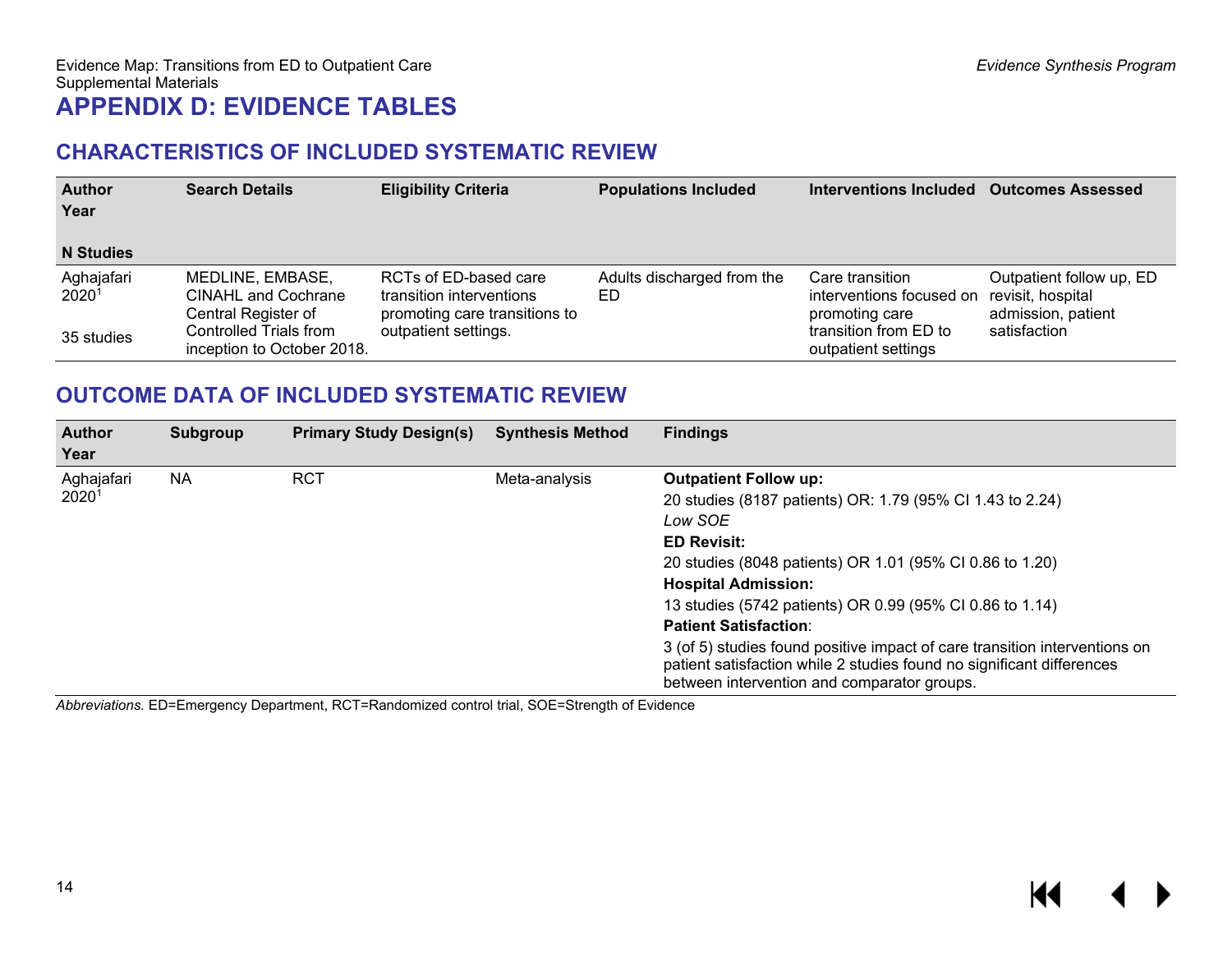## **OUTCOME DATA OF INCLUDED INTERVENTION OUTCOME STUDIES**

<span id="page-16-0"></span>

| <b>Author</b><br>Year<br>N<br><b>Country</b><br><b>Study Design</b><br>Veterans<br>Ayele 2021 <sup>2</sup> | Intervention<br>Community hospital                   | <b>Patient Outcomes:</b><br>Mortality<br><b>Patient Satisfaction</b><br><b>NR</b> | <b>Intermediate Outcomes:</b><br>Follow up by primary care,<br>over/inappropriate prescribing, duplicate<br>tests or imaging, etc<br>Primary care follow up + | <b>Utilization:</b><br>ED utilization (up to 1 year), inpatient<br>admission (direct or via ED) within 30<br>days of last ED visit, ambulatory care<br>sensitive hospitalizations within 30 days<br>30-day ED utilization = |
|------------------------------------------------------------------------------------------------------------|------------------------------------------------------|-----------------------------------------------------------------------------------|---------------------------------------------------------------------------------------------------------------------------------------------------------------|-----------------------------------------------------------------------------------------------------------------------------------------------------------------------------------------------------------------------------|
| $N = 668$<br><b>US</b><br><b>Other Observational</b>                                                       | transitions program,<br>Intensive case<br>management |                                                                                   |                                                                                                                                                               | 30-day inpatient admission =                                                                                                                                                                                                |
| Dixon 2021 <sup>3</sup><br>$N = 393$<br><b>US</b><br>Prospective<br>observational                          | HIE vs usual care                                    | <b>NR</b>                                                                         | 7-day phone contact with primary care +<br>30-day primary care visit +                                                                                        | 30-day inpatient admission =<br>30-day ED utilization =                                                                                                                                                                     |
| Hastings 2020 <sup>4</sup><br>$N = 513$<br>US<br>Trial                                                     | Telephone follow up vs<br>usual care                 | <b>NR</b>                                                                         | Primary care follow up +                                                                                                                                      | 180- and 30- day ED utilization =                                                                                                                                                                                           |
| Lovelace 2016 <sup>5</sup><br>$N = 200$<br><b>US</b><br>Other observational                                | Intensive case<br>management                         | <b>NR</b>                                                                         | <b>NR</b>                                                                                                                                                     | 90-day ED utilization +<br>90-day hospitalization +                                                                                                                                                                         |
| Rinne 2019 <sup>22</sup><br>$N=25$<br><b>US</b><br>Qualitative                                             | COPD care                                            | <b>NR</b>                                                                         | Duplicate tests-                                                                                                                                              | <b>NR</b>                                                                                                                                                                                                                   |
| Sherman 2021 <sup>6</sup><br>$N = 111$<br><b>US</b><br>Other observational                                 | HIE vs usual care                                    | <b>NR</b>                                                                         | Primary care follow up +                                                                                                                                      | <b>NR</b>                                                                                                                                                                                                                   |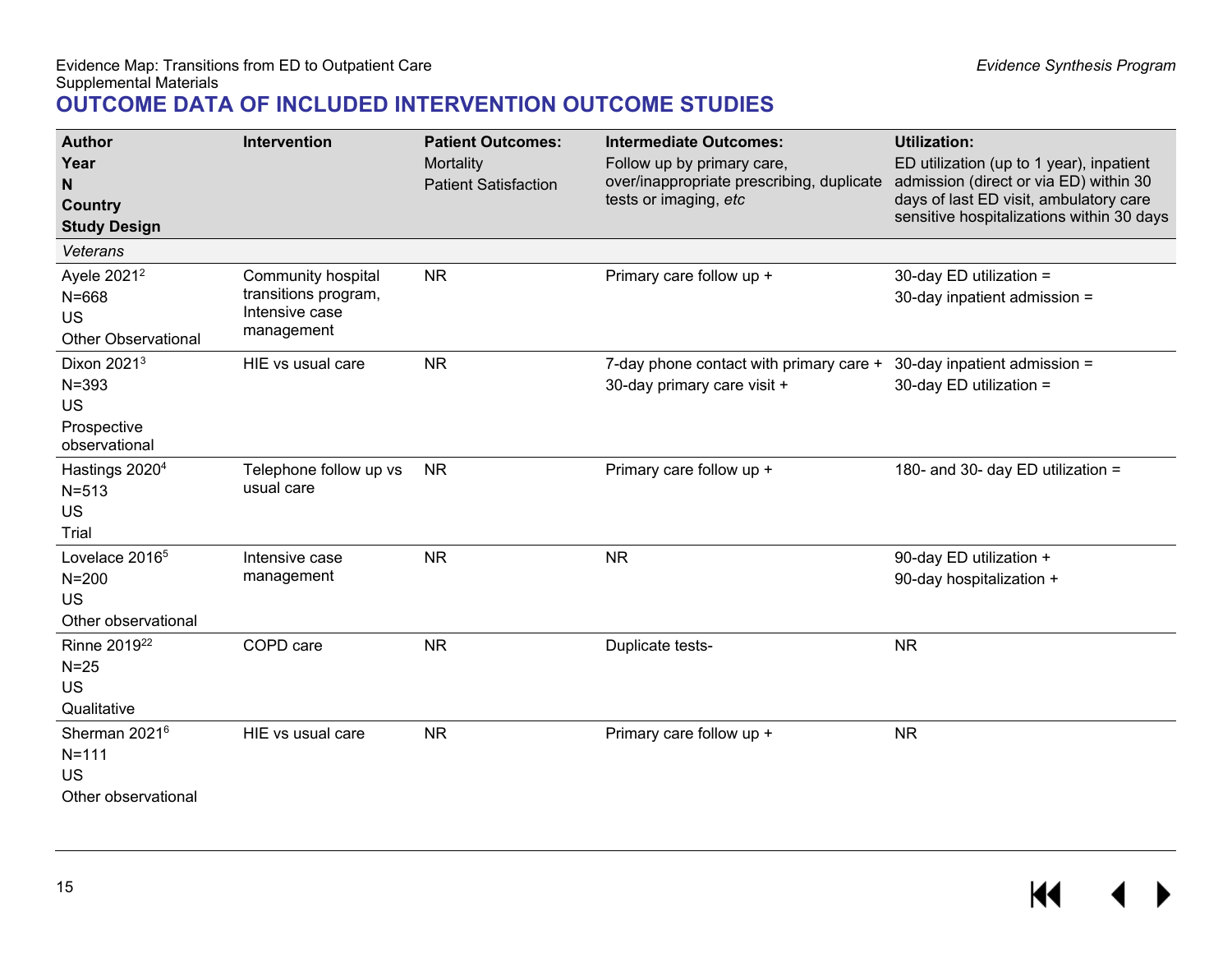| <b>Author</b><br>Year<br>$\mathsf{N}$<br><b>Country</b><br><b>Study Design</b>  | Intervention                                           | <b>Patient Outcomes:</b><br>Mortality<br><b>Patient Satisfaction</b> | <b>Intermediate Outcomes:</b><br>Follow up by primary care,<br>over/inappropriate prescribing, duplicate<br>tests or imaging, etc | <b>Utilization:</b><br>ED utilization (up to 1 year), inpatient<br>admission (direct or via ED) within 30<br>days of last ED visit, ambulatory care<br>sensitive hospitalizations within 30 days |
|---------------------------------------------------------------------------------|--------------------------------------------------------|----------------------------------------------------------------------|-----------------------------------------------------------------------------------------------------------------------------------|--------------------------------------------------------------------------------------------------------------------------------------------------------------------------------------------------|
| <b>High Utilizers</b>                                                           |                                                        |                                                                      |                                                                                                                                   |                                                                                                                                                                                                  |
| Bodenmann 20167<br>$N = 250$<br>Europe<br>Trial                                 | Intensive case<br>management vs usual<br>care          | <b>NR</b>                                                            | <b>NR</b>                                                                                                                         | 1-year ED utilization $=$                                                                                                                                                                        |
| Nossel 2016 <sup>8</sup><br>$N=75$<br><b>US</b><br>Prospective<br>observational | Peer transition specialist NR<br>support vs usual care |                                                                      | Outpatient follow up                                                                                                              | 1-year ED utilization +                                                                                                                                                                          |
| Older adults                                                                    |                                                        |                                                                      |                                                                                                                                   |                                                                                                                                                                                                  |
| Biese 2018 <sup>9</sup><br>$N = 2,000$<br><b>US</b><br>Trial                    | Telephone follow up                                    | 30-day mortality $=$                                                 | <b>NR</b>                                                                                                                         | 30-day ED utilization =<br>30-day inpatient admission =                                                                                                                                          |
| Hwang 2018 <sup>10</sup><br>N=57,287<br>US<br>Prospective<br>observational      | Transitional care nurse<br>vs usual care               | <b>NR</b>                                                            | <b>NR</b>                                                                                                                         | Day 0 inpatient admission + (all 3 sites)<br>30-day inpatient admission + (site 1,2)<br>ED revisit - (site $3$ ) = (site $1,2$ )                                                                 |
| Jacobsohn 2021 <sup>11</sup><br>$N = 1,756$<br>US<br>Trial                      | Home visits and care<br>coaching vs usual care         | <b>NR</b>                                                            | Primary care follow up +                                                                                                          | 30-day ED utilization =                                                                                                                                                                          |
| Pedersen 2016 <sup>12</sup><br>$N=1,330$<br>Europe<br>Trial                     | Home visits vs usual<br>care                           | 30-day mortality $=$                                                 | <b>NR</b>                                                                                                                         | 30-day ED utilization +<br>30-day hospitalization +                                                                                                                                              |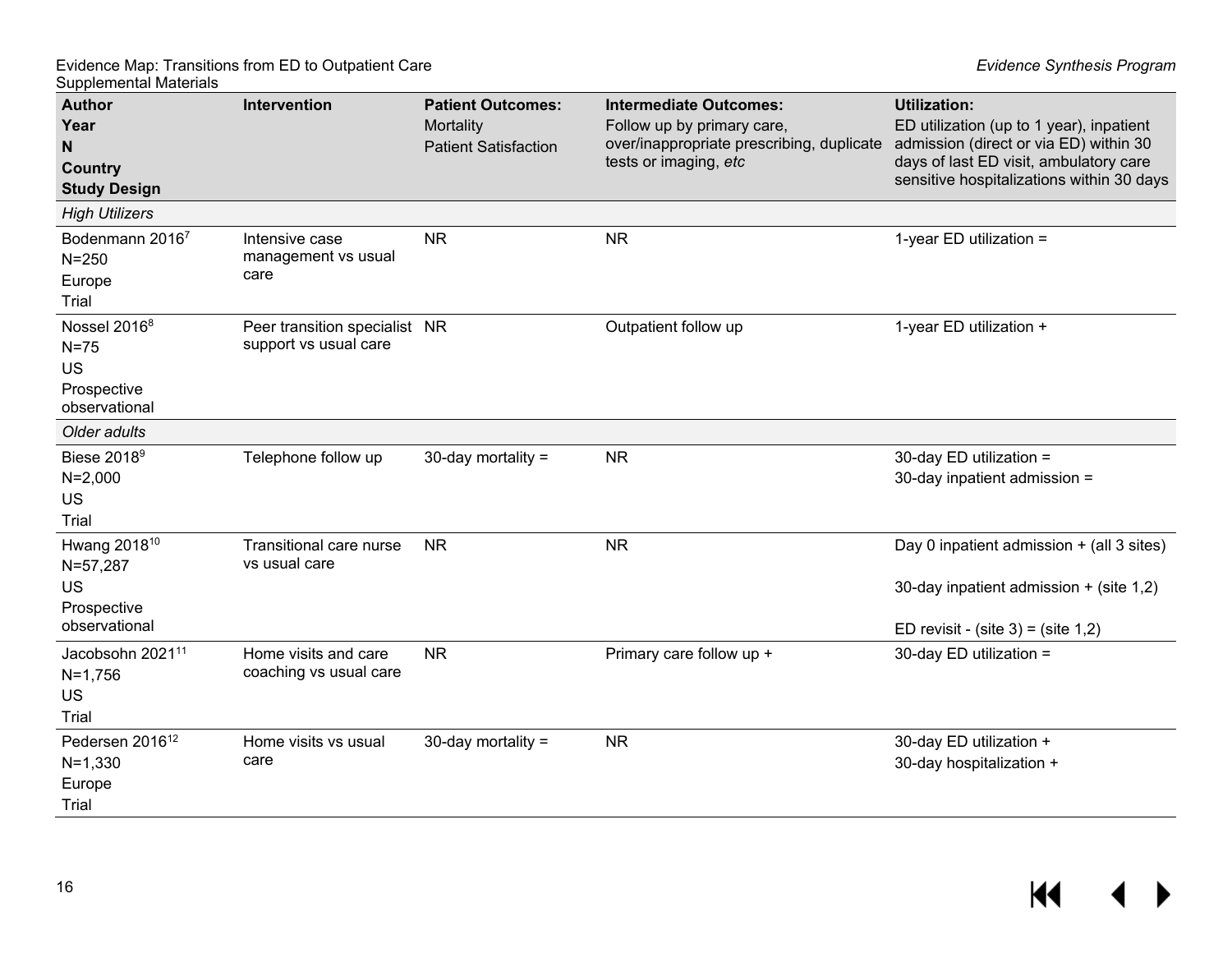| <b>Author</b><br>Year<br>N<br>Country<br><b>Study Design</b>                 | Intervention                                                                           | <b>Patient Outcomes:</b><br>Mortality<br><b>Patient Satisfaction</b> | <b>Intermediate Outcomes:</b><br>Follow up by primary care,<br>over/inappropriate prescribing, duplicate<br>tests or imaging, etc | <b>Utilization:</b><br>ED utilization (up to 1 year), inpatient<br>admission (direct or via ED) within 30<br>days of last ED visit, ambulatory care<br>sensitive hospitalizations within 30 days |
|------------------------------------------------------------------------------|----------------------------------------------------------------------------------------|----------------------------------------------------------------------|-----------------------------------------------------------------------------------------------------------------------------------|--------------------------------------------------------------------------------------------------------------------------------------------------------------------------------------------------|
| Schumacher 2021 <sup>13</sup><br>$N = 1,101$<br>US<br>Trial                  | Care transition coaches<br>with home visit and<br>telephone follow up vs<br>usual care | <b>NR</b>                                                            | <b>NR</b>                                                                                                                         | $ED$ utilization =<br>Inpatient admission = (overall), +<br>(among those with ED revisit)                                                                                                        |
| Mental Health/Substance Use/Homeless                                         |                                                                                        |                                                                      |                                                                                                                                   |                                                                                                                                                                                                  |
| McCormack 2013 <sup>20</sup><br>$N=60$<br><b>US</b><br>Other observational   | Case management vs<br>usual care                                                       | <b>NR</b>                                                            | Shelter provided and accepted                                                                                                     | 6-month ED utilization +<br>Inpatient days +                                                                                                                                                     |
| General/other                                                                |                                                                                        |                                                                      |                                                                                                                                   |                                                                                                                                                                                                  |
| Bauer 2021 <sup>14</sup><br>$N = 278$<br><b>US</b><br>Qualitative            | Automated self-<br>scheduling system vs<br>usual care                                  | <b>NR</b>                                                            | Primary care follow up +                                                                                                          | 120-day ED utilization =                                                                                                                                                                         |
| Bell 2021 <sup>15</sup><br>$N = 192$<br>Europe<br>Other observational        | Rapid remote follow-up<br>service                                                      | <b>NR</b>                                                            | <b>NR</b>                                                                                                                         | ED utilization +                                                                                                                                                                                 |
| Foster 2018 <sup>16</sup><br>$N = 2,064$<br><b>US</b><br>Other observational | Care coordination and<br>scheduling assistance vs<br>usual care                        | <b>NR</b>                                                            | Primary care follow up +                                                                                                          | <b>NR</b>                                                                                                                                                                                        |
| Galarraga 2021 <sup>17</sup><br>$N = 25$<br><b>US</b><br>Qualitative         | Policy incentive                                                                       | <b>NR</b>                                                            | Primary care follow up +                                                                                                          | Inpatient admission +                                                                                                                                                                            |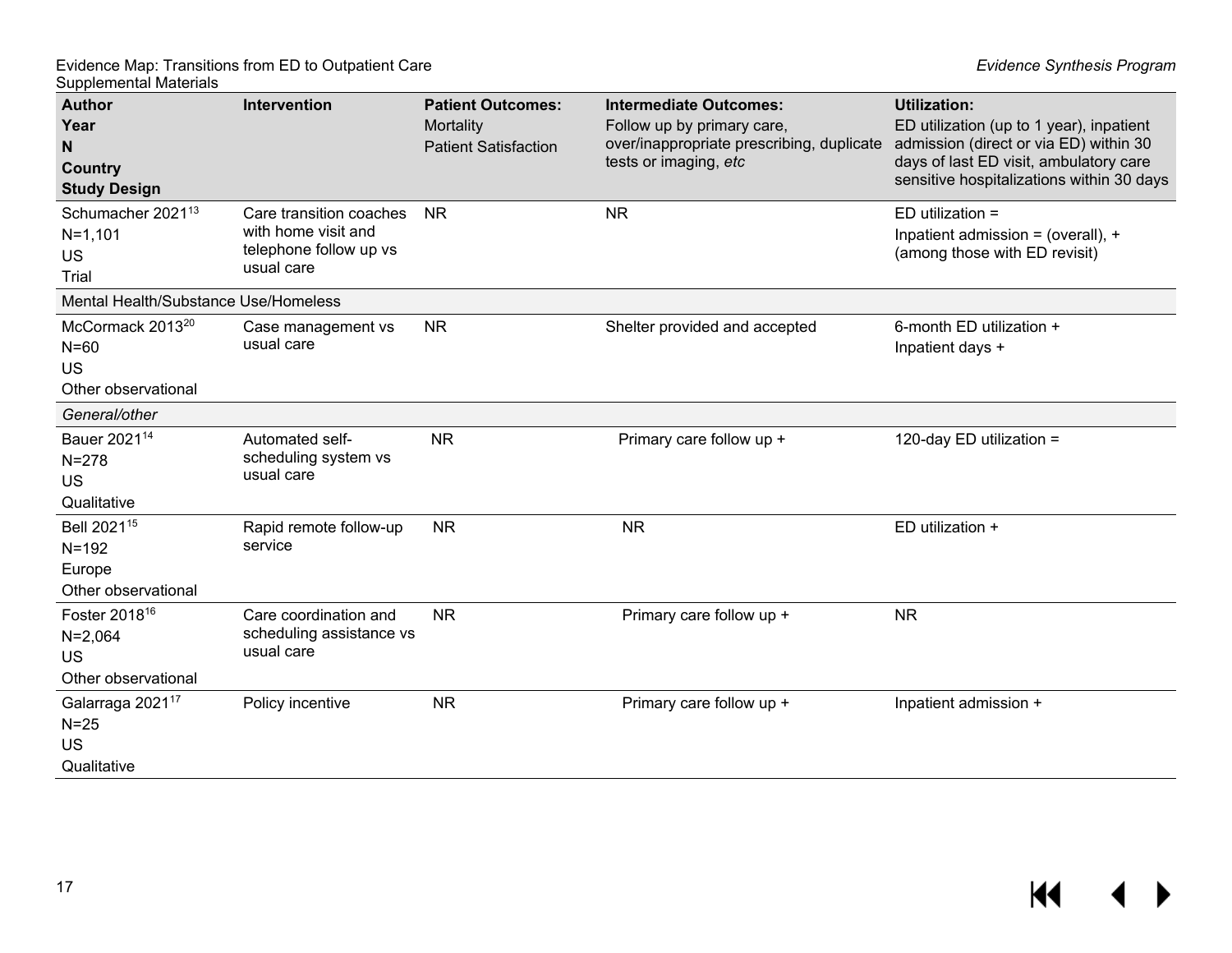| <b>Author</b><br>Year<br>$\mathsf{N}$<br><b>Country</b><br><b>Study Design</b>          | <b>Intervention</b>                                                   | <b>Patient Outcomes:</b><br>Mortality<br><b>Patient Satisfaction</b> | <b>Intermediate Outcomes:</b><br>Follow up by primary care,<br>over/inappropriate prescribing, duplicate<br>tests or imaging, etc | <b>Utilization:</b><br>ED utilization (up to 1 year), inpatient<br>admission (direct or via ED) within 30<br>days of last ED visit, ambulatory care<br>sensitive hospitalizations within 30 days |
|-----------------------------------------------------------------------------------------|-----------------------------------------------------------------------|----------------------------------------------------------------------|-----------------------------------------------------------------------------------------------------------------------------------|--------------------------------------------------------------------------------------------------------------------------------------------------------------------------------------------------|
| Losonczy 2017 <sup>18</sup><br>$N=47$<br><b>US</b><br>Prospective<br>observational      | Screening, resource<br>referral, telephone follow<br>up vs usual care | <b>NR</b>                                                            | Have primary care "home" +<br>Appointment with primary care =                                                                     | $ED$ utilization =                                                                                                                                                                               |
| Luciani-McGillivray<br>202019<br>$N=1,259$<br><b>US</b><br>Prospective<br>observational | Telephone follow up                                                   | <b>NR</b>                                                            | Primary care follow up +                                                                                                          | 7-day ED utilization +                                                                                                                                                                           |
| Nanavati 2020 <sup>21</sup><br>$N = 191$<br><b>US</b><br>Other observational            | PCP consultation and<br>follow up vs usual care                       | <b>NR</b>                                                            | <b>NR</b>                                                                                                                         | Inpatient admission +                                                                                                                                                                            |
| Shuen 2018 <sup>23</sup><br>$N = 251$<br>US<br>Trial                                    | Telephone or text follow<br>up vs usual care                          | <b>Patient Satisfaction =</b>                                        | Primary care follow $up =$                                                                                                        | <b>ED Utilization</b>                                                                                                                                                                            |
| Soto 2018 <sup>24</sup><br>$N = 3,969$<br><b>US</b><br>Prospective<br>observational     | Early discharge with<br>specialist follow up                          | <b>NR</b>                                                            | <b>NR</b>                                                                                                                         | All-cause ED revisit +<br>Cardiac-related ED revisit +                                                                                                                                           |
| Tessitore 2021 <sup>25</sup><br>$N = 500$<br>US<br><b>Other Observational</b>           | Scheduling PCP follow<br>up before ED discharge                       | <b>NR</b>                                                            | Primary care follow up +                                                                                                          | ED utilization +                                                                                                                                                                                 |

*Notes:* "+" represents studies reporting an intervention improved outcomes compared to a comparator, "=" represents studies reporting no difference in outcomes with intervention compared to a comparator, and "-" represents studies reporting an intervention worsened outcomes compared to a comparator *Abbreviations.* COPD=Chronic obstructive pulmonary disease, ED=Emergency Department, HIE=Health Information Exchange, NR=Not reported, PCP=primary care physician

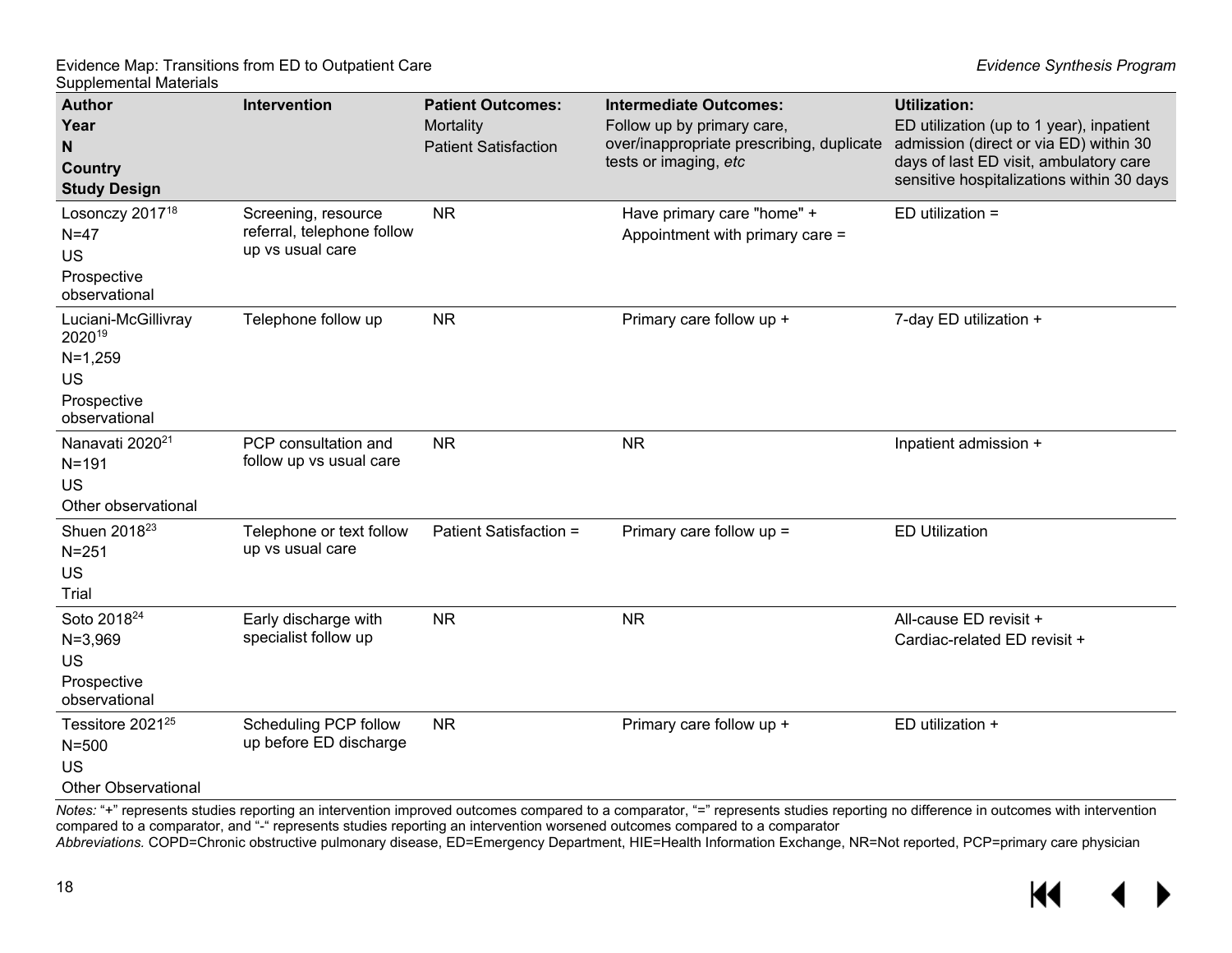<span id="page-20-0"></span>

| <b>Author</b><br>Year<br>N<br><b>Country</b><br><b>Study</b><br><b>Design</b> | Intervention<br><b>Characteristics</b>                                                                                                                                                                                                                                                                                                                                                                                                                                                                                                                                                                                                                                                                                                                                                  | Implementation<br><b>Process</b> | <b>Inner Setting</b><br>(ED) | <b>Inner Setting</b><br>(Outpatient)                                                                                                                                                                               | <b>Outer Setting</b> | <b>Characteristics of</b><br><b>Individuals</b><br>(Patients) | <b>Characteristics</b><br>of Individuals<br>(Providers/<br>Staff)                                   |
|-------------------------------------------------------------------------------|-----------------------------------------------------------------------------------------------------------------------------------------------------------------------------------------------------------------------------------------------------------------------------------------------------------------------------------------------------------------------------------------------------------------------------------------------------------------------------------------------------------------------------------------------------------------------------------------------------------------------------------------------------------------------------------------------------------------------------------------------------------------------------------------|----------------------------------|------------------------------|--------------------------------------------------------------------------------------------------------------------------------------------------------------------------------------------------------------------|----------------------|---------------------------------------------------------------|-----------------------------------------------------------------------------------------------------|
| Veterans                                                                      |                                                                                                                                                                                                                                                                                                                                                                                                                                                                                                                                                                                                                                                                                                                                                                                         |                                  |                              |                                                                                                                                                                                                                    |                      |                                                               |                                                                                                     |
| Ayele 2020 <sup>26</sup><br>$N=70$<br><b>US</b><br>Qualitative                | Unable to identify<br>patients as Veterans and<br>notify VA primary care of<br>discharge; Unable to<br>transfer non-VA hospital<br>medical records to VA<br>primary care; Unable to<br>to write VA formulary<br>medications for Veterans<br>to fill at VA pharmacies.<br>No process in place for<br>non-VA clinicians to<br>confirm whether the<br>follow-up care was<br>received due to lack of<br>bilateral communication.<br>Facilitators: Increased<br>urgent care appts for<br>Veterans; programs<br>where nurses handle<br>follow-up visits, VA Call<br><b>Center Nurses</b><br>occasionally called<br>Veterans upon discharge<br>to schedule a follow-up<br>appointment and<br>facilitated timely care.<br>Participants from a VA<br>CBOC discussed being<br>part of a Community | <b>NR</b>                        | <b>NR</b>                    | Difficult to obtain<br>follow-up care<br>appointments<br>with VA primary<br>care; Patients<br>have had to<br>check into the VA<br>ED to have<br>medications "re"-<br>prescribed so<br>they can be filled<br>by VA. | <b>NR</b>            | <b>NA</b>                                                     | VA providers<br>feel uninformed<br>and feel they<br>need to rely on<br>patients for<br>information. |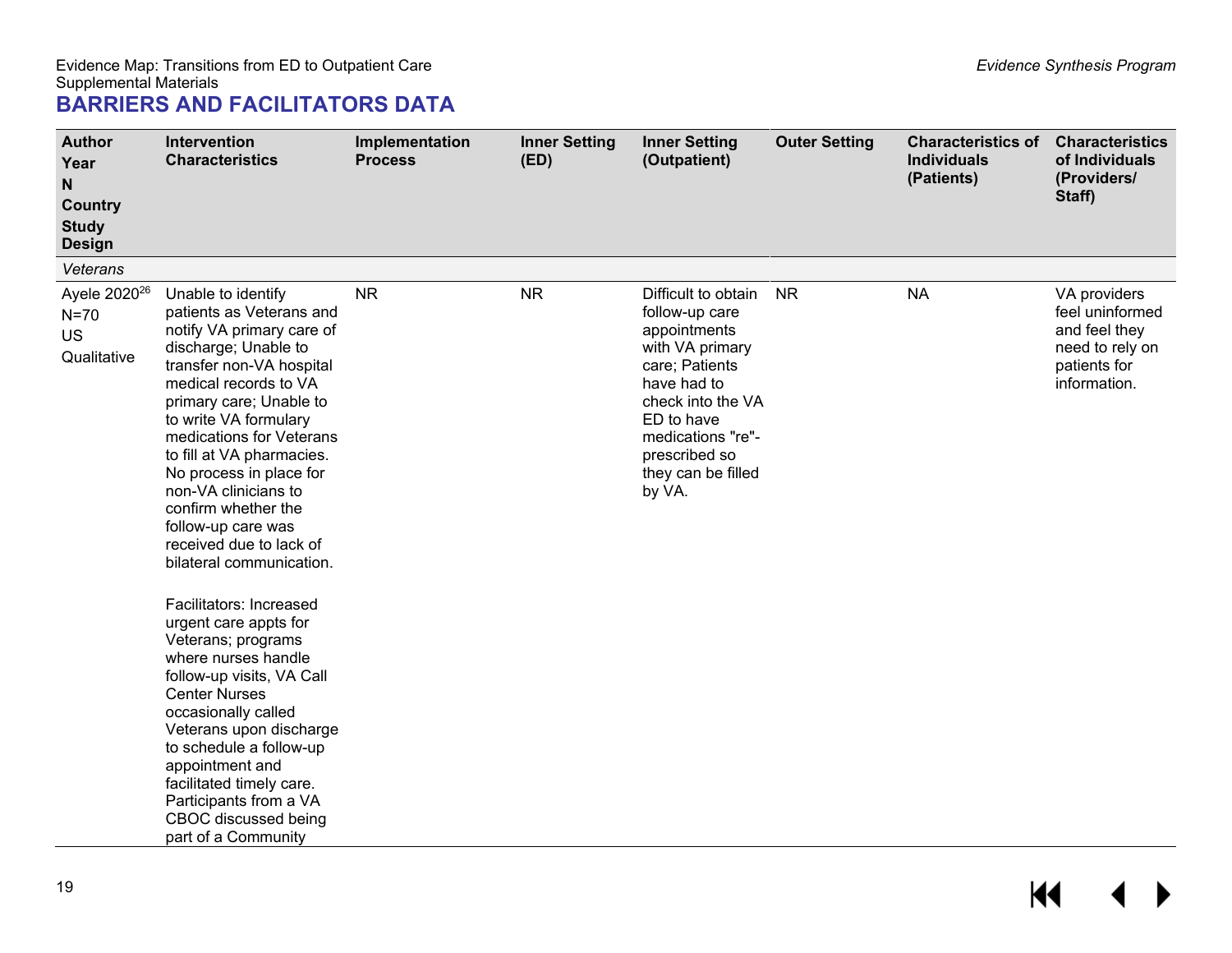| .<br><b>Author</b><br>Year<br>$\mathsf{N}$<br><b>Country</b><br><b>Study</b><br><b>Design</b> | Intervention<br><b>Characteristics</b>                                                                                                                                                                                                                                                                                                                                                                                                                                                                                                      | Implementation<br><b>Process</b> | <b>Inner Setting</b><br>(ED) | <b>Inner Setting</b><br>(Outpatient) | <b>Outer Setting</b>                                                                                                                                                                                                                                          | <b>Characteristics of</b><br><b>Individuals</b><br>(Patients)                                                                                                                                                                                                                                      | <b>Characteristics</b><br>of Individuals<br>(Providers/<br>Staff) |
|-----------------------------------------------------------------------------------------------|---------------------------------------------------------------------------------------------------------------------------------------------------------------------------------------------------------------------------------------------------------------------------------------------------------------------------------------------------------------------------------------------------------------------------------------------------------------------------------------------------------------------------------------------|----------------------------------|------------------------------|--------------------------------------|---------------------------------------------------------------------------------------------------------------------------------------------------------------------------------------------------------------------------------------------------------------|----------------------------------------------------------------------------------------------------------------------------------------------------------------------------------------------------------------------------------------------------------------------------------------------------|-------------------------------------------------------------------|
|                                                                                               | <b>Transitions Consortium</b><br>aimed at identifying high-<br>utilizing patients (Veteran<br>and non-Veteran) and<br>improving communication<br>across systems. The<br>consortium members<br>discussed each facility's<br>transition-of-care<br>process, described<br>having access to local<br>non-VA hospital medical<br>records and a backline<br>phone number at the<br>non-VA hospitals to<br>coordinate transitional<br>care. This allowed the VA<br>clinicians to learn about<br>non-VA hospital<br>processes and Veteran<br>needs. |                                  |                              |                                      |                                                                                                                                                                                                                                                               |                                                                                                                                                                                                                                                                                                    |                                                                   |
| Dixon 2017 <sup>27</sup><br>N=57,072<br>US<br>Other<br>observational                          | <b>NR</b>                                                                                                                                                                                                                                                                                                                                                                                                                                                                                                                                   | <b>NR</b>                        | <b>NR</b>                    | <b>NR</b>                            | Living in isolated<br>small rural (OR<br>0.53; 95% CI,<br>0.43-0.66), large<br>rural (OR0.75;<br>95% CI, 0.69-<br>0.82), or small<br>rural city (OR<br>0.60; 95% CI,<br>$0.52 - 0.69$ ) vs<br>urban was<br>associated with<br>lower odds of<br>authorization. | Lower odds of<br>authorization were<br>seen in those not<br>married (OR 0.90;<br>95% CI, 0.85-0.95)<br>or with unknown<br>marital status (OR<br>0.42; 95% CI, 0.30-<br>0.60) compared to<br>married individuals;<br>female vs male<br>(OR 1.12; 95% CI,<br>1.01-1.25); age $50-$<br>64 years vs 65 | <b>NR</b>                                                         |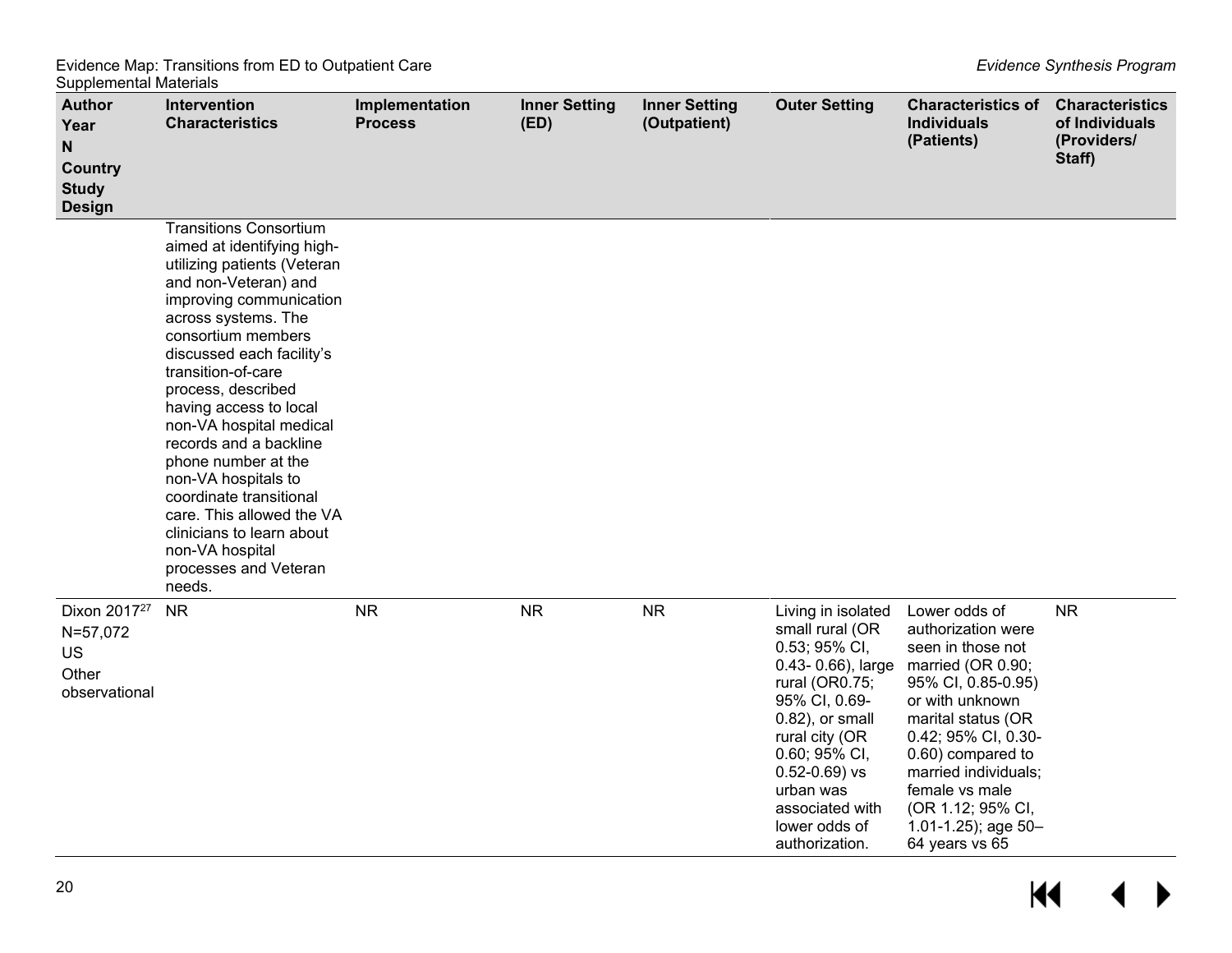| ouppionioniai matonaio<br><b>Author</b><br>Year<br>$\mathsf{N}$<br><b>Country</b><br><b>Study</b><br><b>Design</b> | Intervention<br><b>Characteristics</b> | Implementation<br><b>Process</b>                                                                                                                                                                                                                                                   | <b>Inner Setting</b><br>(ED) | <b>Inner Setting</b><br>(Outpatient)                                                                                                                                                                           | <b>Outer Setting</b> | <b>Characteristics of</b><br><b>Individuals</b><br>(Patients)                                                                                                                                                                                                                                                                                                                                                                                                                 | <b>Characteristics</b><br>of Individuals<br>(Providers/<br>Staff) |
|--------------------------------------------------------------------------------------------------------------------|----------------------------------------|------------------------------------------------------------------------------------------------------------------------------------------------------------------------------------------------------------------------------------------------------------------------------------|------------------------------|----------------------------------------------------------------------------------------------------------------------------------------------------------------------------------------------------------------|----------------------|-------------------------------------------------------------------------------------------------------------------------------------------------------------------------------------------------------------------------------------------------------------------------------------------------------------------------------------------------------------------------------------------------------------------------------------------------------------------------------|-------------------------------------------------------------------|
|                                                                                                                    |                                        |                                                                                                                                                                                                                                                                                    |                              |                                                                                                                                                                                                                |                      | years (OR 1.10;<br>95% CI, 1.03-1.18);<br>Charlson<br>comorbidity index 1<br>vs 0 (OR 1.25; 95%<br>CI, 1.16-1.34) or 2<br>vs 0 (OR 1.29;<br>95% CI, 1.19-1.39);<br>military co-<br>insurance vs VA<br>insurance alone<br>(OR 1.17; 95% CI,<br>1.01-1.37); and<br>catastrophically<br>disabled vs no<br>service-connected<br>disability (OR 1.12;<br>95% CI, 1.02-1.23)<br>or moderate<br>disability vs no<br>service-connected<br>disability (OR 1.26;<br>95% CI, 1.16-1.37). |                                                                   |
| Dixon 2021 <sup>28</sup><br>$N=12$<br><b>US</b><br>Qualitative                                                     | <b>NR</b>                              | VA leaders sensitive<br>to burden on staff by<br>the recruiting and<br>consenting process.<br>Impact upon workflow<br>as potentially<br>disruptive to normal<br>clinical activities and<br>described clinical<br>personnel as already<br>facing many demands<br>on their time. HIE | <b>NR</b>                    | Some providers<br>were reluctant to<br>participate in the<br>training and to<br>use the product.<br>Operations<br>leaders<br>described some<br>pessimistic<br>responses of<br>clinical staff to<br>the product | <b>NR</b>            | <b>NR</b>                                                                                                                                                                                                                                                                                                                                                                                                                                                                     | <b>NR</b>                                                         |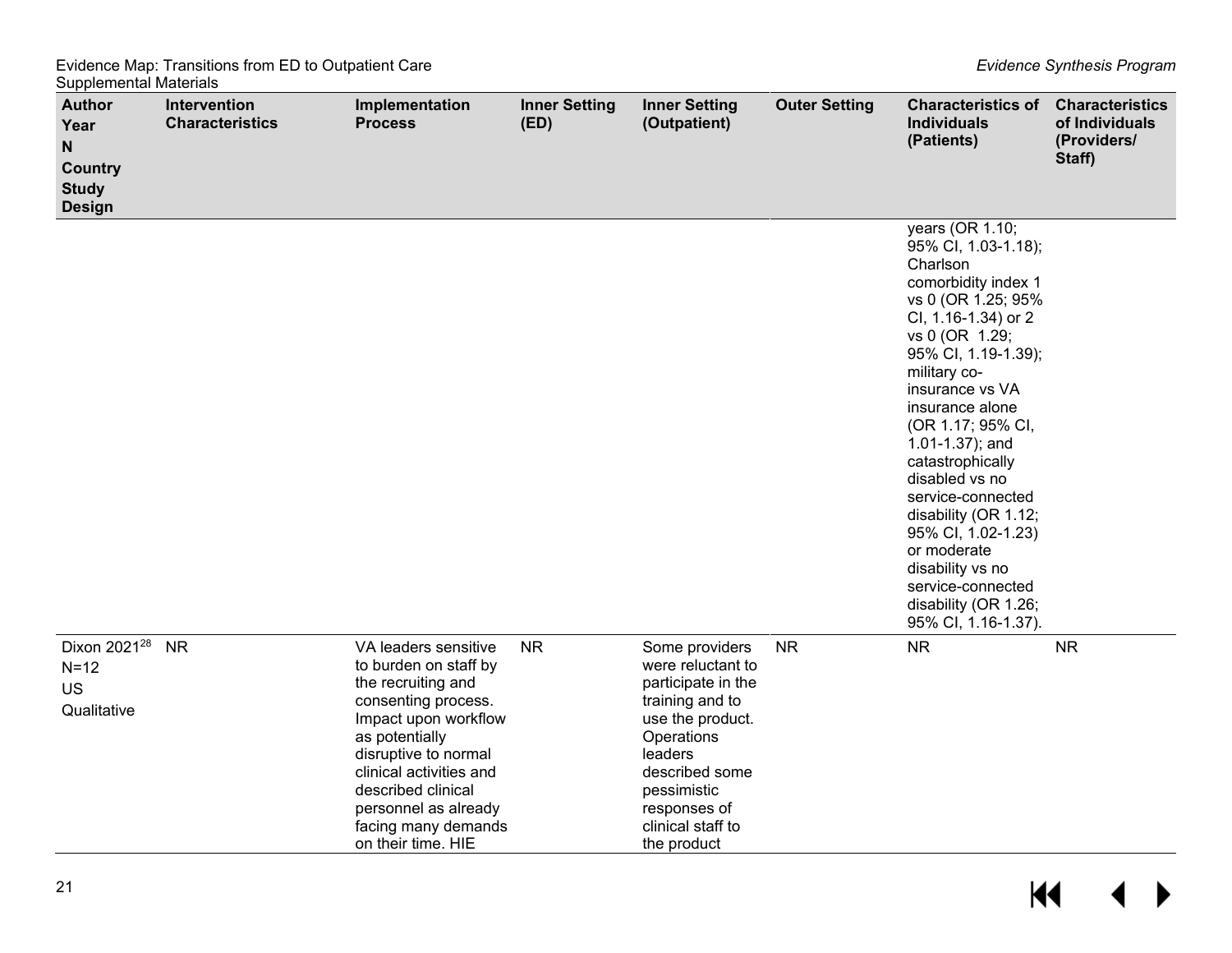| <b>Author</b><br>Year<br>N<br><b>Country</b><br><b>Study</b><br><b>Design</b> | Intervention<br><b>Characteristics</b>                                                                                                                                                                                             | Implementation<br><b>Process</b>                                                                                                                                                                                                                                                                                                                    | <b>Inner Setting</b><br>(ED) | <b>Inner Setting</b><br>(Outpatient)                                                                                                         | <b>Outer Setting</b> | <b>Characteristics of</b><br><b>Individuals</b><br>(Patients) | <b>Characteristics</b><br>of Individuals<br>(Providers/<br>Staff) |
|-------------------------------------------------------------------------------|------------------------------------------------------------------------------------------------------------------------------------------------------------------------------------------------------------------------------------|-----------------------------------------------------------------------------------------------------------------------------------------------------------------------------------------------------------------------------------------------------------------------------------------------------------------------------------------------------|------------------------------|----------------------------------------------------------------------------------------------------------------------------------------------|----------------------|---------------------------------------------------------------|-------------------------------------------------------------------|
|                                                                               |                                                                                                                                                                                                                                    | leaders described the<br>opt-in process as a<br>barrier to greater<br>enrollment. Veterans<br>were required to<br>expressly ask to join<br>(opt in) the VA-HIE<br>project and agree to<br>the release of their<br>medical records. Opt-<br>in approach was<br>restrictive but that it<br>would take an act of<br>Congress (literally) to<br>change  |                              | launch. These<br>leaders<br>speculated that<br>pessimism<br>resulted from<br>disappointing<br>past experiences<br>with other<br>initiatives. |                      |                                                               |                                                                   |
| Franzosa<br>202129<br>$N=23$<br><b>US</b><br>Qualitative                      | More information on non-<br>VA visits needed.<br>Discharge info would be<br>helpful. Unclear what the<br>action is at times.<br>(Nurse) records from ED<br>take too long, sometimes<br>unnecessary tests are re-<br>run/performed. | Needing to log into<br>HIE is a barrier. Too<br>much time is spent<br>discussing. Alerts are<br>challenging to sort<br>out. MAs need to get<br>codes from physicians<br>or RNs to follow up<br>with patients. Process<br>needs improving.<br>Unclear what's been<br>addressed and not.<br>Scheduling capacity<br>concerns.<br>Facilitators: sharing | <b>NR</b>                    | <b>NR</b>                                                                                                                                    | <b>NR</b>            | <b>NR</b>                                                     | <b>NR</b>                                                         |
|                                                                               |                                                                                                                                                                                                                                    | alerts with team<br>members for<br>improved workflow                                                                                                                                                                                                                                                                                                |                              |                                                                                                                                              |                      |                                                               |                                                                   |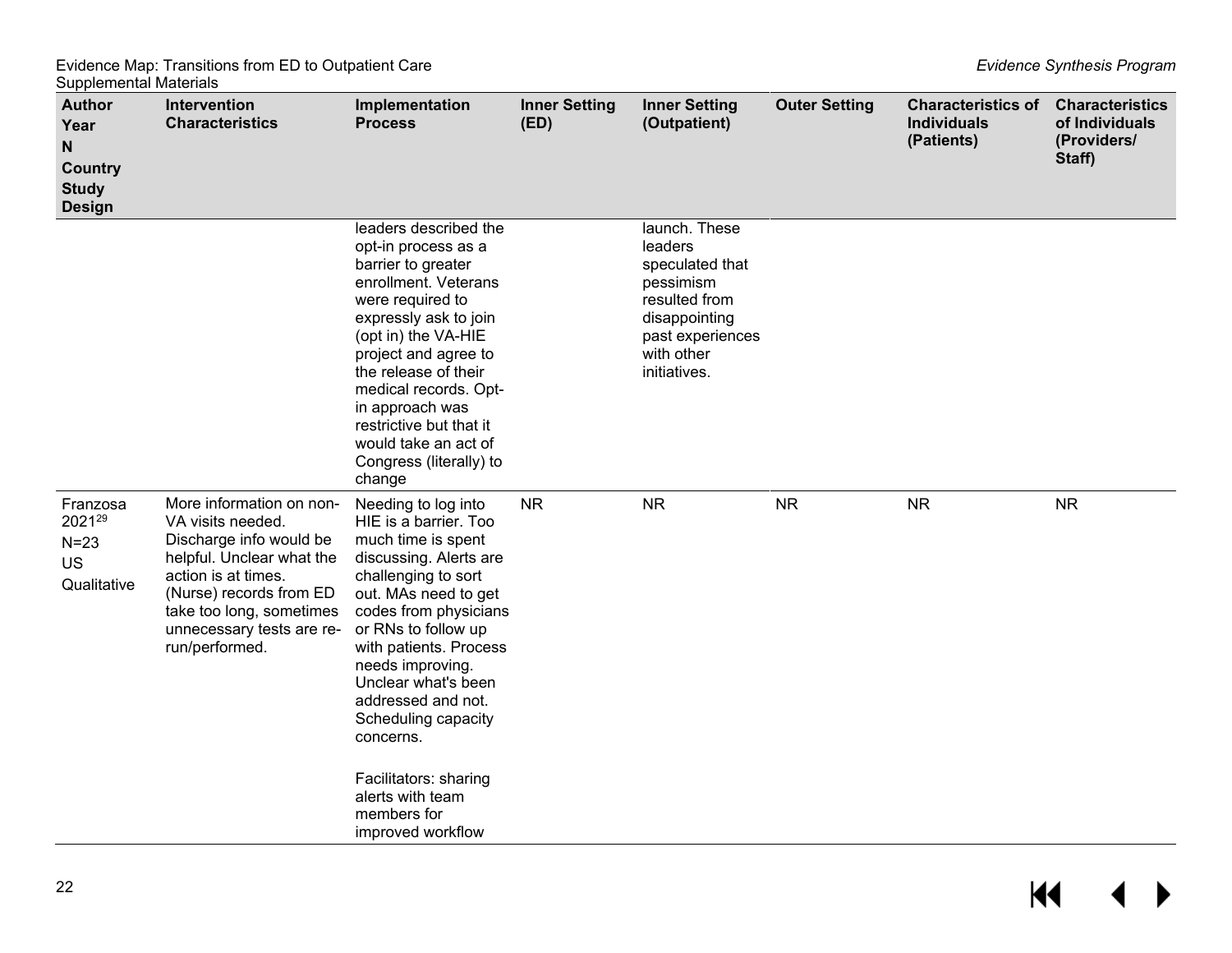| <b>Author</b><br>Year<br>N<br><b>Country</b><br><b>Study</b><br><b>Design</b> | Intervention<br><b>Characteristics</b>                                                                | Implementation<br><b>Process</b>                                                                                                                                                                                                                                                                                                                                                                                                                                                                                                                                                                                                                                                                                                                                                                                     | <b>Inner Setting</b><br>(ED) | <b>Inner Setting</b><br>(Outpatient) | <b>Outer Setting</b> | <b>Characteristics of</b><br><b>Individuals</b><br>(Patients) | <b>Characteristics</b><br>of Individuals<br>(Providers/<br>Staff) |
|-------------------------------------------------------------------------------|-------------------------------------------------------------------------------------------------------|----------------------------------------------------------------------------------------------------------------------------------------------------------------------------------------------------------------------------------------------------------------------------------------------------------------------------------------------------------------------------------------------------------------------------------------------------------------------------------------------------------------------------------------------------------------------------------------------------------------------------------------------------------------------------------------------------------------------------------------------------------------------------------------------------------------------|------------------------------|--------------------------------------|----------------------|---------------------------------------------------------------|-------------------------------------------------------------------|
| Martin<br>202130<br>$N=2$<br><b>US</b><br>Qualitative                         | Difficulty identifying<br>Veterans other than<br>reviewing VA eHealth<br>Exchange query audit<br>logs | Staff perceived the<br>mandates to<br>coordinate care by VA<br>leadership to be<br>discordant with the<br>priorities of their<br>patients. As a result of<br>this perceived<br>misalignment, staff<br>members sometimes<br>struggled to define<br>care coordination and<br>to articulate where<br>care coordination fits<br>within the larger set of<br>VA priorities. Although<br>staff members<br>understood that the<br>impetus for care<br>coordination<br>originated from a<br>centrally initiated<br>strategy, they were<br>less clear about how<br>to implement care<br>coordination day to<br>day. Staff's lack of<br>clarity also extended<br>to how care<br>coordination should<br>be prioritized vis-à-vis<br>overall care delivery<br>goals. Staff expressed<br>frustration at<br>misaligned goals, with | <b>NR</b>                    | <b>NR</b>                            | <b>NR</b>            | <b>NR</b>                                                     | <b>NR</b>                                                         |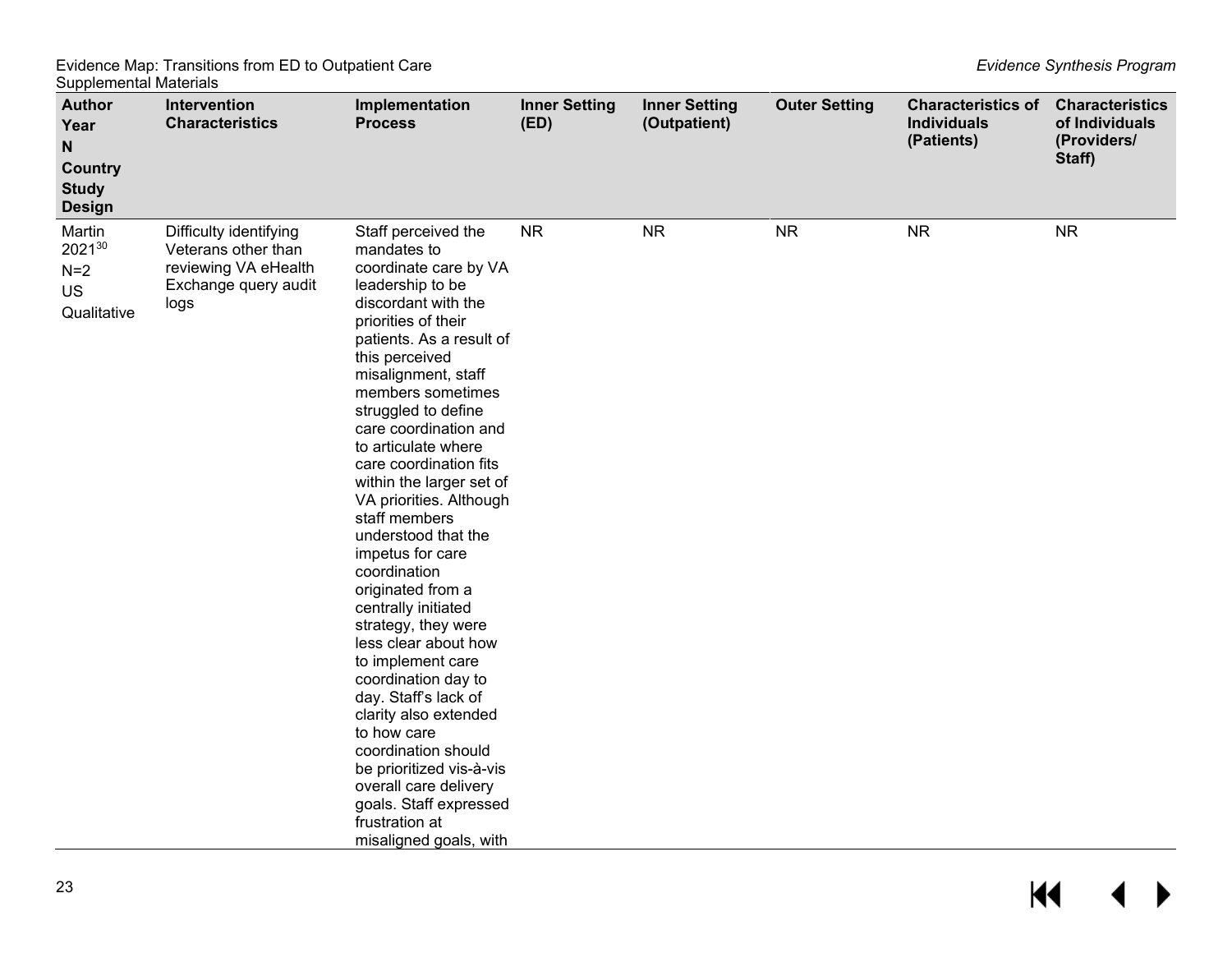| <b>Author</b><br>Year<br>N<br><b>Country</b><br><b>Study</b><br><b>Design</b> | Intervention<br><b>Characteristics</b> | Implementation<br><b>Process</b>                                                                                                                                                                                                                                                                                                                                                                                                                                                                                                                                                                                                                                                                                                                                                                           | <b>Inner Setting</b><br>(ED) | <b>Inner Setting</b><br>(Outpatient) | <b>Outer Setting</b> | <b>Characteristics of</b><br><b>Individuals</b><br>(Patients) | <b>Characteristics</b><br>of Individuals<br>(Providers/<br>Staff) |
|-------------------------------------------------------------------------------|----------------------------------------|------------------------------------------------------------------------------------------------------------------------------------------------------------------------------------------------------------------------------------------------------------------------------------------------------------------------------------------------------------------------------------------------------------------------------------------------------------------------------------------------------------------------------------------------------------------------------------------------------------------------------------------------------------------------------------------------------------------------------------------------------------------------------------------------------------|------------------------------|--------------------------------------|----------------------|---------------------------------------------------------------|-------------------------------------------------------------------|
|                                                                               |                                        | staff prioritizing some<br>aspects of care<br>delivery while<br>leadership was<br>perceived to prioritize<br>others. One nurse<br>explained the<br>misalignment in goals<br>at different levels<br>within the VA and the<br>lack of appropriate<br>metrics. Resource<br>gaps were described<br>as having implications<br>for how care<br>coordination activities<br>were prioritized and<br>delivered. Not having<br>fully staffed PACTs<br>consistently resulted<br>in staff having to<br>cross-cover to other<br>PACTs in their<br>facilities. For some,<br>cross-coverage<br>resulted in long<br>assignments<br>spanning several<br>months to years while<br>awaiting new hires.<br>Having to balance the<br>workload of two or<br>more PACTs over an<br>extended period led<br>staff to report burnout |                              |                                      |                      |                                                               |                                                                   |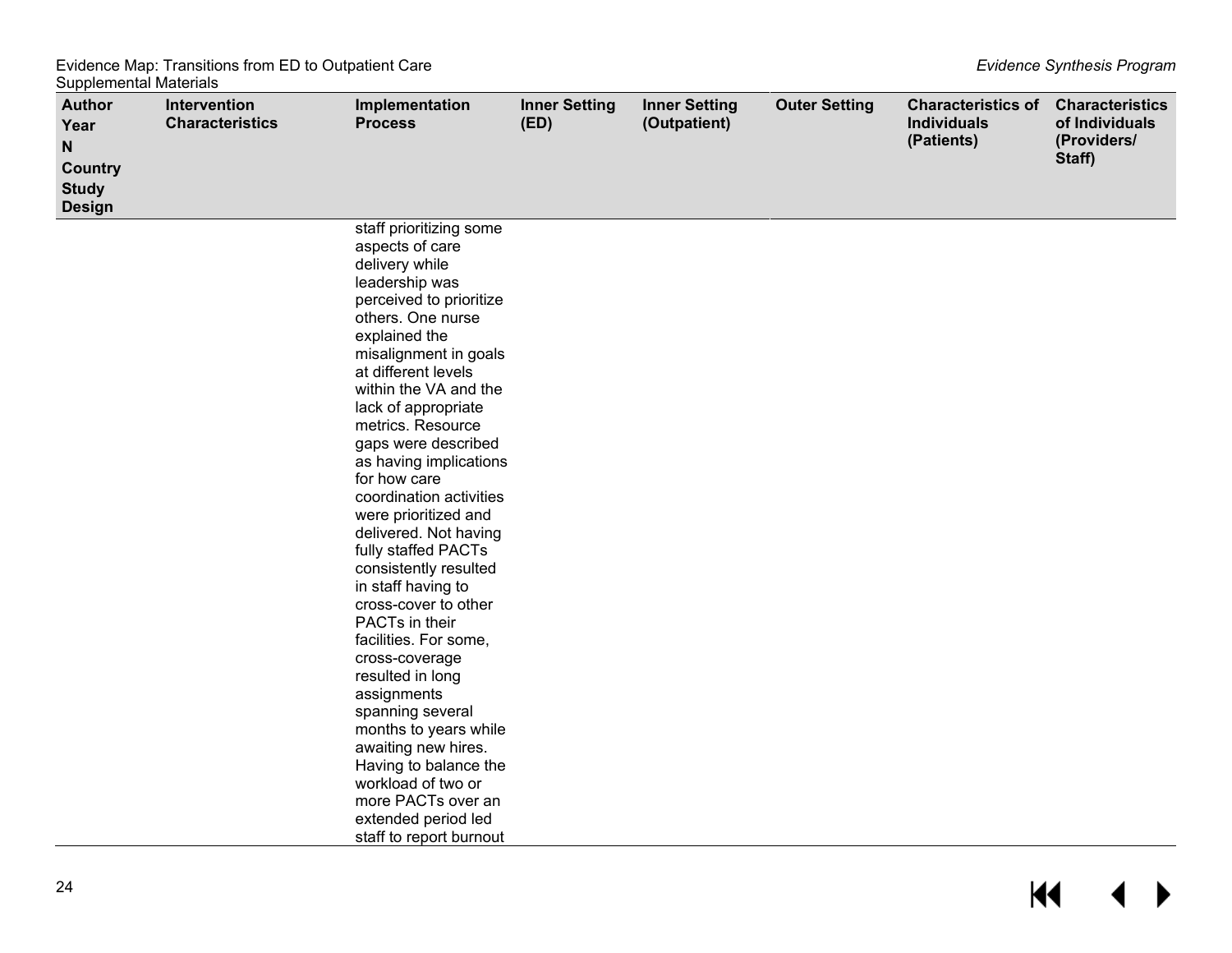| ັ∽<br>,,,,,,,,,,,,,,,,,,,,,,,<br><b>Author</b><br>Year<br>$\mathsf N$<br><b>Country</b><br><b>Study</b><br><b>Design</b> | Intervention<br><b>Characteristics</b>                                                           | Implementation<br><b>Process</b>                                                                                                                                                                                                                                    | <b>Inner Setting</b><br>(ED)                                                                                                                                                                                                                                                          | <b>Inner Setting</b><br>(Outpatient)                                                                      | <b>Outer Setting</b> | <b>Characteristics of</b><br><b>Individuals</b><br>(Patients) | <b>Characteristics</b><br>of Individuals<br>(Providers/<br>Staff) |
|--------------------------------------------------------------------------------------------------------------------------|--------------------------------------------------------------------------------------------------|---------------------------------------------------------------------------------------------------------------------------------------------------------------------------------------------------------------------------------------------------------------------|---------------------------------------------------------------------------------------------------------------------------------------------------------------------------------------------------------------------------------------------------------------------------------------|-----------------------------------------------------------------------------------------------------------|----------------------|---------------------------------------------------------------|-------------------------------------------------------------------|
|                                                                                                                          |                                                                                                  | and low morale. They<br>called for<br>performance metrics<br>that are more fully<br>aligned with clinic and<br>national priorities<br>around shared goals<br>to help to focus clinic<br>activities on the<br>priorities national<br>leadership seeks to<br>improve. |                                                                                                                                                                                                                                                                                       |                                                                                                           |                      |                                                               |                                                                   |
| Olmos-<br>Ochoa<br>201931<br>$N=18$<br>US<br>Qualitative                                                                 | Finding VA formulary<br>medications equivalent to<br>those prescribed by<br>community providers. | <b>NR</b>                                                                                                                                                                                                                                                           | Care<br>coordination<br>challenges<br>arose in<br>contacting<br>community<br>entities in a<br>timely manner,<br>gaining access<br>to patient data<br>needed to<br>make clinical<br>decisions on<br>patients' behalf<br>(eg, results of<br>tests performed<br>at a community<br>site). | Finding VA<br>formulary<br>medications<br>equivalent to<br>those prescribed<br>by community<br>providers. | <b>NR</b>            | <b>NR</b>                                                     | <b>NR</b>                                                         |
| Pearson<br>201632<br>$N=6$<br>US                                                                                         | NR                                                                                               | Different stakeholder<br>expectations about<br>data security.<br>Difficulty navigating<br>the layers within the                                                                                                                                                     | <b>NR</b>                                                                                                                                                                                                                                                                             | <b>NR</b>                                                                                                 | <b>NR</b>            | <b>NR</b>                                                     | <b>NR</b>                                                         |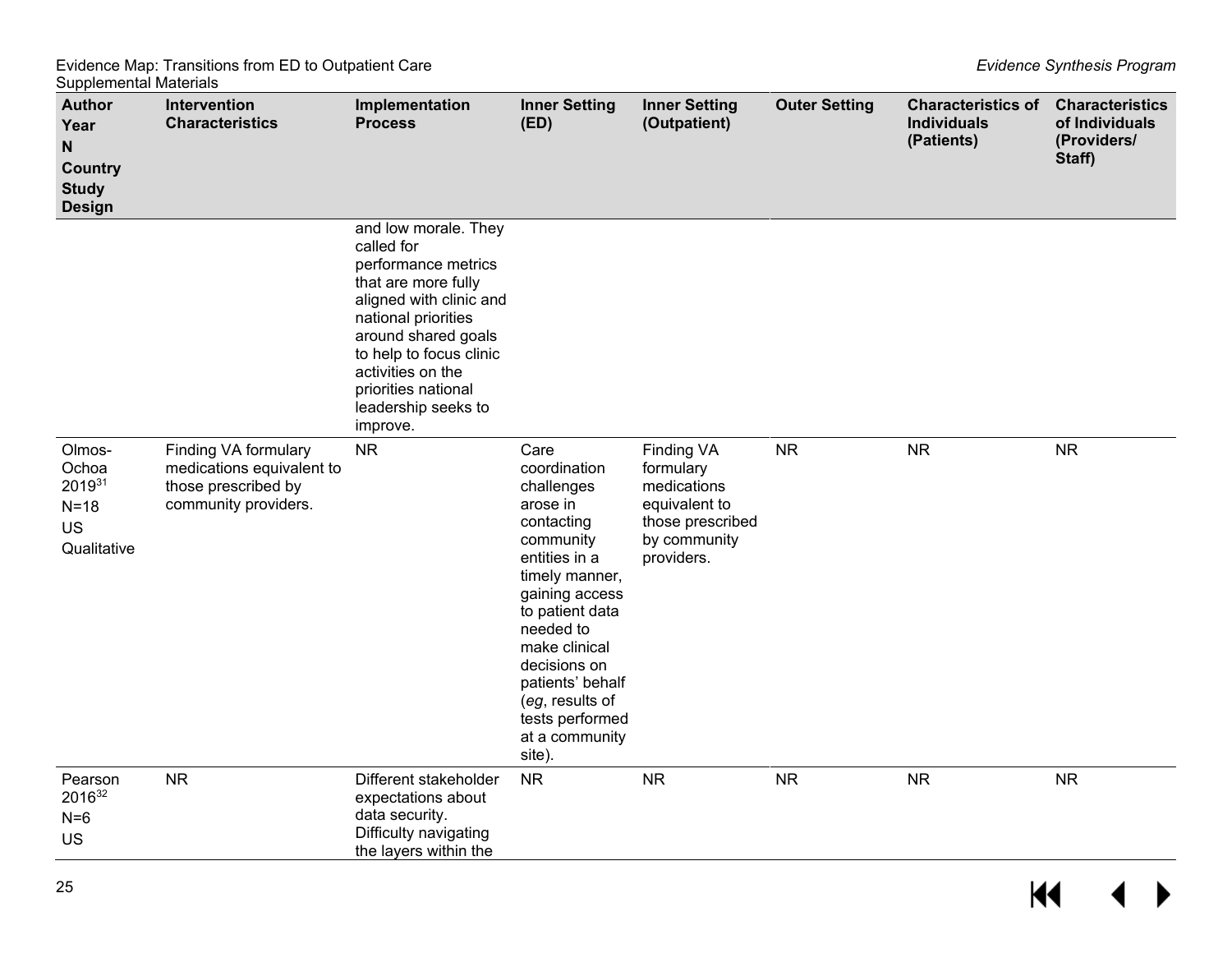| <b>Author</b><br>Year<br>N<br><b>Country</b><br><b>Study</b><br><b>Design</b> | Intervention<br><b>Characteristics</b> | Implementation<br><b>Process</b>                                                                                                                                                                                                                                                                                       | <b>Inner Setting</b><br>(ED) | <b>Inner Setting</b><br>(Outpatient) | <b>Outer Setting</b> | <b>Characteristics of</b><br><b>Individuals</b><br>(Patients) | <b>Characteristics</b><br>of Individuals<br>(Providers/<br>Staff)                                                                                                                                                    |
|-------------------------------------------------------------------------------|----------------------------------------|------------------------------------------------------------------------------------------------------------------------------------------------------------------------------------------------------------------------------------------------------------------------------------------------------------------------|------------------------------|--------------------------------------|----------------------|---------------------------------------------------------------|----------------------------------------------------------------------------------------------------------------------------------------------------------------------------------------------------------------------|
| Qualitative                                                                   |                                        | VA-national,<br>regional, and state.<br>Multiple approvals<br>required.                                                                                                                                                                                                                                                |                              |                                      |                      |                                                               |                                                                                                                                                                                                                      |
|                                                                               |                                        | Facilitators: The buy-<br>in for the HIE from<br>stakeholders. "Our<br>interviews identified<br>collaboration and<br>communication as<br>essential factors that<br>helped the project<br>stay on track and<br>move forward." Strong<br>and influential<br>champions in all 3 of<br>the partnering<br>organizations.    |                              |                                      |                      |                                                               |                                                                                                                                                                                                                      |
| Rinne 2019 <sup>22</sup> NR<br>$N=25$<br><b>US</b><br>Qualitative             |                                        | A lack of EHR<br>interoperability results<br>in transmission of<br>unstructured data,<br>such as letters and<br>faxes that are<br>subsequently<br>scanned as PDF<br>documents, posing<br>barriers to providers<br>in their ability to<br>rapidly find, access,<br>and search for<br>pertinent clinical<br>information. | <b>NR</b>                    | <b>NR</b>                            | <b>NR</b>            | <b>NR</b>                                                     | Respondents in<br>our study<br>perceived<br>communication<br>challenges with<br>community<br>providers, and<br>frequently<br>described this<br>communication<br>as "difficult,"<br>"insufficient,"<br>and "delayed." |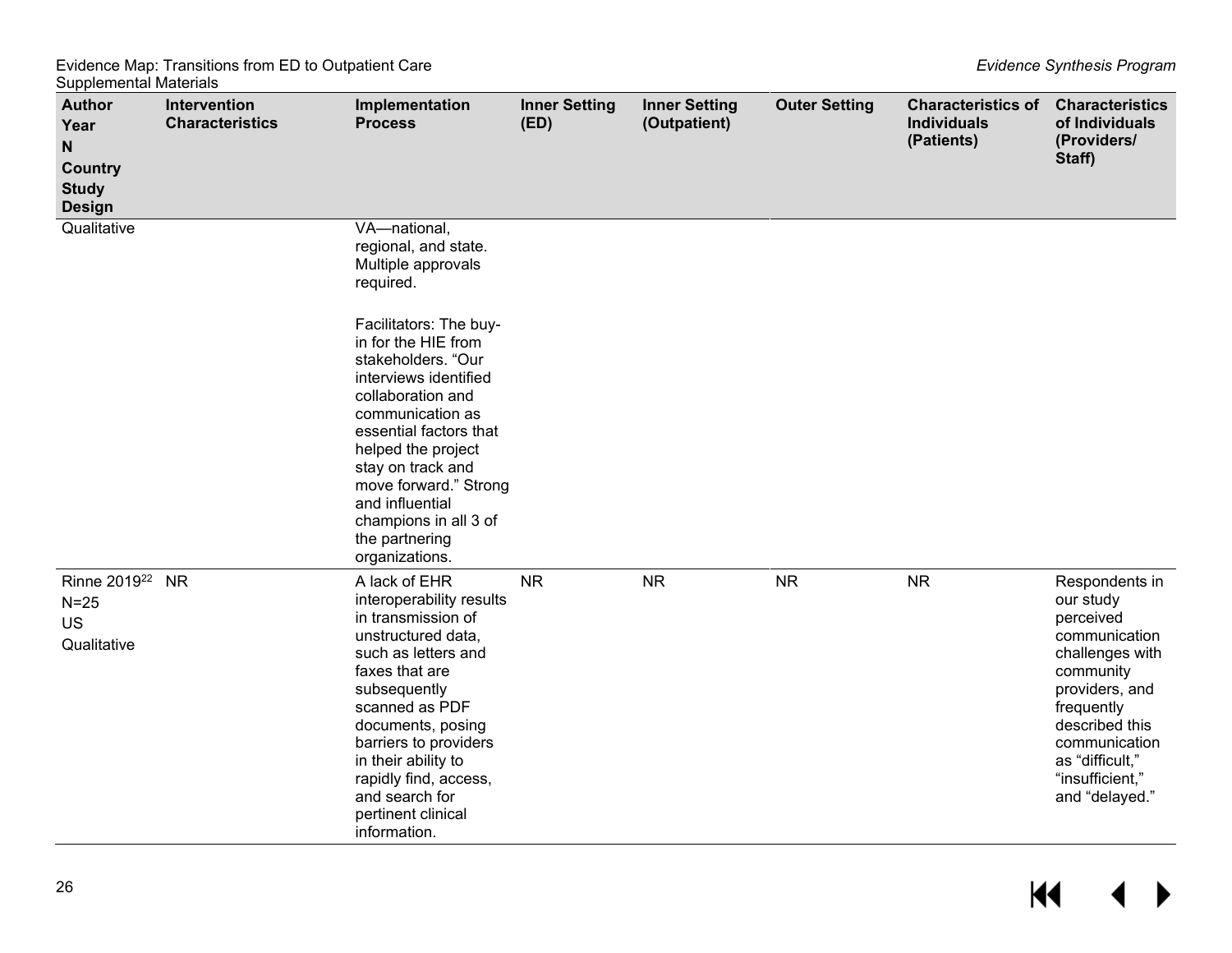advocate because

 $\overline{\mathbf{M}}$ 

 $\blacktriangleleft$  $\blacktriangleright$ 

| ouppionioniai matonais<br><b>Author</b><br>Year<br>N<br><b>Country</b><br><b>Study</b> | Intervention<br><b>Characteristics</b>            | Implementation<br><b>Process</b>                                                                                                                                                                                                                                                                                                                                                                                                                                                                                                                                                                                                                                           | <b>Inner Setting</b><br>(ED) | <b>Inner Setting</b><br>(Outpatient) | <b>Outer Setting</b>                  | <b>Characteristics of</b><br><b>Individuals</b><br>(Patients) | <b>Characteristics</b><br>of Individuals<br>(Providers/<br>Staff) |
|----------------------------------------------------------------------------------------|---------------------------------------------------|----------------------------------------------------------------------------------------------------------------------------------------------------------------------------------------------------------------------------------------------------------------------------------------------------------------------------------------------------------------------------------------------------------------------------------------------------------------------------------------------------------------------------------------------------------------------------------------------------------------------------------------------------------------------------|------------------------------|--------------------------------------|---------------------------------------|---------------------------------------------------------------|-------------------------------------------------------------------|
| <b>Design</b>                                                                          |                                                   |                                                                                                                                                                                                                                                                                                                                                                                                                                                                                                                                                                                                                                                                            |                              |                                      |                                       |                                                               |                                                                   |
|                                                                                        |                                                   | Facilitator: In our<br>study, establishing or<br>capitalizing on<br>relationships with<br>community providers<br>was described as the<br>best way to facilitate<br>communication:<br>"Unless the providers<br>have a personal<br>relationship, we never<br>hear from the outside<br>hospitals." Community<br>providers who trained<br>at a VA site were<br>more likely to contact<br>VA providers, as<br>according to one<br>provider, they have<br>"preexisting<br>knowledge and<br>they're able to kind of<br>break into the VA and<br>find me." These pre-<br>existing relationships<br>opened lines of<br>communication that<br>would have otherwise<br>stayed closed. |                              |                                      |                                       |                                                               |                                                                   |
| <b>High-ED Utilizers</b>                                                               |                                                   |                                                                                                                                                                                                                                                                                                                                                                                                                                                                                                                                                                                                                                                                            |                              |                                      |                                       |                                                               |                                                                   |
| Chang<br>2018 <sup>35</sup>                                                            | Patient Perspective: No<br>unified EHR is barrier | <b>NR</b>                                                                                                                                                                                                                                                                                                                                                                                                                                                                                                                                                                                                                                                                  | <b>NR</b>                    | <b>NR</b>                            | Facilitator: Social<br>support w/help | Facilitator: Need to<br>be your own                           | <b>NR</b>                                                         |

27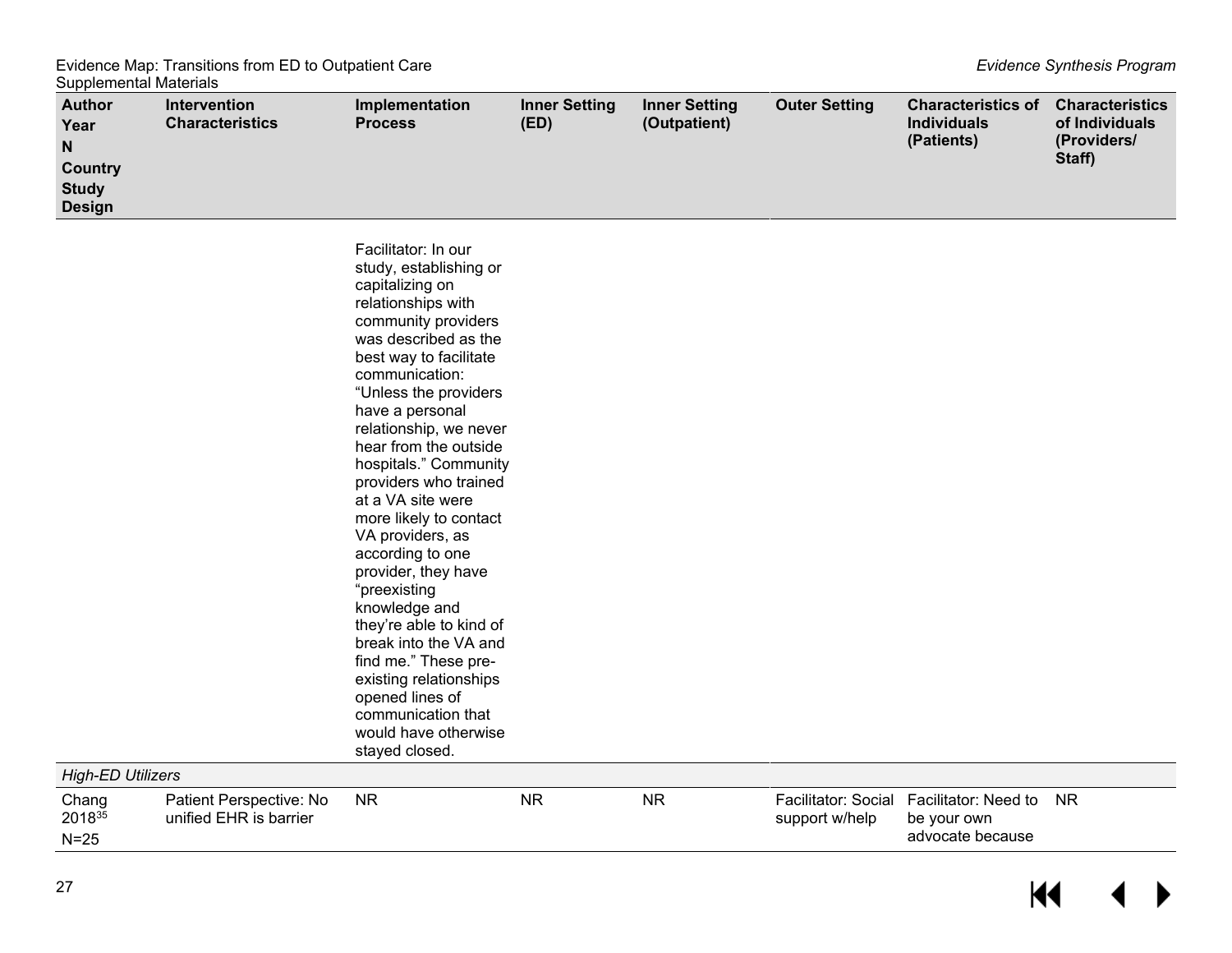| <b>Author</b><br>Year<br>N<br><b>Country</b><br><b>Study</b><br><b>Design</b> | Intervention<br><b>Characteristics</b>                                                         | Implementation<br><b>Process</b>                                                                                                          | <b>Inner Setting</b><br>(ED)                               | <b>Inner Setting</b><br>(Outpatient)                                                                                         | <b>Outer Setting</b>                             | <b>Characteristics of</b><br><b>Individuals</b><br>(Patients)                                                                                                             | <b>Characteristics</b><br>of Individuals<br>(Providers/<br>Staff) |
|-------------------------------------------------------------------------------|------------------------------------------------------------------------------------------------|-------------------------------------------------------------------------------------------------------------------------------------------|------------------------------------------------------------|------------------------------------------------------------------------------------------------------------------------------|--------------------------------------------------|---------------------------------------------------------------------------------------------------------------------------------------------------------------------------|-------------------------------------------------------------------|
| <b>US</b><br>Qualitative                                                      | Facilitator: Pts attribute<br>coordination to EHRs,<br>online patient portals.                 |                                                                                                                                           |                                                            |                                                                                                                              | coordinating<br>care.                            | you don't have<br>much time w/<br>multiple doctors<br>and it's<br>overwhelming.                                                                                           |                                                                   |
| Kahan<br>201641<br>$N=47$<br>Canada<br>Qualitative                            | Poor identification and<br>referral processes<br>Facilitators: ED presence<br>of case managers | Facilitators:<br>Partnership with local<br>health authority<br>Agency commitment<br>Training and technical<br>assistance                  | <b>NR</b>                                                  | Decentralized<br>structure, Long<br>wait times for<br>other services,<br>Incomplete<br>understanding of<br>drivers of ED use | <b>NR</b>                                        | <b>NR</b>                                                                                                                                                                 | <b>NR</b>                                                         |
| <b>Older Adults</b>                                                           |                                                                                                |                                                                                                                                           |                                                            |                                                                                                                              |                                                  |                                                                                                                                                                           |                                                                   |
| Coe 2018 <sup>36</sup><br>$N=14$<br><b>US</b><br>Qualitative                  | Facilitator: Explicitly told<br>(or remembers being<br>told) to follow up                      | Patients stated that<br>they were not given a<br>copy of their ED visit<br>care plan. Some<br>participants were not<br>told to follow up. | <b>NR</b>                                                  | <b>NR</b>                                                                                                                    | <b>NR</b>                                        | Patients don't<br>understand their<br>health or lack a<br>personal health<br>record. Perception<br>of staff/provider<br>incompetency if<br>problems were not<br>resolved. | <b>NR</b>                                                         |
| Gettel 2020 <sup>39</sup><br>$N=22$<br><b>US</b><br>Qualitative               | <b>NR</b>                                                                                      | <b>Discordant</b><br>recommendations<br>between ED, PCP,<br>specialist                                                                    | <b>NR</b>                                                  | Outpatient<br>settings are<br>complex, time<br>consuming. Long<br>wait times (2<br>mos) for PCP<br>follow up.                | Facilitator: Social<br>support                   | <b>NR</b>                                                                                                                                                                 | <b>NR</b>                                                         |
|                                                                               | Mental Health/Substance/Homeless                                                               |                                                                                                                                           |                                                            |                                                                                                                              |                                                  |                                                                                                                                                                           |                                                                   |
| High 2020 <sup>40</sup><br>$N = 54$                                           | High cost of medications                                                                       | Challenges in hiring<br>persons with felonies<br>and delivering health                                                                    | <b>Barriers related</b><br>to knowledge,<br>attitudes, and | <b>Barriers related</b><br>to knowledge,<br>attitudes, and                                                                   | Challenges in<br>buprenorphine<br>prescribing by | <b>NR</b>                                                                                                                                                                 | <b>NR</b>                                                         |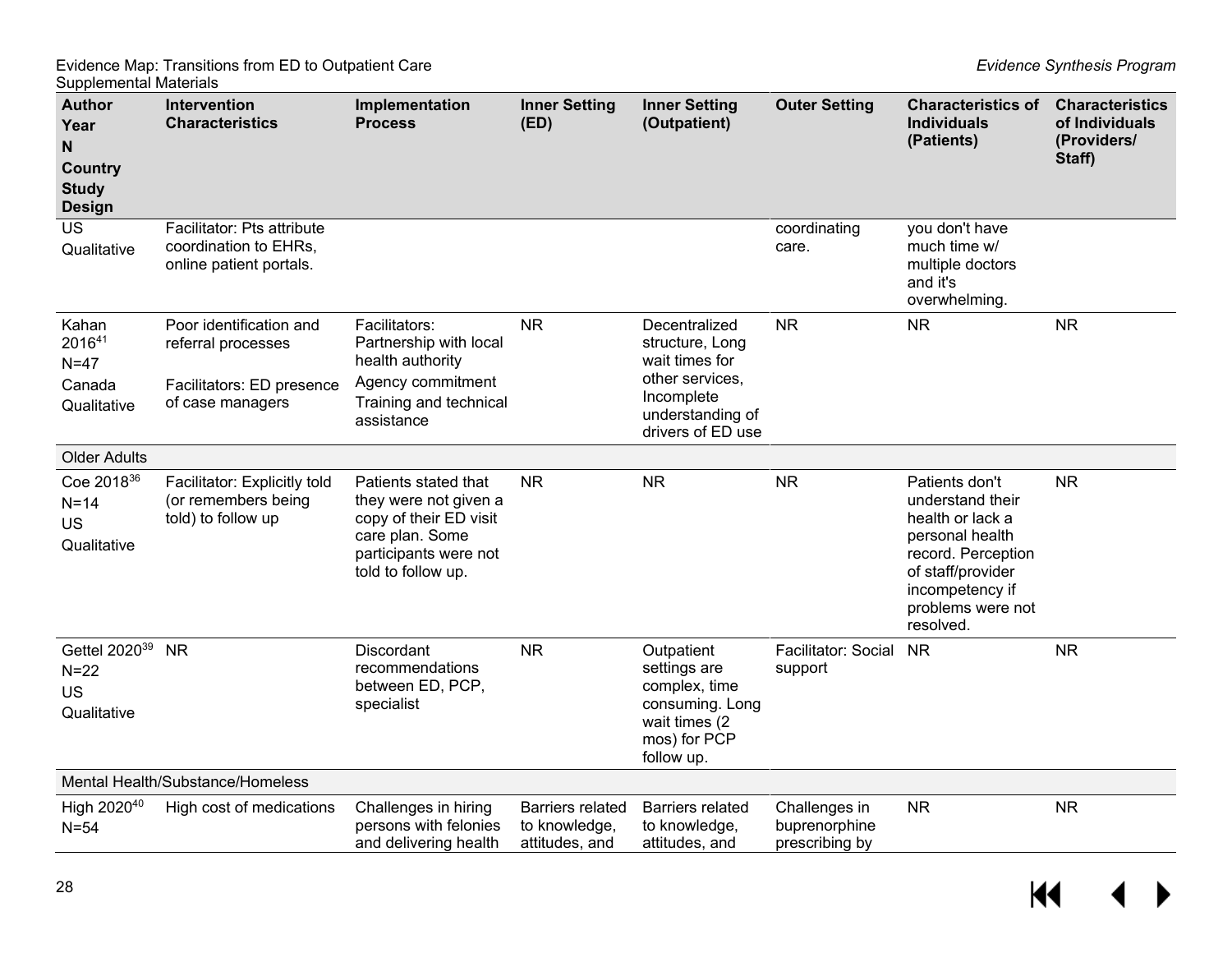| sappismontal materials<br><b>Author</b><br>Year<br>N<br><b>Country</b><br><b>Study</b><br><b>Design</b> | Intervention<br><b>Characteristics</b> | Implementation<br><b>Process</b>                                                                                                                                                                                                                                                                                                                                                                                       | <b>Inner Setting</b><br>(ED)                                                                                    | <b>Inner Setting</b><br>(Outpatient)                                                                      | <b>Outer Setting</b>                                                                                                                                                                 | <b>Characteristics of</b><br><b>Individuals</b><br>(Patients)                                                                                                                                                               | <b>Characteristics</b><br>of Individuals<br>(Providers/<br>Staff) |
|---------------------------------------------------------------------------------------------------------|----------------------------------------|------------------------------------------------------------------------------------------------------------------------------------------------------------------------------------------------------------------------------------------------------------------------------------------------------------------------------------------------------------------------------------------------------------------------|-----------------------------------------------------------------------------------------------------------------|-----------------------------------------------------------------------------------------------------------|--------------------------------------------------------------------------------------------------------------------------------------------------------------------------------------|-----------------------------------------------------------------------------------------------------------------------------------------------------------------------------------------------------------------------------|-------------------------------------------------------------------|
| <b>US</b><br>Qualitative                                                                                |                                        | care-required<br>trainings to peer<br>support specialists;<br>time required for<br>relationship building<br>w/ stakeholders for<br>buy in<br>Facilitator: Regular<br>communication<br>between state<br>implementation teams<br>and bridge model<br>teams. Need for<br>implementation<br>specialists to provide<br>ongoing support to<br>local leadership,<br>symposium to discuss<br>program issues/<br>implementation | system<br>structure/<br>design must all<br>be minimized<br>for change to<br>be impactful<br>and<br>sustainable. | system structure/<br>design must all<br>be minimized for<br>change to be<br>impactful and<br>sustainable. | insurance pre-<br>authorization<br>requirements;<br>state regulations;<br>a sizable and<br>unrelenting<br>supply of<br>fentanyl<br>continuing to<br>enter the illicit<br>drug market |                                                                                                                                                                                                                             |                                                                   |
| Poremski<br>201643<br>$N = 33$<br>Canada<br>Qualitative                                                 | <b>NR</b>                              | Patient has multiple<br>case managers.<br>Coordination is<br>challenging, need to<br>streamline. But care<br>management is not<br>always linked to<br>outcomes. Lack of<br>system-level<br>integration.                                                                                                                                                                                                                | <b>NR</b>                                                                                                       | <b>NR</b>                                                                                                 | <b>NR</b>                                                                                                                                                                            | Unmotivated due to<br>depression, shame<br>and anger because<br>of relapse. Three<br>months too short<br>for some to develop<br>a trusting<br>relationship.<br>Facilitators:<br>Collaborative<br>empowering<br>relationship | <b>NR</b>                                                         |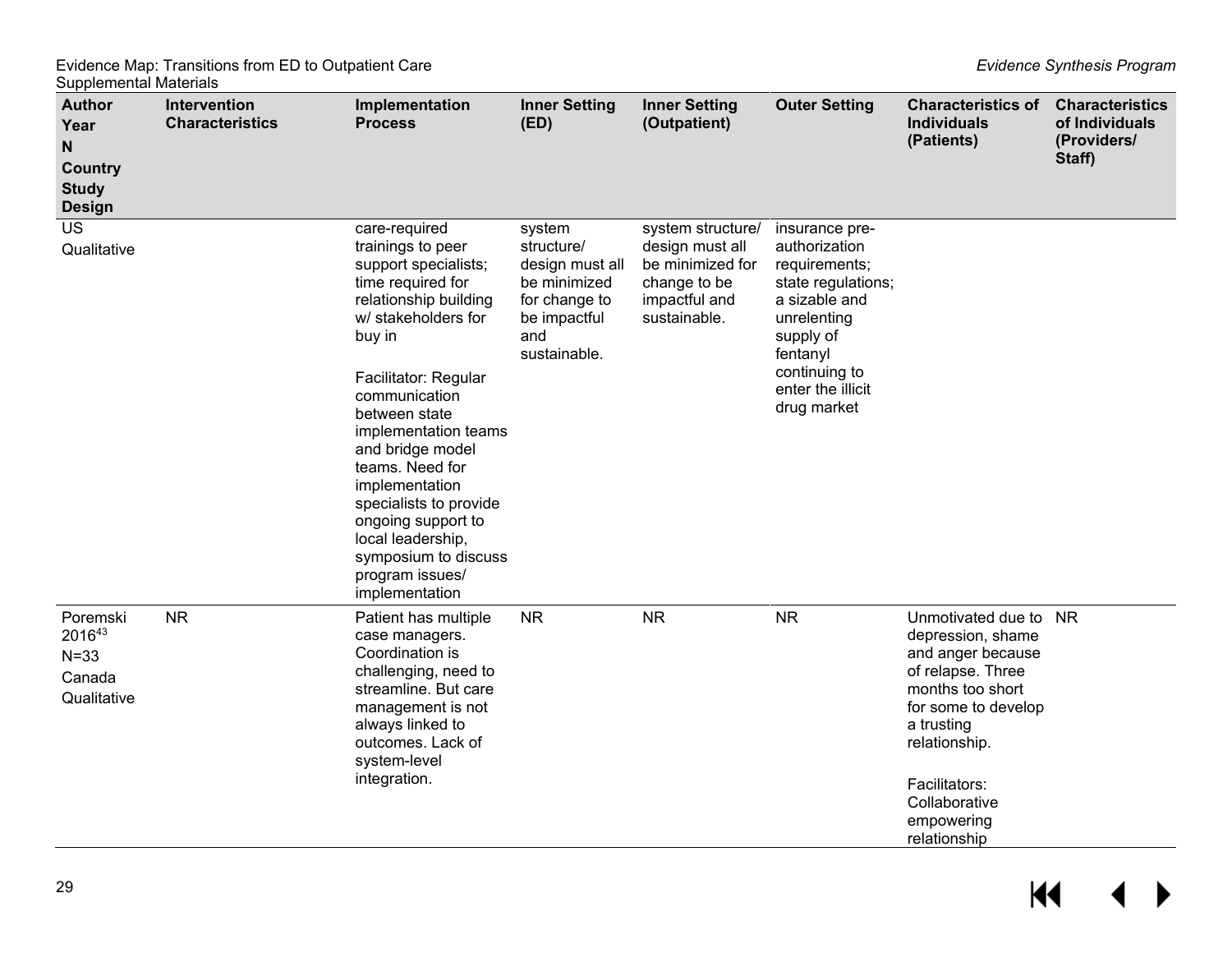| ouppionioniai matonaio<br><b>Author</b><br>Year<br>N<br><b>Country</b><br><b>Study</b><br><b>Design</b> | Intervention<br><b>Characteristics</b>                                                                                                          | Implementation<br><b>Process</b>                                                                                                                                                            | <b>Inner Setting</b><br>(ED) | <b>Inner Setting</b><br>(Outpatient)                                                                                                     | <b>Outer Setting</b>                                                   | <b>Characteristics of</b><br><b>Individuals</b><br>(Patients)                                                                    | <b>Characteristics</b><br>of Individuals<br>(Providers/<br>Staff)                                                                                                                              |
|---------------------------------------------------------------------------------------------------------|-------------------------------------------------------------------------------------------------------------------------------------------------|---------------------------------------------------------------------------------------------------------------------------------------------------------------------------------------------|------------------------------|------------------------------------------------------------------------------------------------------------------------------------------|------------------------------------------------------------------------|----------------------------------------------------------------------------------------------------------------------------------|------------------------------------------------------------------------------------------------------------------------------------------------------------------------------------------------|
|                                                                                                         |                                                                                                                                                 |                                                                                                                                                                                             |                              |                                                                                                                                          |                                                                        | between staff/pts.<br>Good therapeutic<br>relationship.                                                                          |                                                                                                                                                                                                |
| Walker<br>202149<br>$N=45$<br>US<br>Qualitative                                                         | <b>NR</b>                                                                                                                                       | <b>NR</b>                                                                                                                                                                                   | <b>NR</b>                    | <b>NR</b>                                                                                                                                | Lack of social<br>support, child<br>care, logistics,<br>transportation | Not ready to<br>engage in<br>treatment; severity<br>of symptoms or<br>lack of time due to<br>other appt for<br>physical symptoms | <b>NR</b>                                                                                                                                                                                      |
| General/Other                                                                                           |                                                                                                                                                 |                                                                                                                                                                                             |                              |                                                                                                                                          |                                                                        |                                                                                                                                  |                                                                                                                                                                                                |
| Altman<br>201233<br>$N=14$<br><b>US</b><br>Qualitative                                                  | Too little information<br>provided. Need more<br>information (eg,<br>discharge summary or<br>diagnosis); notifications<br>should be more timely | No time in workflow to NR<br>react to the<br>information. Not yet<br>beneficial due to<br>workflow issues. May<br>be better if routed to a<br>nurse or care<br>manager than a<br>physician. |                              | <b>NR</b>                                                                                                                                | <b>NR</b>                                                              | <b>NR</b>                                                                                                                        | Outpatient<br>providers<br>perceived a shift<br>from the ED's<br>responsibility to<br>contact<br>outpatient clinic<br>to the<br>outpatient<br>clinic's<br>responsibility to<br>contact the ED. |
| Atzema<br>20183<br>$N = 41485$<br>Canada<br>Other<br>observational                                      | <b>NR</b>                                                                                                                                       | <b>NR</b>                                                                                                                                                                                   |                              | Smaller hospital;<br>Family<br>physicians paid<br>by capitation,<br>simple FFS<br>Facilitators:<br>Larger<br>Community<br>Hospitals; FPs | Rural setting, low<br><b>SES</b>                                       | Facilitators: older<br>age, higher SES                                                                                           | Facilitators:<br>Patients who<br>saw ED<br>specialist w/5+<br>years training,<br>Family<br>physicians<br>w/>15 practice                                                                        |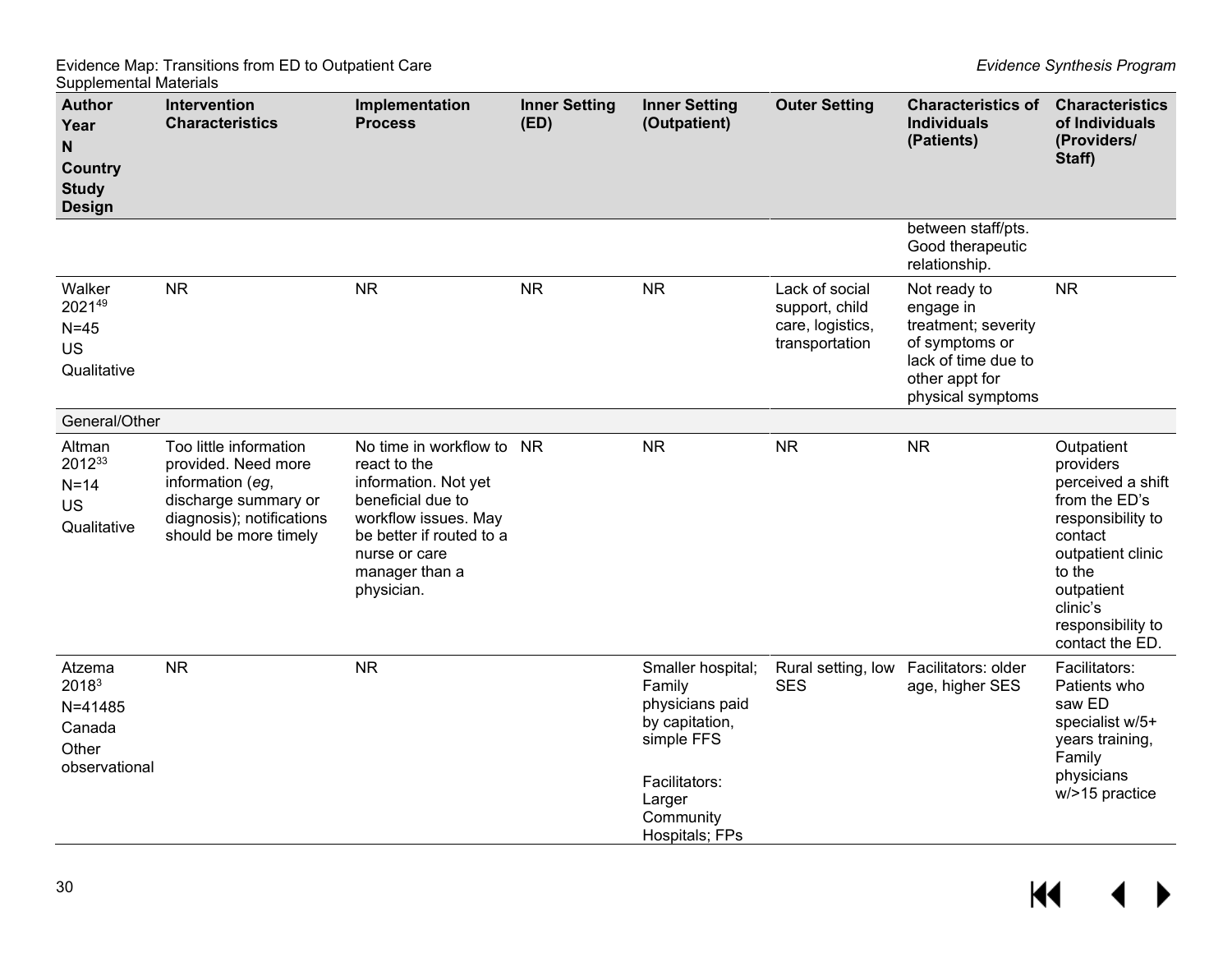| ouppionioniai matonais<br>Author<br>Year<br>N<br><b>Country</b><br><b>Study</b><br><b>Design</b> | Intervention<br><b>Characteristics</b>                                                                                                       | Implementation<br><b>Process</b> | <b>Inner Setting</b><br>(ED)                                       | <b>Inner Setting</b><br>(Outpatient)                                                | <b>Outer Setting</b>                                                         | <b>Characteristics of</b><br><b>Individuals</b><br>(Patients)                                                                                                                                                                  | <b>Characteristics</b><br>of Individuals<br>(Providers/<br>Staff) |
|--------------------------------------------------------------------------------------------------|----------------------------------------------------------------------------------------------------------------------------------------------|----------------------------------|--------------------------------------------------------------------|-------------------------------------------------------------------------------------|------------------------------------------------------------------------------|--------------------------------------------------------------------------------------------------------------------------------------------------------------------------------------------------------------------------------|-------------------------------------------------------------------|
|                                                                                                  |                                                                                                                                              |                                  |                                                                    | paid by<br>enhanced FFS                                                             |                                                                              |                                                                                                                                                                                                                                |                                                                   |
| Cornell<br>202037<br>$N = 84,929$<br>US<br>Other<br>observational                                | <b>NR</b>                                                                                                                                    | <b>NR</b>                        | <b>NR</b>                                                          | <b>NR</b>                                                                           | Facilitator:<br>continuous<br>coverage, PPO                                  | Facilitators: hx of<br>filling anti-<br>hypertensive meds<br>within day of index<br>event, filling in last<br>year, full-time<br>employment                                                                                    | <b>NR</b>                                                         |
| Flink 2012 <sup>38</sup><br>$N = 23$<br>Europe<br>Qualitative                                    | Patients perceived that<br>no information was<br>exchanged between ED<br>and PCP. Felt they had to<br>contact their PCP most of<br>the time. | <b>NR</b>                        | <b>NR</b>                                                          | Wait time for<br>follow up too<br>long.                                             | <b>NR</b>                                                                    | Distrust = limited<br>shared info<br>Facilitators:<br>Provider trust.<br>Positive past health<br>care experiences<br>guided more active<br>participation in<br>continuity of care<br>transition. Trust in<br>the organization. | <b>NR</b>                                                         |
| Foster<br>201816<br>N2,064<br><b>US</b><br>Other<br>observational                                | <b>NR</b>                                                                                                                                    | <b>NR</b>                        | Scheduling                                                         | Financial<br>Transportation<br>Language                                             | <b>NR</b>                                                                    | <b>NR</b>                                                                                                                                                                                                                      | <b>NR</b>                                                         |
| Galarraga<br>202117<br>$N=25$<br>US<br>Qualitative                                               | <b>NR</b>                                                                                                                                    | <b>NR</b>                        | Insufficient<br>financial and<br>hospital<br>management<br>support | Insufficient<br>financial and<br>hospital<br>management<br>support,<br>insufficient | Social<br>determinants<br>(housing,<br>income,<br>citizenship),<br>insurance | <b>NR</b>                                                                                                                                                                                                                      | <b>NR</b>                                                         |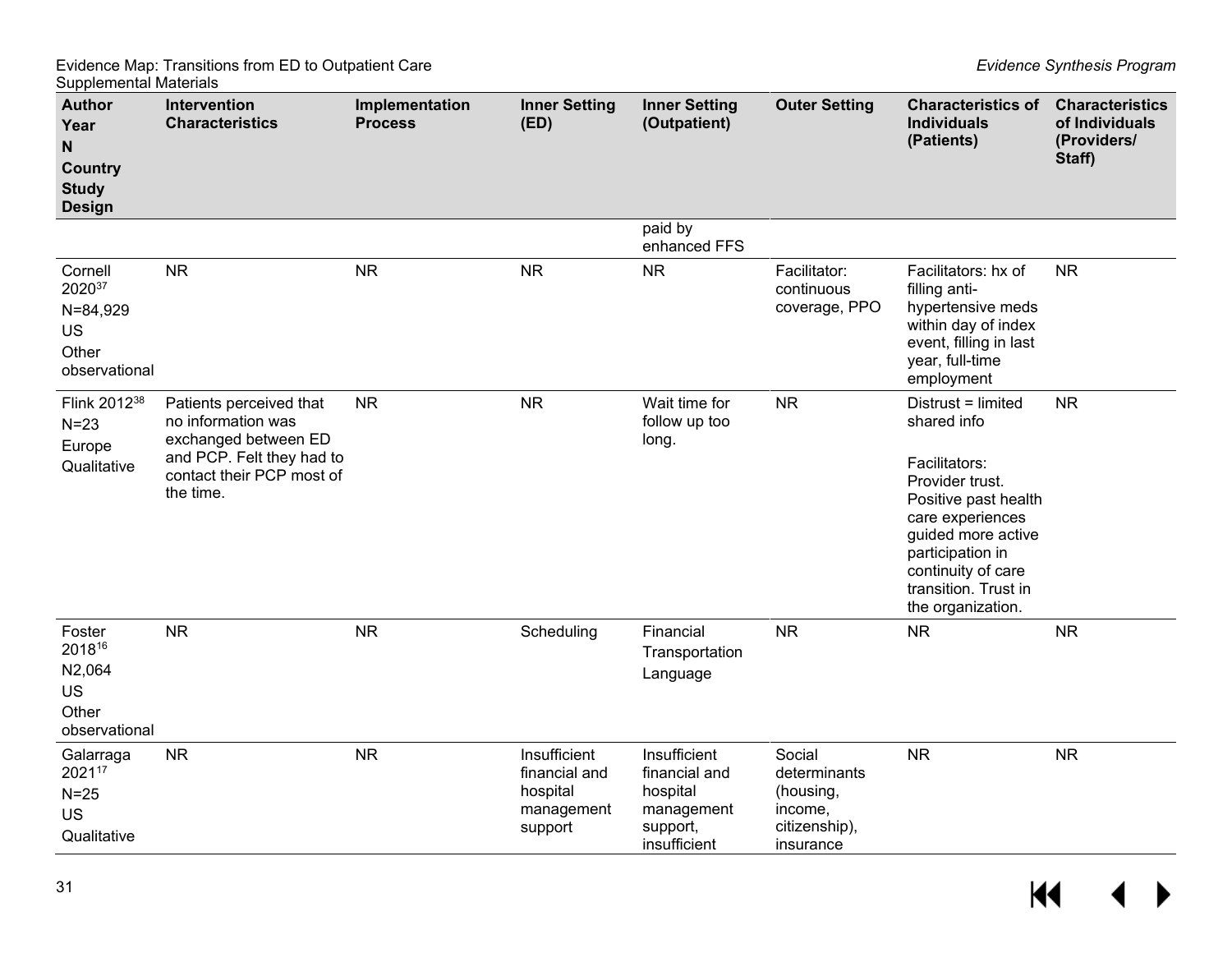| <b>Author</b><br>Year<br>N<br><b>Country</b><br><b>Study</b><br><b>Design</b> | Intervention<br><b>Characteristics</b> | Implementation<br><b>Process</b>                                                                                                                                                                                                         | <b>Inner Setting</b><br>(ED) | <b>Inner Setting</b><br>(Outpatient)                                                                        | <b>Outer Setting</b>                                                                         | <b>Characteristics of</b><br><b>Individuals</b><br>(Patients)                                      | <b>Characteristics</b><br>of Individuals<br>(Providers/<br>Staff)                                                    |
|-------------------------------------------------------------------------------|----------------------------------------|------------------------------------------------------------------------------------------------------------------------------------------------------------------------------------------------------------------------------------------|------------------------------|-------------------------------------------------------------------------------------------------------------|----------------------------------------------------------------------------------------------|----------------------------------------------------------------------------------------------------|----------------------------------------------------------------------------------------------------------------------|
|                                                                               |                                        |                                                                                                                                                                                                                                          |                              | outpatient<br>resources,<br>communication<br>lapses between<br>different clinical<br>and community<br>teams | barriers, patient<br>transportation                                                          |                                                                                                    |                                                                                                                      |
| Lockman<br>201842<br>$N = 34$<br>Europe<br>Qualitative                        | <b>NR</b>                              | Unclear or<br>unorganized<br>information provided.<br>Too much<br>communication that<br>takes up too much<br>time - multiple<br>versions of discharge<br>information for same<br>patient sent, or same<br>version sent multiple<br>ways. | <b>NR</b>                    | <b>NR</b>                                                                                                   | <b>NR</b>                                                                                    | <b>NR</b>                                                                                          | <b>NR</b>                                                                                                            |
| Richards<br>200744<br>$N = 238$<br>Canada<br>Other<br>observational           | <b>NR</b>                              | <b>NR</b>                                                                                                                                                                                                                                | <b>NR</b>                    | No after-hours<br>appointments                                                                              | Transportation<br>difficulties getting<br>to the exercise<br>stress test lab or<br>FP office | Didn't feel they had<br>a heart problem<br>family or other time<br>barriers, and<br>forgetfulness. | <b>NR</b>                                                                                                            |
| Rider 201845<br>$N = 101$<br><b>US</b><br>Qualitative                         | <b>NR</b>                              | High patient volume,<br>time constraints re:<br>coordinating time to<br>call and<br>communication during<br>non-business hours.<br><b>EMR</b> barriers to<br>effective transitions                                                       | <b>NR</b>                    | <b>NR</b>                                                                                                   | <b>NR</b>                                                                                    | <b>NR</b>                                                                                          | Differences in<br>the<br>communication<br>preferences<br>between EP's<br>and PCP's use<br>of EHRs (eg,<br>how, about |

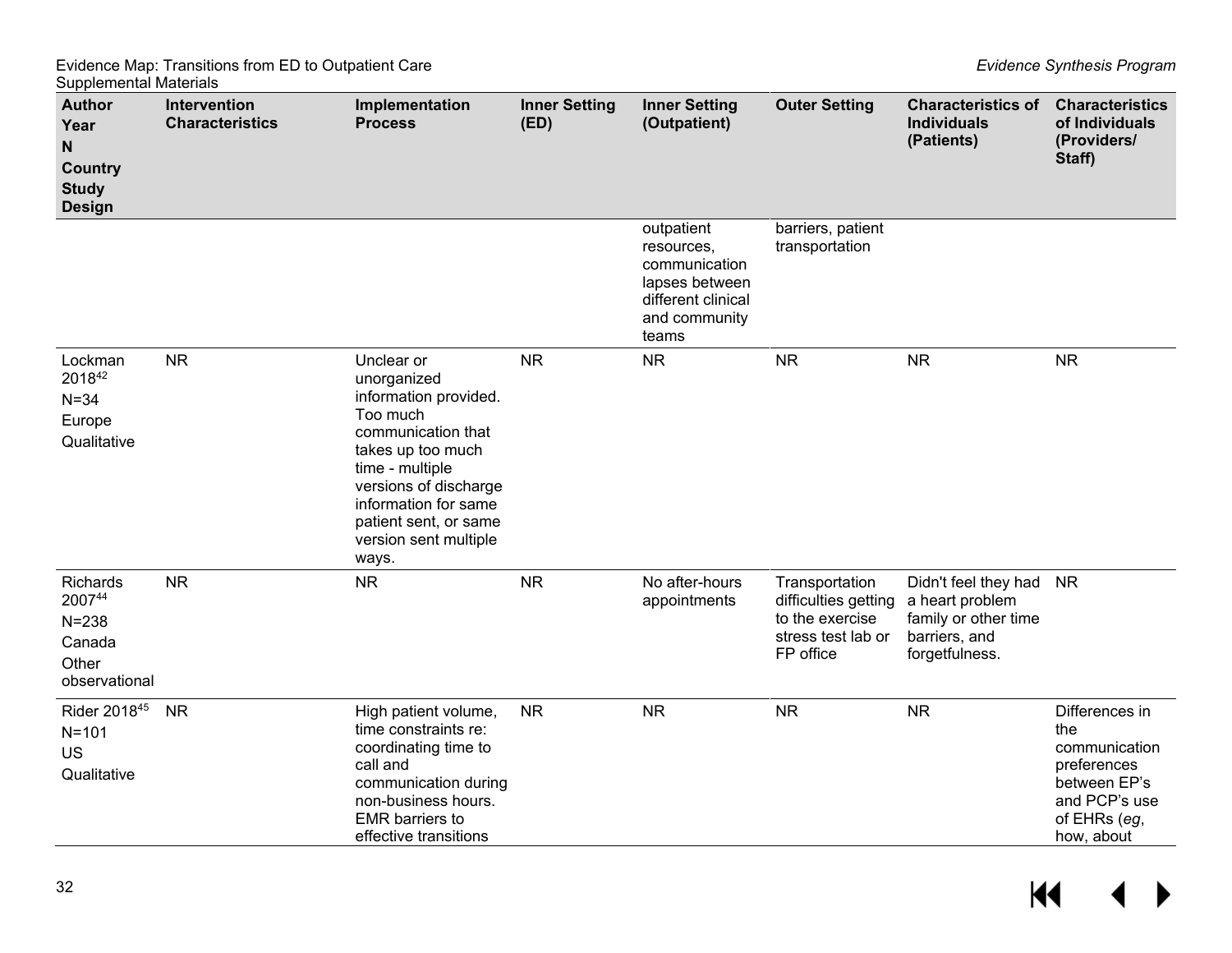| ,,,,,,,,,,,,,<br><b>Author</b><br>Year<br>N<br><b>Country</b><br><b>Study</b><br><b>Design</b> | Intervention<br><b>Characteristics</b> | Implementation<br><b>Process</b>                                                                                                                                                                                                                                                                                                                                                                                                                                              | <b>Inner Setting</b><br>(ED) | <b>Inner Setting</b><br>(Outpatient)                                                                                                                                                             | <b>Outer Setting</b> | <b>Characteristics of</b><br><b>Individuals</b><br>(Patients)                                                                                                                                                                                                         | <b>Characteristics</b><br>of Individuals<br>(Providers/<br>Staff)                                                                                                                                                                                                |
|------------------------------------------------------------------------------------------------|----------------------------------------|-------------------------------------------------------------------------------------------------------------------------------------------------------------------------------------------------------------------------------------------------------------------------------------------------------------------------------------------------------------------------------------------------------------------------------------------------------------------------------|------------------------------|--------------------------------------------------------------------------------------------------------------------------------------------------------------------------------------------------|----------------------|-----------------------------------------------------------------------------------------------------------------------------------------------------------------------------------------------------------------------------------------------------------------------|------------------------------------------------------------------------------------------------------------------------------------------------------------------------------------------------------------------------------------------------------------------|
|                                                                                                |                                        | were also noted,<br>including lack of EMR<br>access or shared<br>EMR, uncertain<br>receipt of information,<br>and limited EMR<br>literacy. Other<br>logistical barriers to<br>communication<br>included inability to<br>identify the PCP,<br>difficulty getting in<br>touch with the<br>appropriate provider,<br>and lack of resources.<br>These are systems<br>issues that could be<br>addressed with<br>increased emphasis<br>on the ED-to-<br>outpatient<br>communication. |                              |                                                                                                                                                                                                  |                      |                                                                                                                                                                                                                                                                       | what, who has<br>access to what<br>info). Also<br>differences in<br>what they felt<br>were the<br>significant<br>barriers (eg,<br>setting/<br>environment,<br>poor<br>documentation,<br>patient<br>constraints,<br>communication<br>logistics, EHR<br>barriers). |
| Rising<br>201546<br>$N=60$<br><b>US</b><br>Qualitative                                         | <b>NR</b>                              | <b>NR</b>                                                                                                                                                                                                                                                                                                                                                                                                                                                                     | <b>NR</b>                    | Patient<br>perceptions:<br>believed their<br>extensive<br>outpatient<br>physician<br>network caused<br>problems<br>because of<br>difficulties<br>coordinating care<br>and constant<br>referrals. | <b>NR</b>            | The most common<br>challenge identified<br>was with general<br>mobility, including<br>problems moving<br>around the house<br>because of current<br>illness. When<br>asked why they<br>returned to the ED<br>rather than<br>following up as an<br>outpatient, patients | <b>NR</b>                                                                                                                                                                                                                                                        |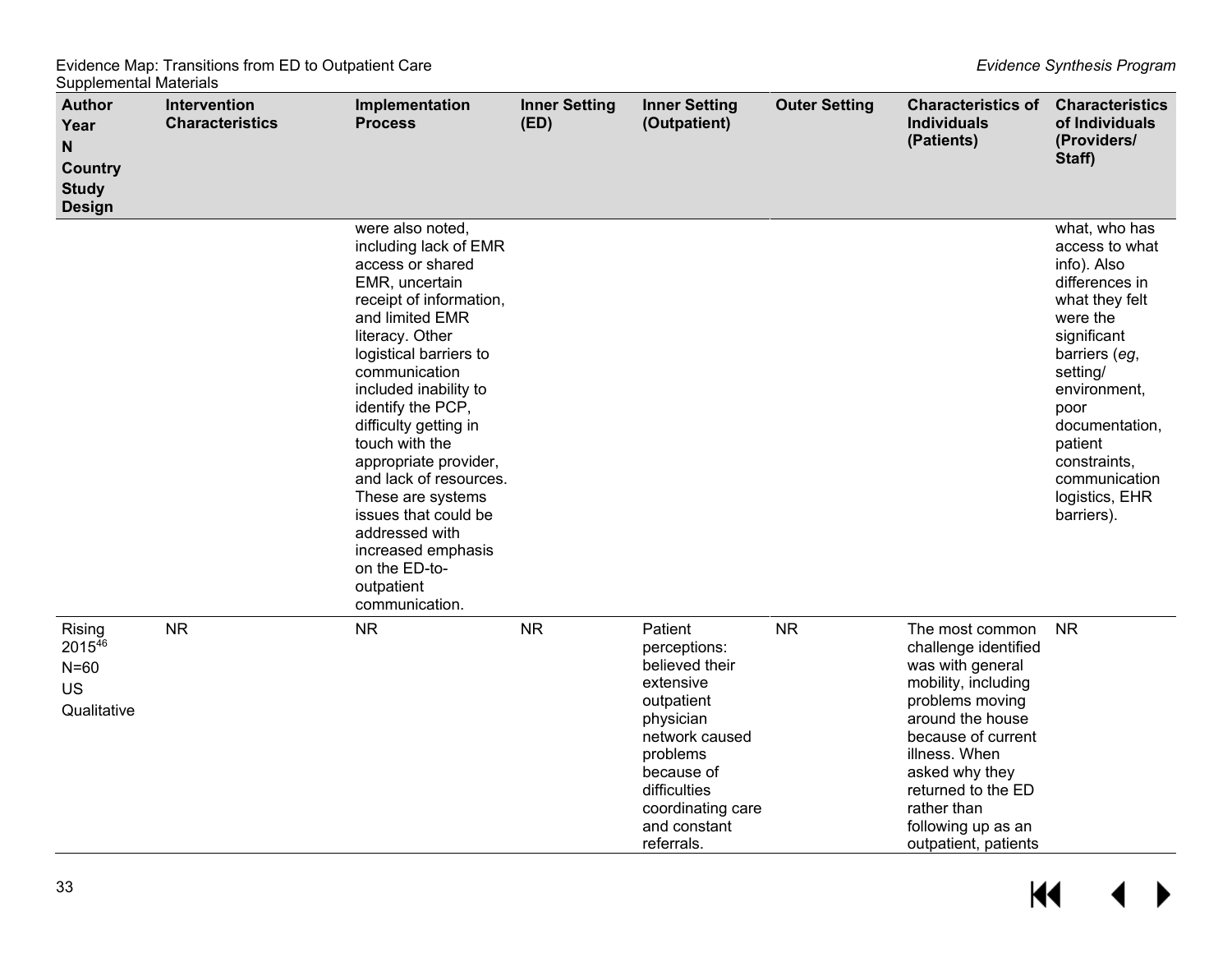| .<br><b>Author</b><br>Year<br>$\mathsf{N}$<br><b>Country</b><br><b>Study</b><br><b>Design</b> | Intervention<br><b>Characteristics</b>                                                                    | Implementation<br><b>Process</b> | <b>Inner Setting</b><br>(ED) | <b>Inner Setting</b><br>(Outpatient)                                                                                                                                                                                                                                     | <b>Outer Setting</b>                                                  | <b>Characteristics of</b><br><b>Individuals</b><br>(Patients)                                                                                                                                                                                                                                                                                                                                                          | <b>Characteristics</b><br>of Individuals<br>(Providers/<br>Staff)                             |
|-----------------------------------------------------------------------------------------------|-----------------------------------------------------------------------------------------------------------|----------------------------------|------------------------------|--------------------------------------------------------------------------------------------------------------------------------------------------------------------------------------------------------------------------------------------------------------------------|-----------------------------------------------------------------------|------------------------------------------------------------------------------------------------------------------------------------------------------------------------------------------------------------------------------------------------------------------------------------------------------------------------------------------------------------------------------------------------------------------------|-----------------------------------------------------------------------------------------------|
|                                                                                               |                                                                                                           |                                  |                              | Patients<br>frequently<br>reported<br>problems with<br>receiving needed<br>outpatient care,<br>including<br>difficulties<br>contacting<br>providers,<br>inability to make<br>appointments<br>when needed,<br>and waiting too<br>long at their<br>actual<br>appointments. |                                                                       | reported that they<br>feared their<br>symptoms were too<br>severe to wait until<br>their scheduled<br>appointment, or<br>that they were<br>instructed to return<br>by a provider.<br>Other prominent<br>themes related to<br>the limited use of<br>outpatient care<br>included problems<br>accessing care,<br>dissatisfaction with<br>a primary care<br>physician, and lack<br>of trust in their<br>primary physician. |                                                                                               |
| Schenhals<br>201947<br>$N=20$<br><b>US</b><br>Qualitative                                     | Facilitators: written<br>discharge instructions,<br>being contacted by their<br>PCP following their visit | <b>NR</b>                        | <b>NR</b>                    | <b>Difficulty</b><br>scheduling follow<br>up appts/ long<br>wait times -<br>especially to see<br>specialist                                                                                                                                                              | Having a friend<br>or family member<br>present during<br>the ED visit | Not clear about<br>diagnosis.<br>Hopelessness re:<br>getting better $- a$<br>cycle of ED to PCP,<br>repeat.<br>Facilitators:<br>personal<br>experience in the<br>health care field                                                                                                                                                                                                                                     | Facilitators:<br>Patient<br>perception of<br>good<br>communication<br>by ED<br>provider/staff |
| Vieth 200848<br>$N = 1,056$                                                                   | <b>NR</b>                                                                                                 | <b>NR</b>                        | <b>NR</b>                    | No answer, too<br>long on hold,                                                                                                                                                                                                                                          | <b>NR</b>                                                             | <b>NR</b>                                                                                                                                                                                                                                                                                                                                                                                                              | <b>NR</b>                                                                                     |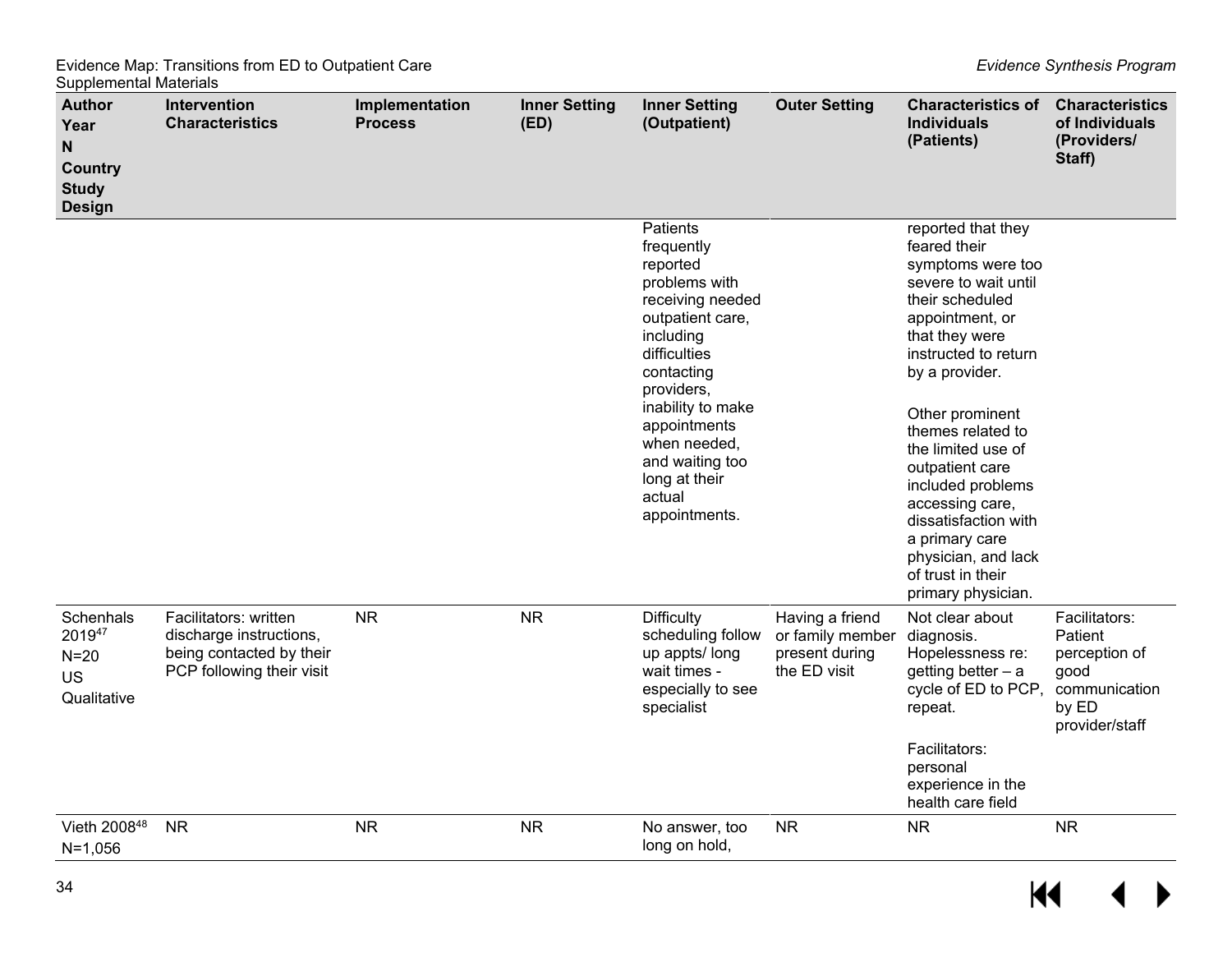| <b>Author</b><br>Year<br>N<br><b>Country</b><br><b>Study</b><br><b>Design</b> | <b>Intervention</b><br><b>Characteristics</b> | Implementation<br><b>Process</b> | <b>Inner Setting</b><br>(ED) | <b>Inner Setting</b><br>(Outpatient)                                                                                                                | <b>Outer Setting</b>                                                             | <b>Characteristics of</b><br><b>Individuals</b><br>(Patients) | <b>Characteristics</b><br>of Individuals<br>(Providers/<br>Staff) |
|-------------------------------------------------------------------------------|-----------------------------------------------|----------------------------------|------------------------------|-----------------------------------------------------------------------------------------------------------------------------------------------------|----------------------------------------------------------------------------------|---------------------------------------------------------------|-------------------------------------------------------------------|
|                                                                               |                                               |                                  |                              | wrong number,<br>doesn't handle<br>condition, not<br>accepting new<br>patients, no late<br>hours. Difficulty<br>navigating<br>systems in<br>general |                                                                                  |                                                               |                                                                   |
| Wexler<br>201550<br>$N=52$<br><b>US</b><br>Qualitative                        | <b>NR</b>                                     | <b>NR</b>                        | <b>NR</b>                    | <b>NR</b>                                                                                                                                           | No after-hours<br>care. lack of<br>transportation<br>and a need for<br>childcare | <b>NR</b>                                                     | <b>NR</b>                                                         |

*Abbreviations.* CBOC= Community-based outpatient clinic, ED= Emergency department, EHR= Electronic health record, FFS=Fee for service, FP= Family physician, HIE= Health information exchange, Mos= Months, NR= Not reported, PCP=Primary care provider, PPO= Preferred provider organization, SES= Socioeconomic status, VA= Veteran Affairs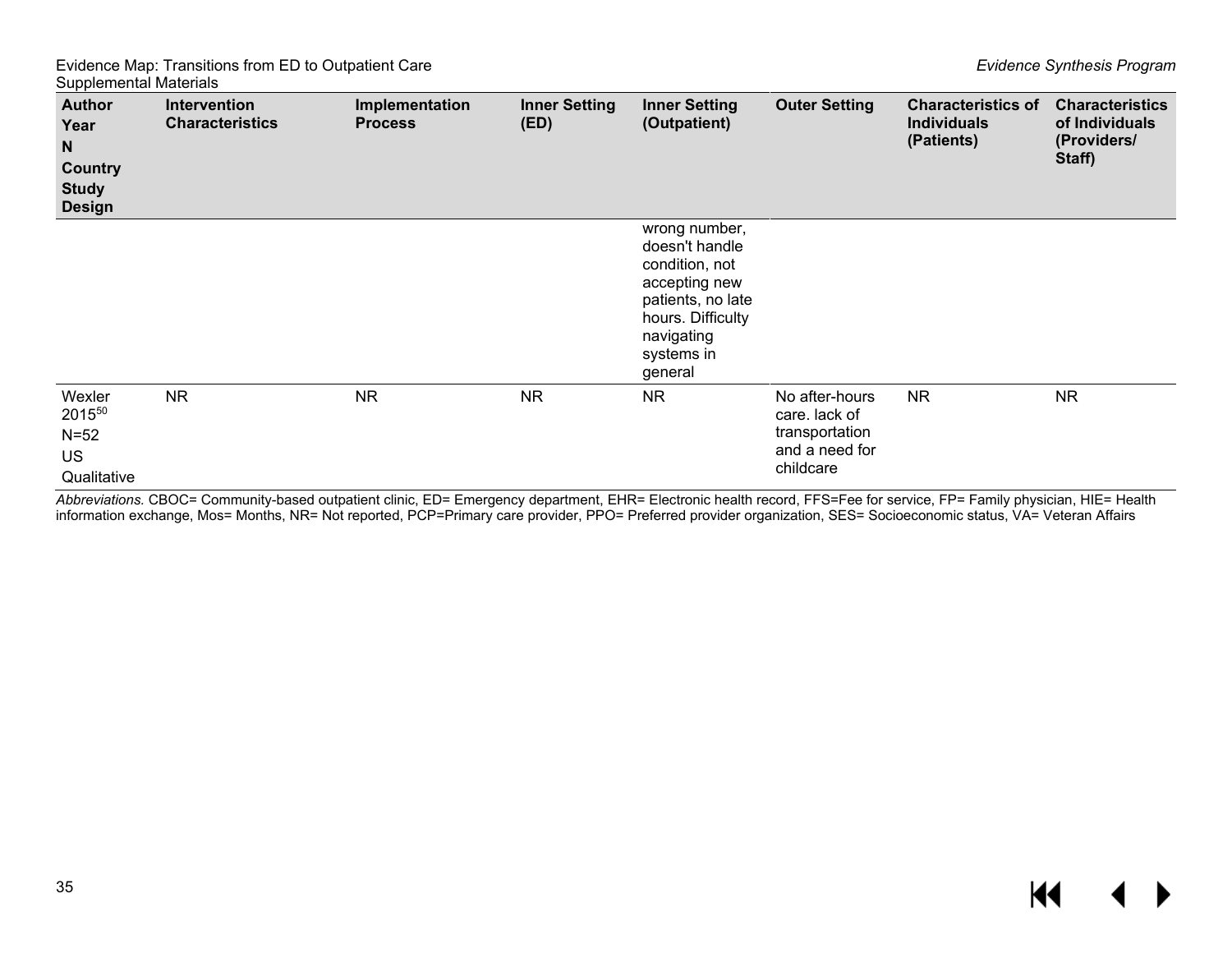## **QUALITY CHARACTERISTICS OF INCLUDED PRIMARY STUDIES**

<span id="page-37-0"></span>

| <b>Author</b><br>Year                 | <b>Study Design</b>       | <b>Sample Size</b> | <b>Single or Multi-Site</b> | <b>Adjustment for Confounders</b> |
|---------------------------------------|---------------------------|--------------------|-----------------------------|-----------------------------------|
| Altman 201233                         | Qualitative               | 14                 | <b>NA</b>                   | <b>NA</b>                         |
| Atzema 2018 <sup>34</sup>             | Other observational       | 41,485             | <b>NA</b>                   | <b>NA</b>                         |
| Ayele 2021 <sup>2</sup>               | Other observational       | 668                | Multi-site                  | <b>Trial/Adjusted</b>             |
| Ayele 2020 <sup>26</sup>              | Qualitative               | 70                 |                             |                                   |
| Bauer 2021 <sup>14</sup>              | Trial                     | 278                | Single                      | Trial/Adjusted                    |
| Bell 2021 <sup>15</sup>               | Other observational       | 192                | Single                      | Unadjusted                        |
| Biese 2018 <sup>9</sup>               | Trial                     | 2000               | Single                      | Trial/adjusted                    |
| Bodenmann 20167                       | Trial                     | 250                | Single                      | Trial/Adjusted                    |
| Chang 2018 <sup>35</sup>              | Qualitative               | 25                 | <b>NA</b>                   | <b>NA</b>                         |
| Coe 2018 <sup>36</sup>                | Qualitative               | 14                 | <b>NA</b>                   | <b>NA</b>                         |
| Cornell 202037                        | Other observational       | 84,929             | <b>NA</b>                   | <b>NA</b>                         |
| Dixon 2021 (impact) <sup>3</sup>      | Prospective observational | 393                | Multi-site                  | Trial/Adjusted                    |
| Dixon 2021 (leadership) <sup>28</sup> | Qualitative               | 12                 | <b>NA</b>                   | <b>NA</b>                         |
| Dixon 2017 <sup>27</sup>              | Other observational       | 57,072             | <b>NA</b>                   | <b>NA</b>                         |
| Flink 2012 <sup>38</sup>              | Qualitative               | <b>NA</b>          | <b>NA</b>                   | <b>NA</b>                         |
| Foster 2018 <sup>16</sup>             | Other observational       | 2064               | Single                      | Unadjusted                        |
| Franzosa 2021 <sup>29</sup>           | Qualitative               | 23                 | <b>NA</b>                   | <b>NA</b>                         |
| Galarraga 2021 <sup>17</sup>          | Qualitative               | 25                 | Multi-site                  | Unadjusted                        |
| Gettel 2020 <sup>39</sup>             | Qualitative               | 22                 | <b>NA</b>                   | <b>NA</b>                         |
| Hastings 2020 <sup>4</sup>            | Trial                     | 513                | Single                      | <b>Trial/Adjusted</b>             |
| High 202040                           | Qualitative               | 54                 | Multi-site                  | Unadjusted                        |
| <b>High 2020</b>                      | Qualitative               | 54                 | Multi-site                  | Unadjusted                        |
| Hwang 2018 <sup>10</sup>              | Prospective observational | 57,287             | Multi-site                  | <b>Trial/Adjusted</b>             |
| Jacobsohn 2021 <sup>11</sup>          | Trial                     | 1756               | Multi-site                  | <b>Trial/Adjusted</b>             |
| Kahan 201641                          | Qualitative               | 47                 | Multi-site                  | Trial/Adjusted                    |
| Lockman 2018 <sup>42</sup>            | Qualitative               | 34                 | <b>NA</b>                   | <b>NA</b>                         |
| Losonczy 2017 <sup>18</sup>           | Prospective observational | 459                | Single                      | Unadjusted                        |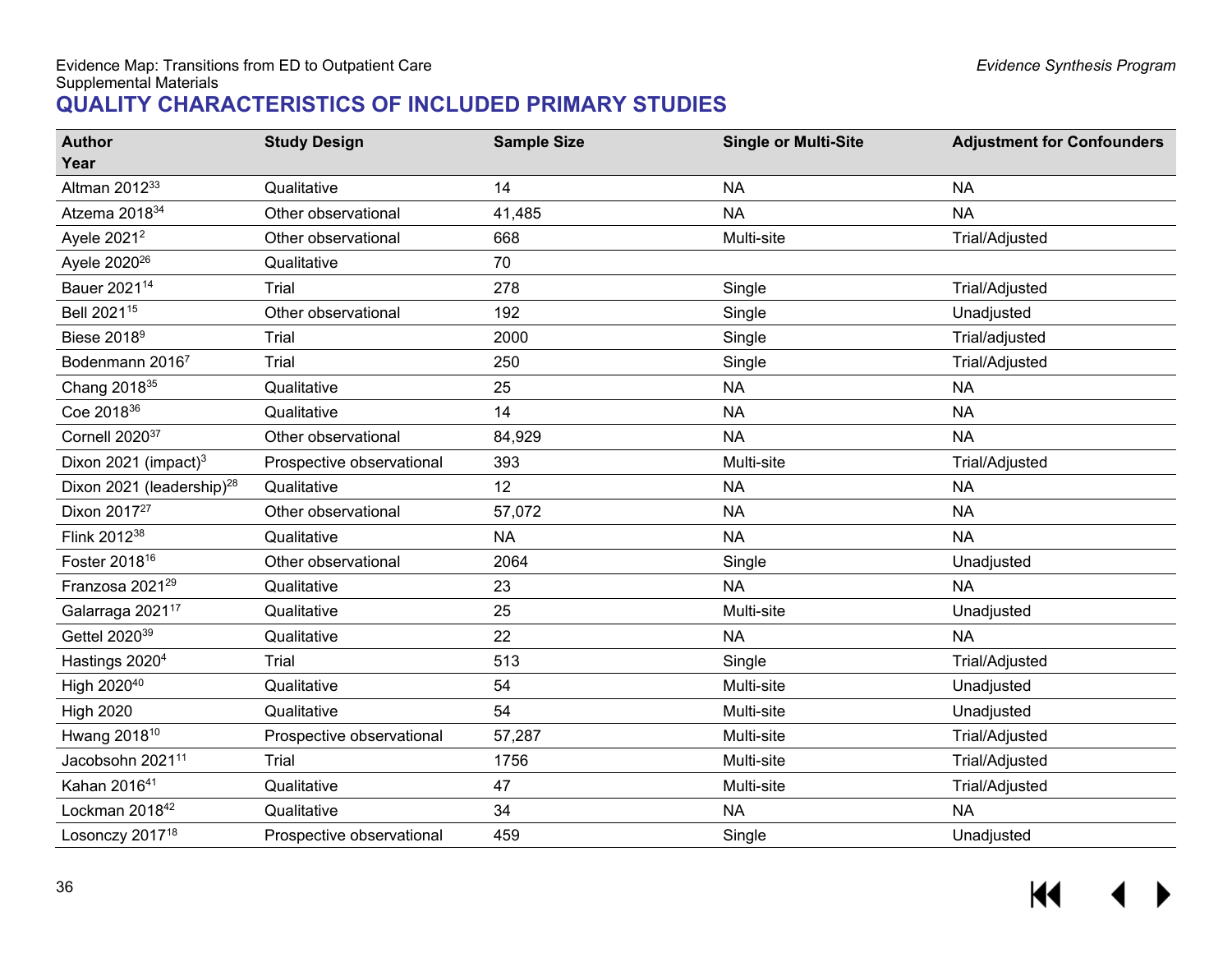| <b>Author</b>                         | <b>Study Design</b>       | <b>Sample Size</b> | <b>Single or Multi-Site</b> | <b>Adjustment for Confounders</b> |
|---------------------------------------|---------------------------|--------------------|-----------------------------|-----------------------------------|
| Year                                  |                           |                    |                             |                                   |
| Lovelace 2016 <sup>5</sup>            | Other observational       | 200                | Single                      | Unadjusted                        |
| Luciani-McGilivray 2020 <sup>19</sup> | Prospective observational | 1259               | Single                      | Unadjusted                        |
| Martin 2021 <sup>30</sup>             | Qualitative               | 2                  | <b>NA</b>                   | <b>NA</b>                         |
| McCormack 2013 <sup>20</sup>          | Other observational       | 60                 | Single                      | Unadjusted                        |
| Nanavati 2020 <sup>21</sup>           | Other observational       | 191                | Single                      | Unadjusted                        |
| Nossel 2016 <sup>8</sup>              | Prospective observational | 75                 | Single                      | Unadjusted                        |
| Olmos-Ochoa 201931                    | Qualitative               | 18                 | <b>NA</b>                   | <b>NA</b>                         |
| Pearson 2016 <sup>32</sup>            | Qualitative               | 6                  | <b>NA</b>                   | <b>NA</b>                         |
| Pedersen 2016 <sup>12</sup>           | Trial                     | 1330               | Single                      | Trial/Adjusted                    |
| Poremski 2016 <sup>43</sup>           | Qualitative               | 33                 | <b>NA</b>                   | <b>NA</b>                         |
| Richards 200744                       | Other observational       | 238                | <b>NA</b>                   | <b>NA</b>                         |
| Rider 201845                          | Qualitative               | 1010               | <b>NA</b>                   | <b>NA</b>                         |
| Rinne 2019 <sup>22</sup>              | Qualitative               | 25                 | <b>NA</b>                   | <b>NA</b>                         |
| Rising 201546                         | Qualitative               | 60                 | <b>NA</b>                   | <b>NA</b>                         |
| Schenhals 2019 <sup>47</sup>          | Qualitative               | 20                 | <b>NA</b>                   | <b>NA</b>                         |
| Schumacher 2021 <sup>13</sup>         | Trial                     | 1101               | Multi-site                  | <b>Trial/Adjusted</b>             |
| Sherman 2021 <sup>6</sup>             | Other observational       | 111                | Single                      | Unadjusted                        |
| Shuen 2018 <sup>23</sup>              | Trial                     | 251                | Single                      | <b>Trial/Adjusted</b>             |
| Soto 2018 <sup>24</sup>               | Prospective observational | 3,969              | Single                      | Unadjusted                        |
| Tessitore 2021 <sup>25</sup>          | Other observational       | 500                | Multi-site                  | Trial/Adjusted                    |
| Vieth 200848                          | Other observational       | 1065               | <b>NA</b>                   | <b>NA</b>                         |
| Walker 202149                         | Qualitative               | 45                 | <b>NA</b>                   | <b>NA</b>                         |
| Wexler 2015 <sup>50</sup>             | Qualitative               | 52                 | <b>NA</b>                   | <b>NA</b>                         |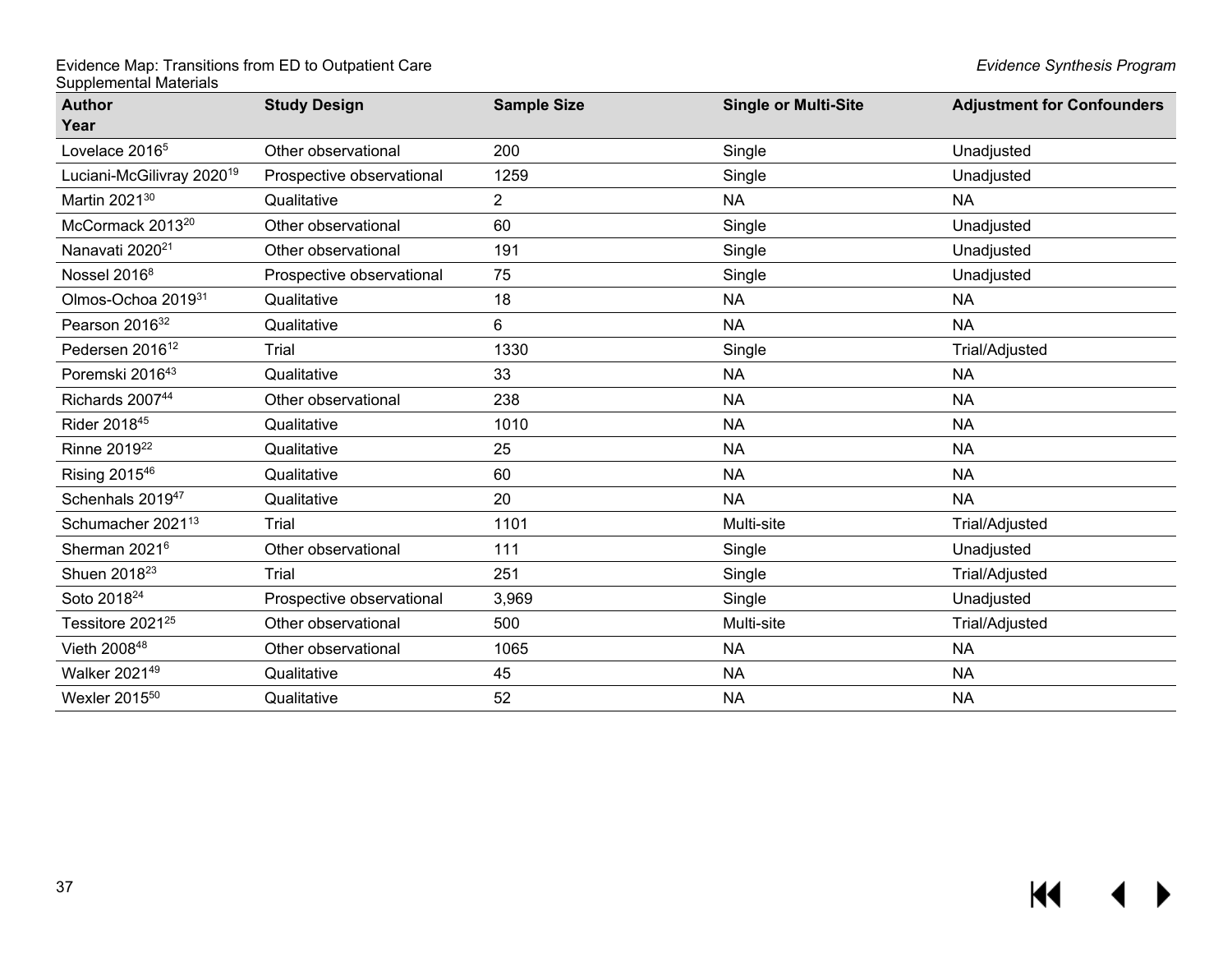KI

## <span id="page-39-0"></span>Evidence Map: Transitions from ED to Outpatient Care *Evidence Synthesis Program* Supplemental Materials **APPENDIX E: RESEARCH IN PROGRESS**

| <b>Status</b>                                          | <b>Study Title</b>                                                                                                              | <b>Study</b><br><b>Design</b>         | Intervention                                                                                                                                                                                                                                                                                                                              | <b>Information Resources</b> |
|--------------------------------------------------------|---------------------------------------------------------------------------------------------------------------------------------|---------------------------------------|-------------------------------------------------------------------------------------------------------------------------------------------------------------------------------------------------------------------------------------------------------------------------------------------------------------------------------------------|------------------------------|
| Completed:<br>October<br>21, 2016<br>No<br>publication | Trial of<br>Emergency<br>Department<br>Discharge With<br>Enhanced<br>Transitions of<br>Care Compared<br>to Usual Care<br>(ETOC) | Randomized,<br>parallel<br>assignment | Services provided to assist<br>patients in accessing<br>needed healthcare services<br>after emergency<br>department discharge such<br>as scheduling<br>appointments, finding new<br>doctors, getting<br>medications, or addressing<br>problems with insurance<br>coverage.                                                                | NCT02533856                  |
| Recruiting                                             | Suicide<br>Prevention<br>Among<br>Recipients of<br>Care (SPARC)                                                                 | Randomized,<br>parallel<br>assignment | SPI+: Safety Planning<br>Intervention plus structured<br>phone-based follow up<br><b>Caring Contacts: Safety</b><br>Planning Intervention plus<br>Caring Contacts (SP+CC)                                                                                                                                                                 | NCT04893447                  |
| Recruiting                                             | The LEARNING<br><b>WISDOM</b><br>Phase II Scale<br>up Project                                                                   | parallel<br>assignment                | Randomized, Behavioral: GEM nurse<br>Behavioral: pre- and post-<br>hospitalization medication<br>list reconciliation<br>Behavioral: systematic<br>discharge summaries<br>Behavioral: medical follow-<br>up appointment<br>Behavioral: follow-up phone<br>call<br>Other: Wiki-based<br>Knowledge tools<br>Other: Telemonitoring<br>service | NCT04093245                  |
| Completed<br>No<br>publication                         | Paramedic<br>Coached ED<br>Care<br>Transitions to<br><b>Help Older</b><br><b>Adults Maintain</b><br><b>Their Health</b>         | <b>RCT</b>                            | Paramedic-delivered ED-to- NCT02520661<br>home Care Transitions<br>Intervention in older adults                                                                                                                                                                                                                                           |                              |

.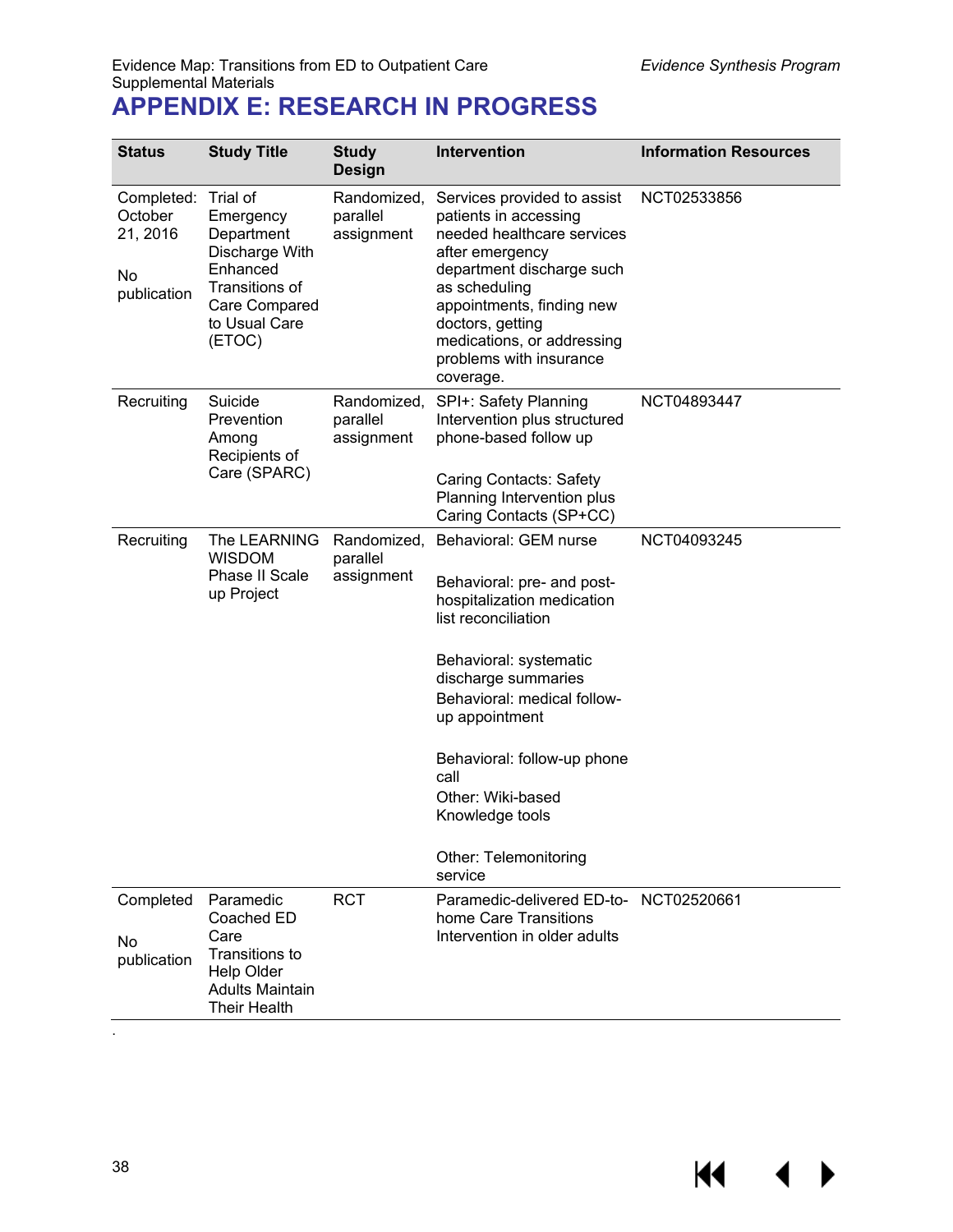# **APPENDIX F: PEER REVIEW DISPOSITION**

<span id="page-40-0"></span>

| <b>Comment#</b> | <b>Reviewer#</b>                                                          | <b>Comment</b>                                                                                                                                                                                                                                                                                                                    | <b>Author Response</b>                                                                                                                                                                                                                                                                                                                                                                                                                                                                                                     |  |  |  |  |
|-----------------|---------------------------------------------------------------------------|-----------------------------------------------------------------------------------------------------------------------------------------------------------------------------------------------------------------------------------------------------------------------------------------------------------------------------------|----------------------------------------------------------------------------------------------------------------------------------------------------------------------------------------------------------------------------------------------------------------------------------------------------------------------------------------------------------------------------------------------------------------------------------------------------------------------------------------------------------------------------|--|--|--|--|
|                 | Are the objectives, scope, and methods for this review clearly described? |                                                                                                                                                                                                                                                                                                                                   |                                                                                                                                                                                                                                                                                                                                                                                                                                                                                                                            |  |  |  |  |
|                 | 1                                                                         | Yes                                                                                                                                                                                                                                                                                                                               | None                                                                                                                                                                                                                                                                                                                                                                                                                                                                                                                       |  |  |  |  |
| $\overline{2}$  | 2                                                                         | Yes                                                                                                                                                                                                                                                                                                                               | None                                                                                                                                                                                                                                                                                                                                                                                                                                                                                                                       |  |  |  |  |
| 3               | 3                                                                         | Yes                                                                                                                                                                                                                                                                                                                               | None                                                                                                                                                                                                                                                                                                                                                                                                                                                                                                                       |  |  |  |  |
| 4               | 4                                                                         | Yes                                                                                                                                                                                                                                                                                                                               | None                                                                                                                                                                                                                                                                                                                                                                                                                                                                                                                       |  |  |  |  |
| 5               | 5                                                                         | Yes                                                                                                                                                                                                                                                                                                                               | None                                                                                                                                                                                                                                                                                                                                                                                                                                                                                                                       |  |  |  |  |
|                 |                                                                           | Is there any indication of bias in our synthesis of the evidence?                                                                                                                                                                                                                                                                 |                                                                                                                                                                                                                                                                                                                                                                                                                                                                                                                            |  |  |  |  |
| 6               | 1                                                                         | No                                                                                                                                                                                                                                                                                                                                | None                                                                                                                                                                                                                                                                                                                                                                                                                                                                                                                       |  |  |  |  |
| 7               | $\overline{2}$                                                            | No                                                                                                                                                                                                                                                                                                                                | None                                                                                                                                                                                                                                                                                                                                                                                                                                                                                                                       |  |  |  |  |
| 8               | 3                                                                         | No                                                                                                                                                                                                                                                                                                                                | None                                                                                                                                                                                                                                                                                                                                                                                                                                                                                                                       |  |  |  |  |
| 9               | 4                                                                         | No                                                                                                                                                                                                                                                                                                                                | None                                                                                                                                                                                                                                                                                                                                                                                                                                                                                                                       |  |  |  |  |
| 10              | 5                                                                         | No                                                                                                                                                                                                                                                                                                                                | None                                                                                                                                                                                                                                                                                                                                                                                                                                                                                                                       |  |  |  |  |
|                 |                                                                           | Are there any published or unpublished studies that we may have overlooked?                                                                                                                                                                                                                                                       |                                                                                                                                                                                                                                                                                                                                                                                                                                                                                                                            |  |  |  |  |
| 11              | 1                                                                         | No.                                                                                                                                                                                                                                                                                                                               | None                                                                                                                                                                                                                                                                                                                                                                                                                                                                                                                       |  |  |  |  |
| 12              | 2                                                                         | Yes - Perhaps this one: Mi R, Hollander MM, Jones C,<br>DuGoff EH, Caprio TV, Cushman JT, Kind AJ, Lohmeier<br>M, Shah MN. A randomized controlled trial testing the<br>effectiveness of a paramedic-delivered care transitions<br>intervention to reduce emergency department revisits.<br>BMC geriatrics. 2018 Dec; 18(1): 1-9. | Thank you. This study is a protocol for a R01.<br>According to ClinicalTrials.gov the study is complete.<br>There are a number of study related publications<br>listed on NIH RePORTER. However, the published<br>preliminary findings focus on feasibility and<br>intervention acceptability, and others did not focus on<br>the intervention. Since we anticipate they plan to<br>publish the findings of their primary outcomes of<br>interest, we added the suggested protocol to our<br>table of studies in progress. |  |  |  |  |
| 13              | 3                                                                         | <b>No</b>                                                                                                                                                                                                                                                                                                                         | None                                                                                                                                                                                                                                                                                                                                                                                                                                                                                                                       |  |  |  |  |
| 14              | 4                                                                         | No.                                                                                                                                                                                                                                                                                                                               | None                                                                                                                                                                                                                                                                                                                                                                                                                                                                                                                       |  |  |  |  |
| 15              | 5                                                                         | No                                                                                                                                                                                                                                                                                                                                | None                                                                                                                                                                                                                                                                                                                                                                                                                                                                                                                       |  |  |  |  |
|                 |                                                                           | Additional suggestions or comments can be provided below. If applicable, please indicate the page and line numbers from the draft report.                                                                                                                                                                                         |                                                                                                                                                                                                                                                                                                                                                                                                                                                                                                                            |  |  |  |  |
| 16              |                                                                           | PICOTS on page 9 clear.                                                                                                                                                                                                                                                                                                           | Thank you.                                                                                                                                                                                                                                                                                                                                                                                                                                                                                                                 |  |  |  |  |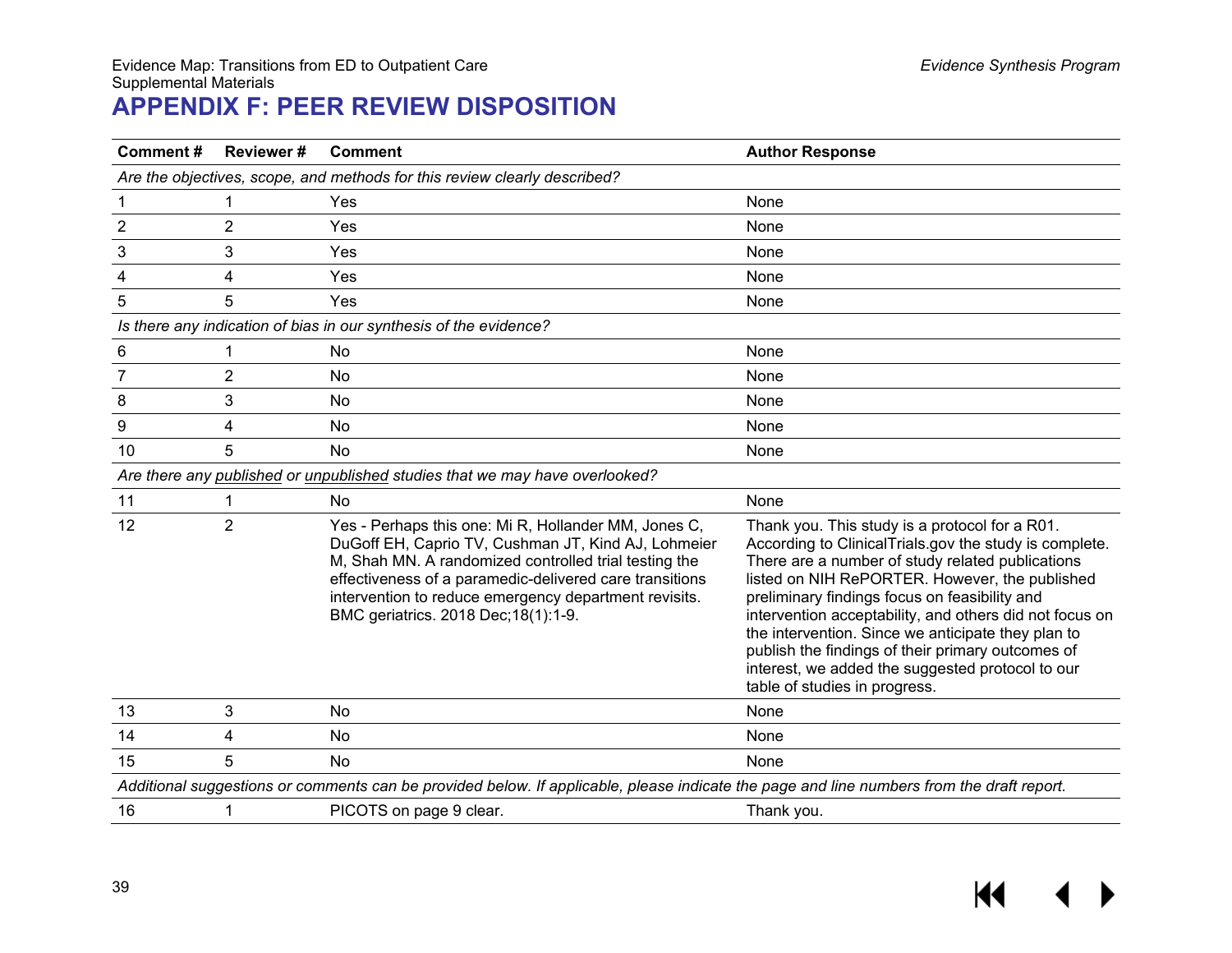| 17 | $\mathbf{1}$   | Authors may need to review Outcomes for wording "<br>Intermediate outcomes: Over or inappropriate prescribing,<br>duplicate tests or imaging, follow-up by primary care (#<br>days), (?) purpose tests or images ordered in ED are<br>clear."<br>In future, I would consider reporting also on HEDIS or VA<br>eTM measures into intermediate outcomes. For instance,<br>instead of just follow up by primary care, would include<br>Follow-Up After Emergency Department Visit for Mental<br>Illness and Follow-Up After Emergency Department Visit<br>for Alcohol and Other Drug Abuse or Dependence by<br>member of SUD or MH. I'm guessing that these are not<br>commonly reported though. | Thank you. We have corrected it to "purpose of tests<br>or images ordered in the ED are clear."<br>We agree these are measures worth exploring, and<br>we agree that follow-up for patients with mental<br>health or substance use disorders are an important<br>outcome. Due to the rapid nature of this review, our<br>scope needed to be narrow and the committee<br>prioritized primary care follow up. However, we did<br>identify barriers and facilitators related to a handful of<br>interventions for this population.                                                                                                                                                                        |
|----|----------------|-----------------------------------------------------------------------------------------------------------------------------------------------------------------------------------------------------------------------------------------------------------------------------------------------------------------------------------------------------------------------------------------------------------------------------------------------------------------------------------------------------------------------------------------------------------------------------------------------------------------------------------------------------------------------------------------------|--------------------------------------------------------------------------------------------------------------------------------------------------------------------------------------------------------------------------------------------------------------------------------------------------------------------------------------------------------------------------------------------------------------------------------------------------------------------------------------------------------------------------------------------------------------------------------------------------------------------------------------------------------------------------------------------------------|
| 18 | $\mathbf{1}$   | Also, I know that the page size poses a limitation for the<br>supp material. However, I think it might be useful to add a<br>column or some indication in the existing columns for<br>whether or not there was an HIE, where the ED encounter<br>took place (always non-VA?) and where the outpatient<br>setting took place (VA and non-VA).                                                                                                                                                                                                                                                                                                                                                  | Thank you. Since this report focused on EDs in the<br>community, we did not include any studies of VA<br>EDs. We have edited our inclusion criteria<br>(PICOTSS) for clarity. The supplement tables<br>indicate Veterans as the population for all studies<br>that applied to VHA settings. We have re-organized<br>the supplemental tables so that they are grouped by<br>population. Similarly, to more easily identify HIE and<br>other interventions, we have consolidated tables so<br>interventions are noted alongside effect.                                                                                                                                                                  |
| 19 | 1              | I'm guessing that this ESP was performed in response to<br>the high number of ER visits in the community. I wonder<br>what authors think about potential solutions to address<br>care coordination issues based on the evidence review<br>given policy and program implications.                                                                                                                                                                                                                                                                                                                                                                                                              | This evidence map was performed to inform a<br>January 2022 State-of-the-Art (SOTA) conference on<br>emergency medicine. One of the main goals of the<br>SOTA is to identify research priorities for VHA, and<br>thus the purpose of this evidence map was to<br>illustrate the characteristics of the body of literature,<br>but not to provide conclusions or recommendations<br>based on the evidence. Further work in this area may<br>arise based on the SOTA conference, including the<br>potential for a systematic review on specific<br>questions in this area of research, which may be able<br>to address potential solutions to the care<br>coordination issues identified in this report. |
| 20 | $\overline{c}$ | Some minor edits suggested in my uploaded draft (below)                                                                                                                                                                                                                                                                                                                                                                                                                                                                                                                                                                                                                                       | Thank you. Please see below.                                                                                                                                                                                                                                                                                                                                                                                                                                                                                                                                                                                                                                                                           |
| 21 | $\overline{2}$ | Pg. 8, Line 3-4:                                                                                                                                                                                                                                                                                                                                                                                                                                                                                                                                                                                                                                                                              | Edited                                                                                                                                                                                                                                                                                                                                                                                                                                                                                                                                                                                                                                                                                                 |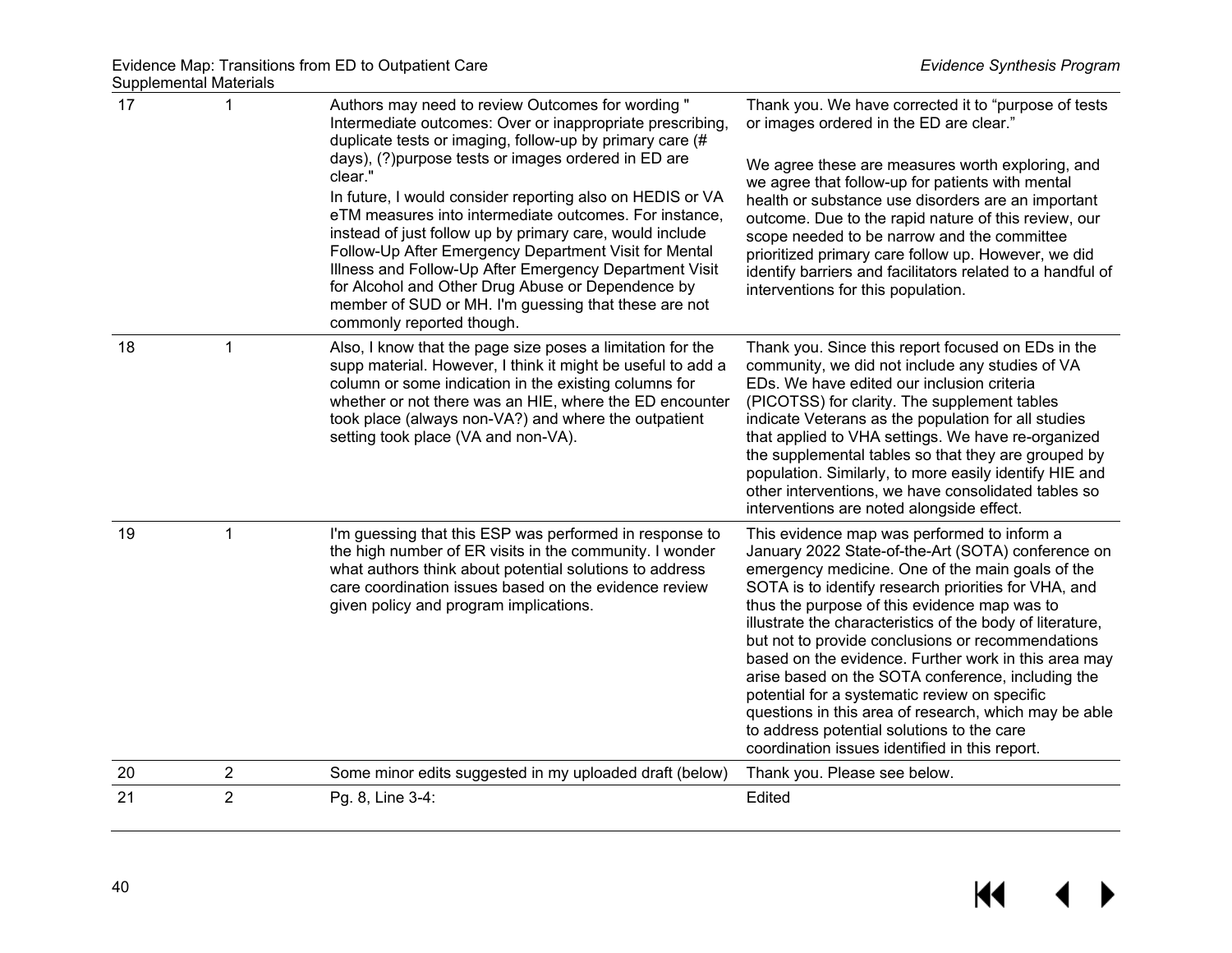|    |                | they are likely recovering from injuries or acute illness                                                                                                                                                                                                                                                                                                                                       |                                                                                                                                                                                                                                                                                                                                                                                   |
|----|----------------|-------------------------------------------------------------------------------------------------------------------------------------------------------------------------------------------------------------------------------------------------------------------------------------------------------------------------------------------------------------------------------------------------|-----------------------------------------------------------------------------------------------------------------------------------------------------------------------------------------------------------------------------------------------------------------------------------------------------------------------------------------------------------------------------------|
| 22 | $\overline{2}$ | Pg. 8, line 30:                                                                                                                                                                                                                                                                                                                                                                                 | Edited                                                                                                                                                                                                                                                                                                                                                                            |
|    |                | More effective                                                                                                                                                                                                                                                                                                                                                                                  |                                                                                                                                                                                                                                                                                                                                                                                   |
| 23 | $\overline{2}$ | Pg. 8, line 31:                                                                                                                                                                                                                                                                                                                                                                                 | Edited to "between VHA and"                                                                                                                                                                                                                                                                                                                                                       |
|    |                | Between VA and                                                                                                                                                                                                                                                                                                                                                                                  |                                                                                                                                                                                                                                                                                                                                                                                   |
| 24 | $\overline{2}$ | Pg. 10, line 24 - 25:                                                                                                                                                                                                                                                                                                                                                                           | Edited                                                                                                                                                                                                                                                                                                                                                                            |
|    |                | Recovering from injuries and acute illness                                                                                                                                                                                                                                                                                                                                                      |                                                                                                                                                                                                                                                                                                                                                                                   |
| 25 | $\overline{2}$ | Pg. 10, line 28:                                                                                                                                                                                                                                                                                                                                                                                | Edited                                                                                                                                                                                                                                                                                                                                                                            |
|    |                | Re-visits                                                                                                                                                                                                                                                                                                                                                                                       |                                                                                                                                                                                                                                                                                                                                                                                   |
| 26 | 2              | Pg. 11, line 16 - 17:                                                                                                                                                                                                                                                                                                                                                                           | Thank you. We have edited this for clarity.                                                                                                                                                                                                                                                                                                                                       |
|    |                | Not sure what this means                                                                                                                                                                                                                                                                                                                                                                        |                                                                                                                                                                                                                                                                                                                                                                                   |
| 27 | 2              | Pg. 20, line 11:                                                                                                                                                                                                                                                                                                                                                                                | Edited                                                                                                                                                                                                                                                                                                                                                                            |
|    |                | more effective                                                                                                                                                                                                                                                                                                                                                                                  |                                                                                                                                                                                                                                                                                                                                                                                   |
| 28 | $\overline{2}$ | Pg. 20, line 43 - 46:                                                                                                                                                                                                                                                                                                                                                                           | This statement refers to the included systematic<br>review. This evidence map does include                                                                                                                                                                                                                                                                                        |
|    |                | Did we decide not to include observational studies?                                                                                                                                                                                                                                                                                                                                             | observational studies.                                                                                                                                                                                                                                                                                                                                                            |
| 29 | 3              | I thought that the report was concise and straightforward.<br>If anything could be improved, perhaps some clarifying<br>definitions could be given for the bullet points in Figure 1<br>(e.g., cosmopolitanism, trialability). There was not much<br>substance in the text, while the figures contained more<br>information. I wonder if additional discussion could be<br>brought to the text. | Thank you. We have updated the report to include a<br>list of definitions (Appendix B). With regard to your<br>comment about there being more detail in figures<br>than in the body of the text, the format of this report<br>is an evidence map. As such, the intention of the text<br>is to briefly summarize and/or provide information<br>useful to interpreting the figures. |
| 30 | 4              | This is a complex topic and it was unclear, to me at least,<br>about the focus of this review. It seems to be related to<br>factors that influence outcomes in the ED to outpatient<br>transition. Part of the difficulty is that there is a dearth of<br>published information out there, as was made clear in this<br>review. But perhaps a narrower focus on an analysis of                  | The key questions and outcomes of interest were<br>developed by the 2022 SOTA conference on<br>emergency medicine community care committee.<br>Due to the broad and complex nature of the topic, the<br>purpose of this evidence map was to illustrate where<br>existing research does and does not exist and to                                                                  |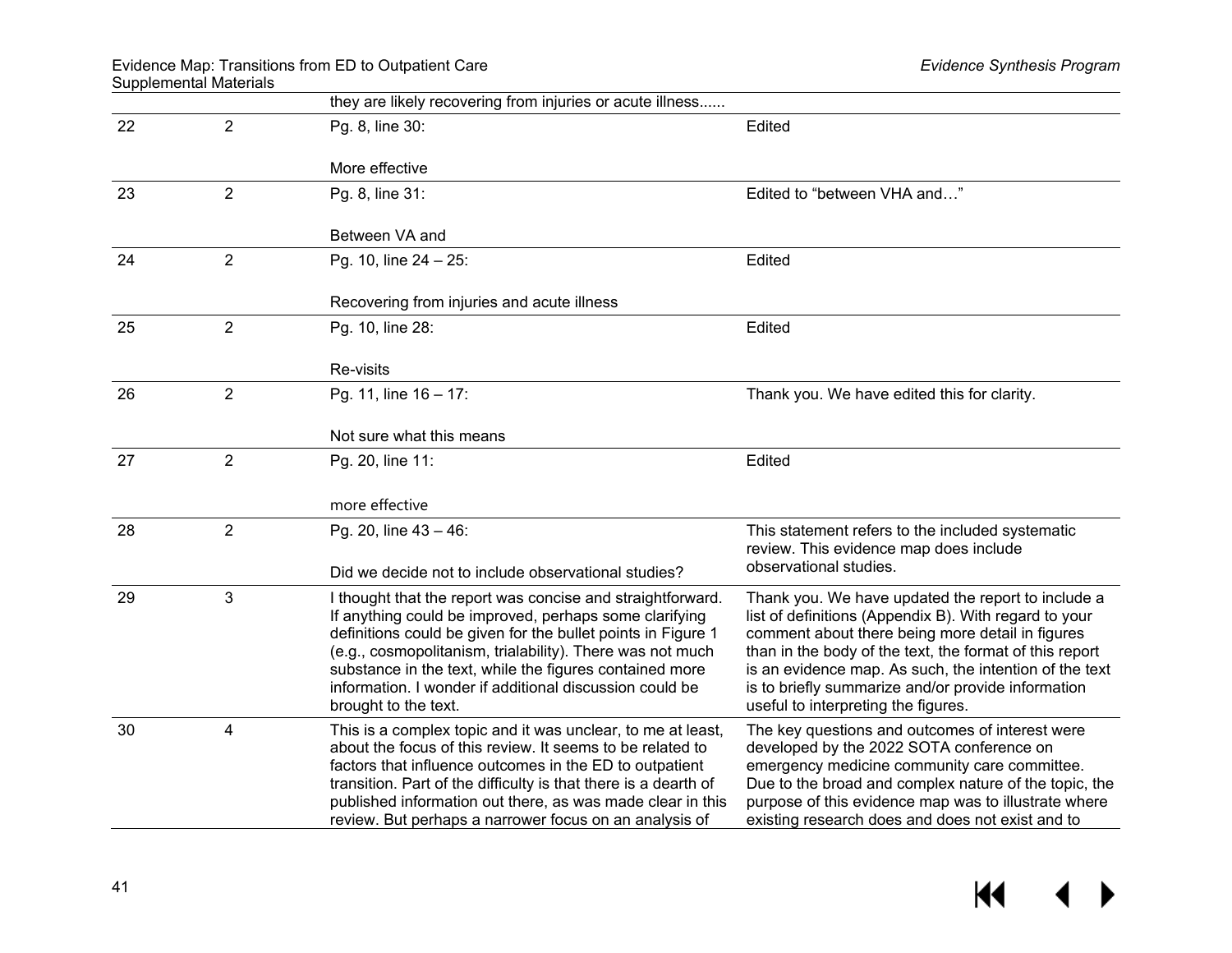|    |   | post-ED discharge outcomes and a correlation to post-ED<br>discharge follow-up care might be more gainful.                                                                                                                                                                                                                                                          | provide a high level summary of the existing<br>literature.                                                                                                                                                                                                                                                                                                                                                                                                                                                                         |
|----|---|---------------------------------------------------------------------------------------------------------------------------------------------------------------------------------------------------------------------------------------------------------------------------------------------------------------------------------------------------------------------|-------------------------------------------------------------------------------------------------------------------------------------------------------------------------------------------------------------------------------------------------------------------------------------------------------------------------------------------------------------------------------------------------------------------------------------------------------------------------------------------------------------------------------------|
| 31 | 5 | Title-Include "Implementation"?                                                                                                                                                                                                                                                                                                                                     | We have updated to the title to: Implementation<br>Factors Influencing the Transition from Emergency to<br><b>Outpatient Care Settings.</b>                                                                                                                                                                                                                                                                                                                                                                                         |
| 32 | 5 | <b>Executive Summary</b><br>Should frame this earlier on that these are implementation<br>factors (title) and also the mention of the use of CFIR.<br>Otherwise, someone unfamiliar with CFIR will have no<br>idea what inner/outer setting etc is. Include mention of<br>CFIR in the Background/Methods as well. Otherwise CFIR<br>is not mentioned until page 12. | Thank you. We have added a statement about<br>organization according to CFIR to the executive<br>summary methods and have also added the figure<br>that illustrates CFIR constructs.                                                                                                                                                                                                                                                                                                                                                |
| 33 | 5 | Reporting of CFIR elements-perhaps keep consistent with<br>the order discussed on page 12? Intervention<br>characteristics, outer setting, inner setting, characteristics<br>of individuals, and process factors                                                                                                                                                    | We have edited the report for consistency.                                                                                                                                                                                                                                                                                                                                                                                                                                                                                          |
| 34 | 5 | Also, I would use the same terminology in the summary as<br>used later. In the summary you use "implementation<br>processes" vs. "Process factors"                                                                                                                                                                                                                  | We have edited the report for consistency.                                                                                                                                                                                                                                                                                                                                                                                                                                                                                          |
| 35 | 5 | Figure ES1-is it fair to represent qualitative studies using<br>the same sample size representation as quantitative<br>studies? Virtually all qualitative studies will be the smallest<br>size bubble. However, I would view a qualitative study with<br>10 participants very different from one in which there were<br>50-75 interviews.                           | One key purpose for visualizing data is ease of<br>interpretability. Aligning bubble sizes to different<br>scales based on study design would add a degree of<br>complexity that would hinder interpretation. We knew<br>that the qualitative studies would be interpreted<br>differently, not only within the context of sample size,<br>but also in terms of outcomes effectiveness. Study-<br>level data are provided in the appendices.                                                                                         |
| 36 | 5 | One other issue re. qualitative studies. None of these are<br>mixed methods? Seems like a lot of qualitative studies to<br>have no mixed methods. Plus, looking at the references, at<br>least 4 papers identify themselves as "Mixed Methods" so<br>are these categorized under qualitative or quantitative?                                                       | You are correct that some of the included studies<br>were mixed-methods studies. We classified mixed-<br>methods studies based on the component(s) that met<br>inclusion criteria. For example, we categorized<br>Schumacher et al., 2021 "Impact of an emergency<br>department-to-home transitional care intervention on<br>health service use in Medicare beneficiaries: A mixed<br>methods study" which included both an RCT and<br>interviews, as a trial because the qualitative<br>component did not meet inclusion criteria. |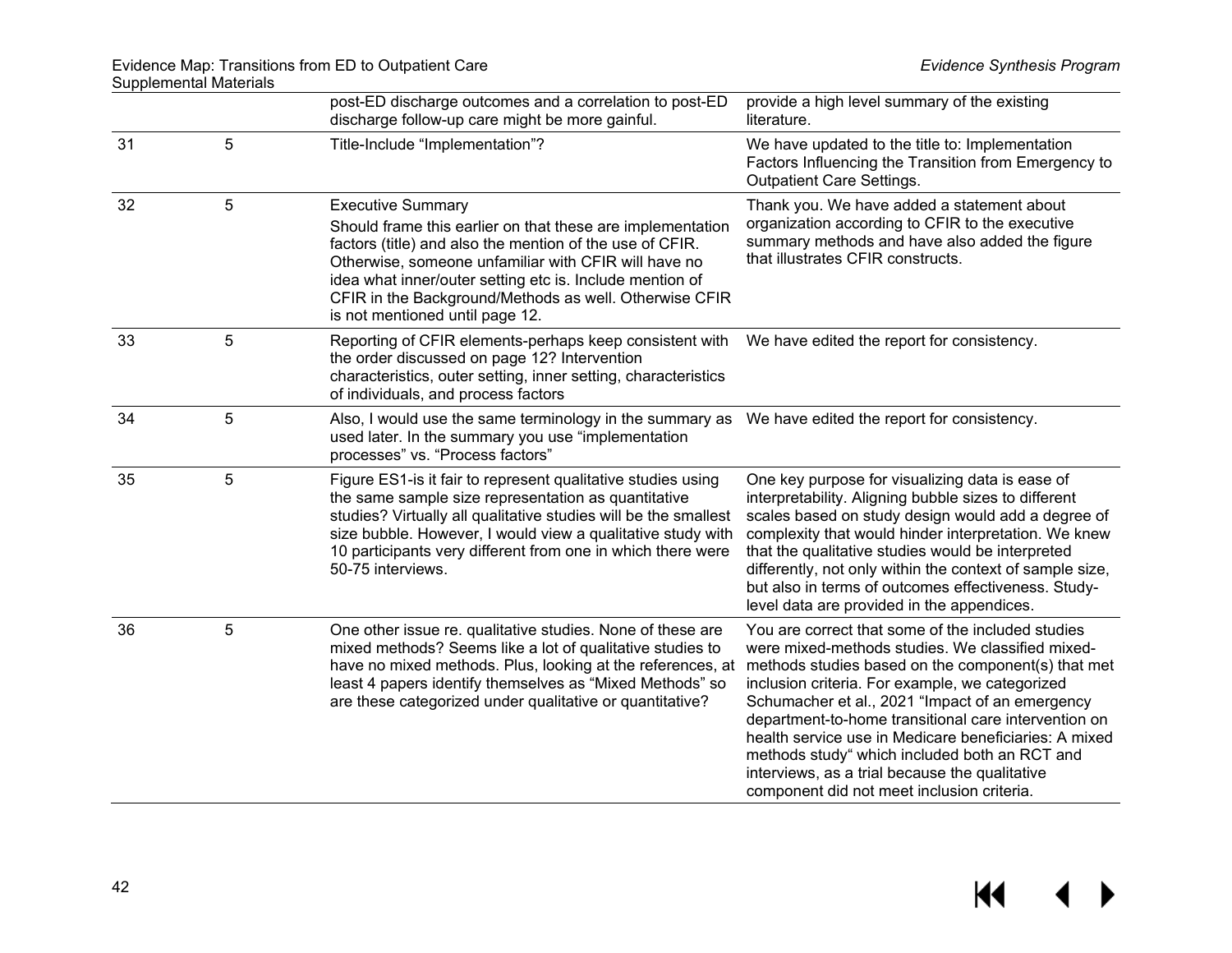| 37 | 5 | Report<br>Eligibility criteria<br>Overall-why not use the accepted "PICOT" abbreviation<br>here?                                                                                                                                                                                                                                       | You are correct that use of PICOT(SS) is well known<br>and widely used in research settings and evidence-<br>based medicine. However, we avoid jargon when<br>possible in order to allow our reports to be accessible<br>to a wide range of readers.                                                                                                                             |
|----|---|----------------------------------------------------------------------------------------------------------------------------------------------------------------------------------------------------------------------------------------------------------------------------------------------------------------------------------------|----------------------------------------------------------------------------------------------------------------------------------------------------------------------------------------------------------------------------------------------------------------------------------------------------------------------------------------------------------------------------------|
| 38 | 5 | Intervention-Why must eligible studies involve "the<br>transition from 1 health system to another"? Can't they be<br>from a VA ED to the same system's outpatient setting?<br>This seems like an unnecessary exclusion criteria.                                                                                                       | The purpose of this report is to inform the transition<br>from community EDs to VHA outpatient care. One of<br>the major barriers is the lack of a shared EHR and<br>there are other barriers simply due to the interaction<br>of healthcare systems and processes. Excluding<br>transitions within the same system increased the<br>likelihood of identifying relevant studies. |
| 39 | 5 | Population-Why not Veterans discharged from VA settings<br>to VHA outpatient care?                                                                                                                                                                                                                                                     | Same as above.                                                                                                                                                                                                                                                                                                                                                                   |
| 40 | 5 | Data Abstraction<br>Reported Effect p.9 lines 57-8 "whether the reported effect<br>was positive, equal, or negative, and data on barriers and<br>facilitators." Do you mean beneficial, neutral, and/or<br>detrimental? Not sure what a negative facilitator and/or<br>positive barrier (and vice versa) would mean.                   | Thank you. We have revised this portion of the<br>sentence to read"whether the reported intervention<br>effect was positive, equal, or negative, as well as<br>barriers and facilitators to successful ED to outpatient<br>transitions."                                                                                                                                         |
| 41 | 5 | Figure 5 p.15-the blue for the 2nd blue circle should be<br>more clearly identified (kind of like the orange in Figure 6).<br>Also, this is the first mention of "Community Care" I'd<br>include this earlier and define what this means. Also, the<br>barriers are broken down by setting but then just bulleted<br>for facilitators. | Thank you. We have changed "Community Care" to<br>"Veteran Care in the Community" to avoid confusion.<br>We separated barriers into those that were general<br>or non-setting/population specific and those specific<br>to the VHA and Veterans. No facilitators were<br>Veteran or VHA specific.                                                                                |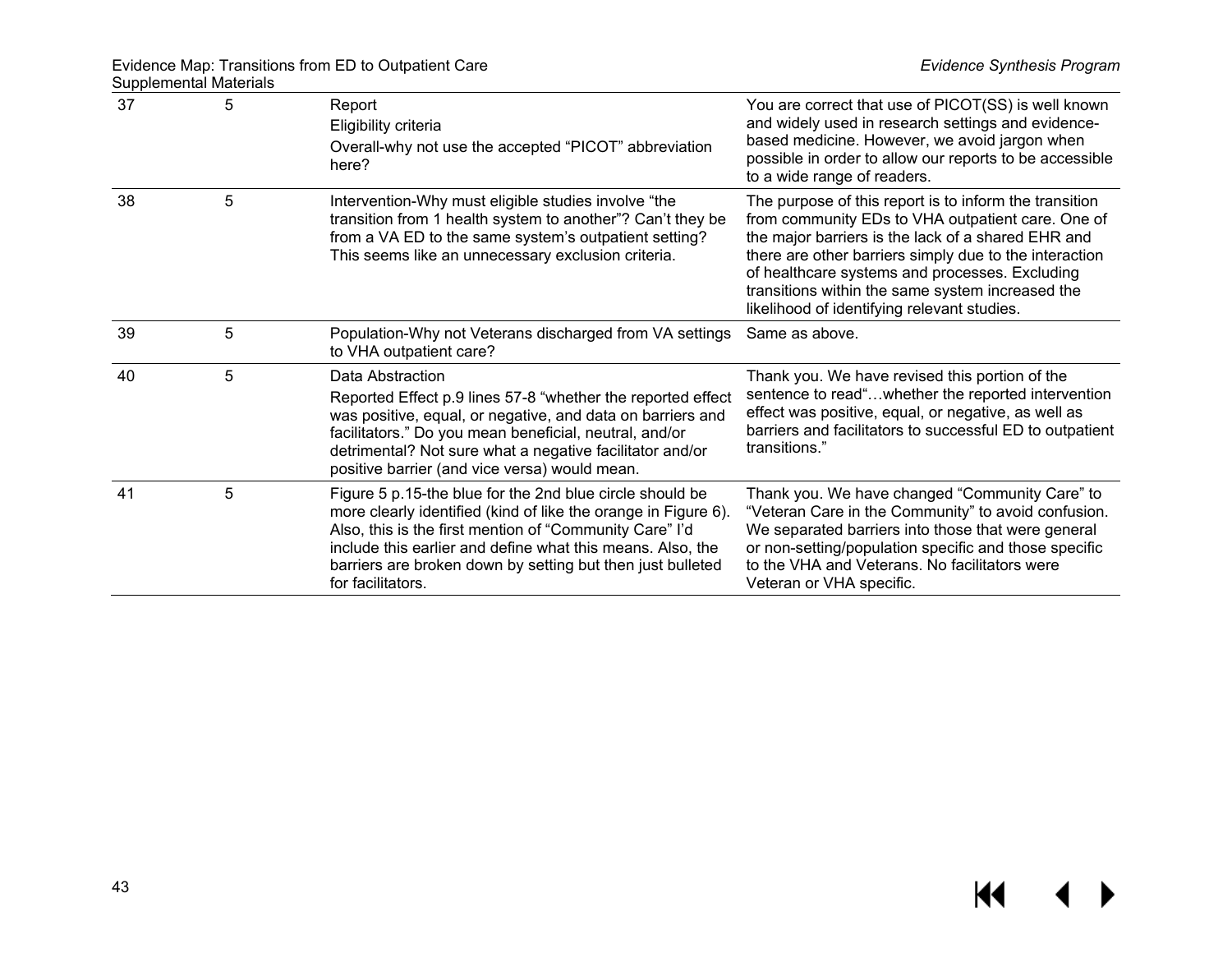- <span id="page-45-5"></span><span id="page-45-4"></span><span id="page-45-3"></span><span id="page-45-2"></span><span id="page-45-1"></span><span id="page-45-0"></span>1. Aghajafari F, Sayed S, Emami N, Lang E, Abraham J. Optimizing emergency department care transitions to outpatient settings: A systematic review and meta-analysis. *American Journal of Emergency Medicine.* 2020;38(12):2667-2680.
- <span id="page-45-6"></span>2. Ayele RA, Liu W, Rohs C, et al. VA Care Coordination Program Increased Primary Care Visits and Improved Transitional Care for Veterans Post Non-VA Hospital Discharge. *American Journal of Medical Quality.* 2021;36(4):221-228.
- <span id="page-45-7"></span>3. Dixon BE, Judon KM, Schwartzkopf AL, et al. Impact of event notification services on timely follow-up and rehospitalization among primary care patients at two Veterans Affairs Medical Centers. *Journal of the American Medical Informatics Association.* 2021.
- <span id="page-45-8"></span>4. Hastings SN, Stechuchak KM, Coffman CJ, et al. Discharge Information and Support for Patients Discharged from the Emergency Department: Results from a Randomized Controlled Trial. *Journal of General Internal Medicine.* 2020;35(1):79-86.
- <span id="page-45-9"></span>5. Lovelace D, Hancock D, Hughes SS, Wyche PR, Jenkins C, Logan C. A Patient-Centered Transitional Care Case Management Program: Taking Case Management to the Streets and Beyond. *Professional Case Management.* 2016;21(6):277-290.
- <span id="page-45-10"></span>6. Sherman RL, Judon KM, Koufacos NS, et al. Utilizing a health information exchange to facilitate COVID-19 VA primary care follow-up for Veterans diagnosed in the community. *JAMIA open.* 2021;4(1):ooab020.
- <span id="page-45-11"></span>7. Bodenmann P, Velonaki VS, Griffin JL, et al. Case Management may Reduce Emergency Department Frequent use in a Universal Health Coverage System: a Randomized Controlled Trial. *J Gen Intern Med.* 2016;32(5):508-515.
- <span id="page-45-12"></span>8. Nossel IR, Lee RJ, Isaacs A, Herman DB, Marcus SM, Essock SM. Use of Peer Staff in a Critical Time Intervention for Frequent Users of a Psychiatric Emergency Room. *Psychiatr Serv.* 2016;67(5):479-481.
- <span id="page-45-13"></span>9. Biese KJ, Busby-Whitehead J, Cai J, et al. Telephone Follow-Up for Older Adults Discharged to Home from the Emergency Department: A Pragmatic Randomized Controlled Trial. *Journal of the American Geriatrics Society.* 2018;66(3):452-458.
- <span id="page-45-14"></span>10. Hwang U, Dresden SM, Rosenberg MS, et al. Geriatric emergency department innovations: transitional care nurses and hospital use. *Journal of the American Geriatrics Society.* 2018;66(3):459-466.
- 11. Jacobsohn GC, Jones CMC, Green RK, et al. Effectiveness of a care transitions intervention for older adults discharged home from the emergency department: A randomized controlled trial. *Academic Emergency Medicine.* 2021;26:26.
- 12. Pedersen LH, Gregersen M, Barat I, Damsgaard EM. Early geriatric follow-up visits to nursing home residents reduce the number of readmissions: a quasi-randomised controlled trial. *Eur Geriatr Med.* 2018;9(3):329-337.
- 13. Schumacher JR, Lutz BJ, Hall AG, et al. Impact of an Emergency Department-to-Home Transitional Care Intervention on Health Service Use in Medicare Beneficiaries: A Mixed Methods Study. *Medical Care.* 2021;59(1):29-37.
- 14. Bauer KL, Sogade OO, Gage BF, Ruoff B, Lewis L. Improving Follow-up Attendance for Discharged Emergency Care Patients Using Automated Phone System to Selfschedule: A Randomized Controlled Trial. *Academic Emergency Medicine.*  2021;28(2):197-205.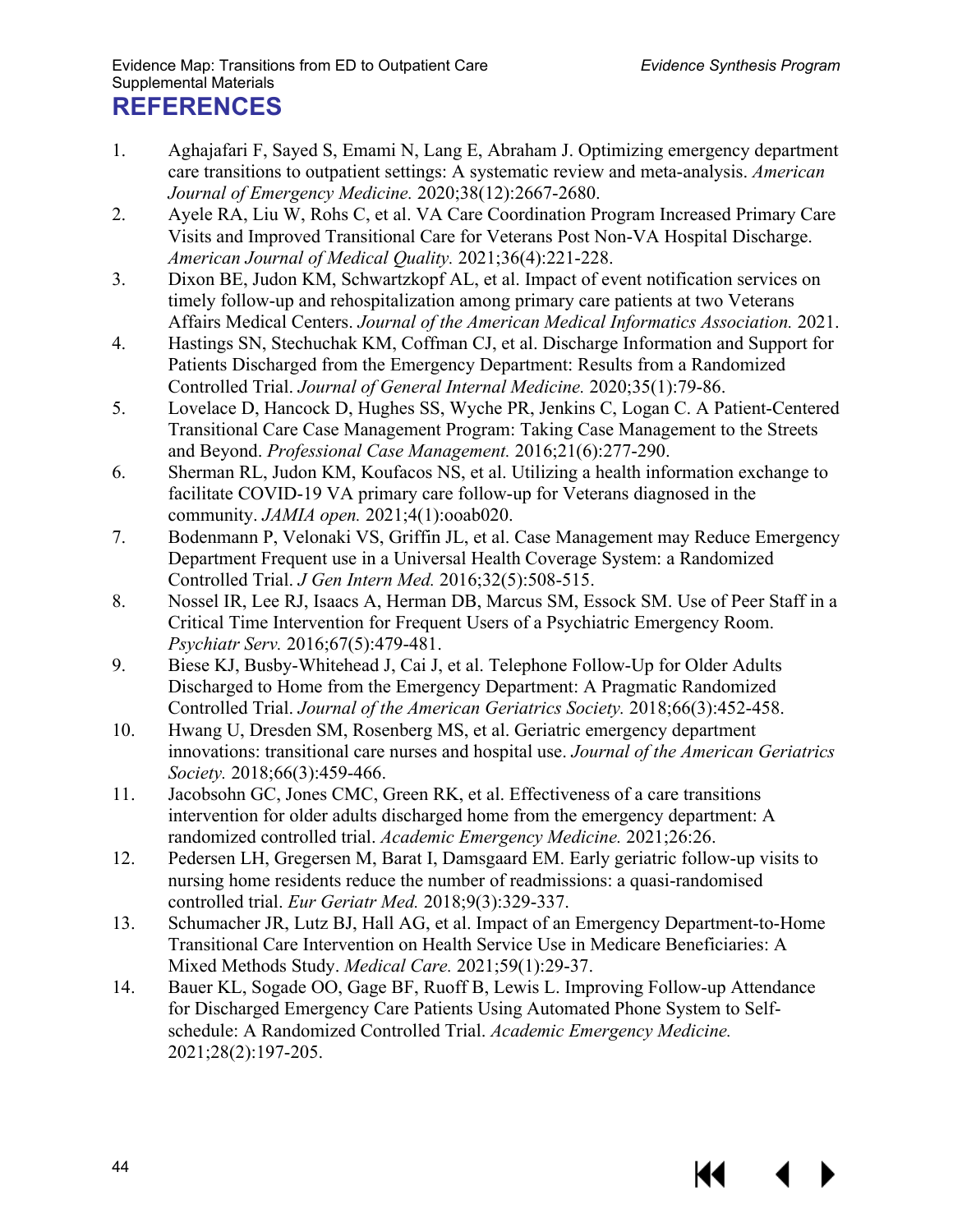- <span id="page-46-6"></span><span id="page-46-5"></span><span id="page-46-4"></span><span id="page-46-3"></span><span id="page-46-2"></span>15. Bell LC, Norris-Grey C, Luintel A, et al. Implementation and evaluation of a COVID-19 rapid follow-up service for patients discharged from the emergency department. *Clinical Medicine.* 2021;21(1):e57-e62.
- <span id="page-46-1"></span>16. Foster SD, Hart K, Lindsell CJ, Miller CN, Lyons MS. Impact of a low intensity and broadly inclusive ED care coordination intervention on linkage to primary care and ED utilization. *American Journal of Emergency Medicine.* 2018;36(12):2219-2224.
- <span id="page-46-7"></span>17. Galarraga JE, DeLia D, Wilhite D, et al. Emergency department care coordination strategies and perceived impact under Maryland's hospital payment reforms. *American Journal of Emergency Medicine.* 2021;45:578-589.
- <span id="page-46-0"></span>18. Losonczy LI, Hsieh D, Wang M, et al. The Highland Health Advocates: a preliminary evaluation of a novel programme addressing the social needs of emergency department patients. *Emerg Med J.* 2017;34(9):599-605.
- <span id="page-46-8"></span>19. Luciani-McGillivray I, Cushing J, Klug R, Lee H, Cahill JE. Nurse-Led Call Back Program to Improve Patient Follow-Up With Providers After Discharge From the Emergency Department. *Journal of Patient Experience.* 2020;7(6):1349-1356.
- <span id="page-46-9"></span>20. McCormack RP, Hoffman LF, Wall SP, Goldfrank LR. Resource-limited, collaborative pilot intervention for chronically homeless, alcohol-dependent frequent emergency department users. *American journal of public health.* 2013;103(S2):S221-S224.
- <span id="page-46-10"></span>21. Nanavati M, Saenz S, Swayne K, Carek P. The Golden Letter: Innovation Collaboration to Reduce Avoidable Hospital Admissions. *Journal of the American Board of Family Medicine: JABFM.* 2020;33(6):1011-1015.
- <span id="page-46-11"></span>22. Rinne ST, Resnick K, Wiener RS, Simon SR, Elwy AR. VA provider perspectives on coordinating COPD care across health systems. *Journal of general internal medicine.*  2019;34(1):37-42.
- <span id="page-46-12"></span>23. Shuen JA, Wilson MP, Kreshak A, et al. Telephoned, Texted, or Typed Out: A Randomized Trial of Physician-Patient Communication After Emergency Department Discharge. *Journal of Emergency Medicine.* 2018;55(4):573-581.
- <span id="page-46-13"></span>24. Soto GE, Huenefeldt EA, Hengst MN, et al. Implementation and impact analysis of a transitional care pathway for patients presenting to the emergency department with cardiac-related complaints. *BMC Health Services Research.* 2018;18(1):672.
- <span id="page-46-14"></span>25. Tessitore A, Brennan-Cook J. Improving Outpatient Follow-Up Through Innovative Appointment Scheduling at Emergency Department Discharge. *Advanced Emergency Nursing Journal.* 2021;43(1):71-78.
- 26. Ayele RA, Lawrence E, McCreight M, et al. Perspectives of clinicians, staff, and Veterans in transitioning Veterans from non-VA hospitals to primary care in a single VA Healthcare System. *Journal of hospital medicine.* 2020;15(3):133.
- 27. Dixon BE, Ofner S, Perkins SM, et al. Which veterans enroll in a VA health information exchange program? *Journal of the American Medical Informatics Association.*  2017;24(1):96-105.
- 28. Dixon BE, Luckhurst C, Haggstrom DA. Leadership Perspectives on Implementing Health Information Exchange: Qualitative Study in a Tertiary Veterans Affairs Medical Center. *JMIR medical informatics.* 2021;9(2):e19249.
- 29. Franzosa E, Traylor M, Judon KM, et al. Perceptions of event notification following discharge to improve geriatric care: qualitative interviews of care team members from a 2-site cluster randomized trial. *Journal of the American Medical Informatics Association.*  2021;28(8):1728-1735.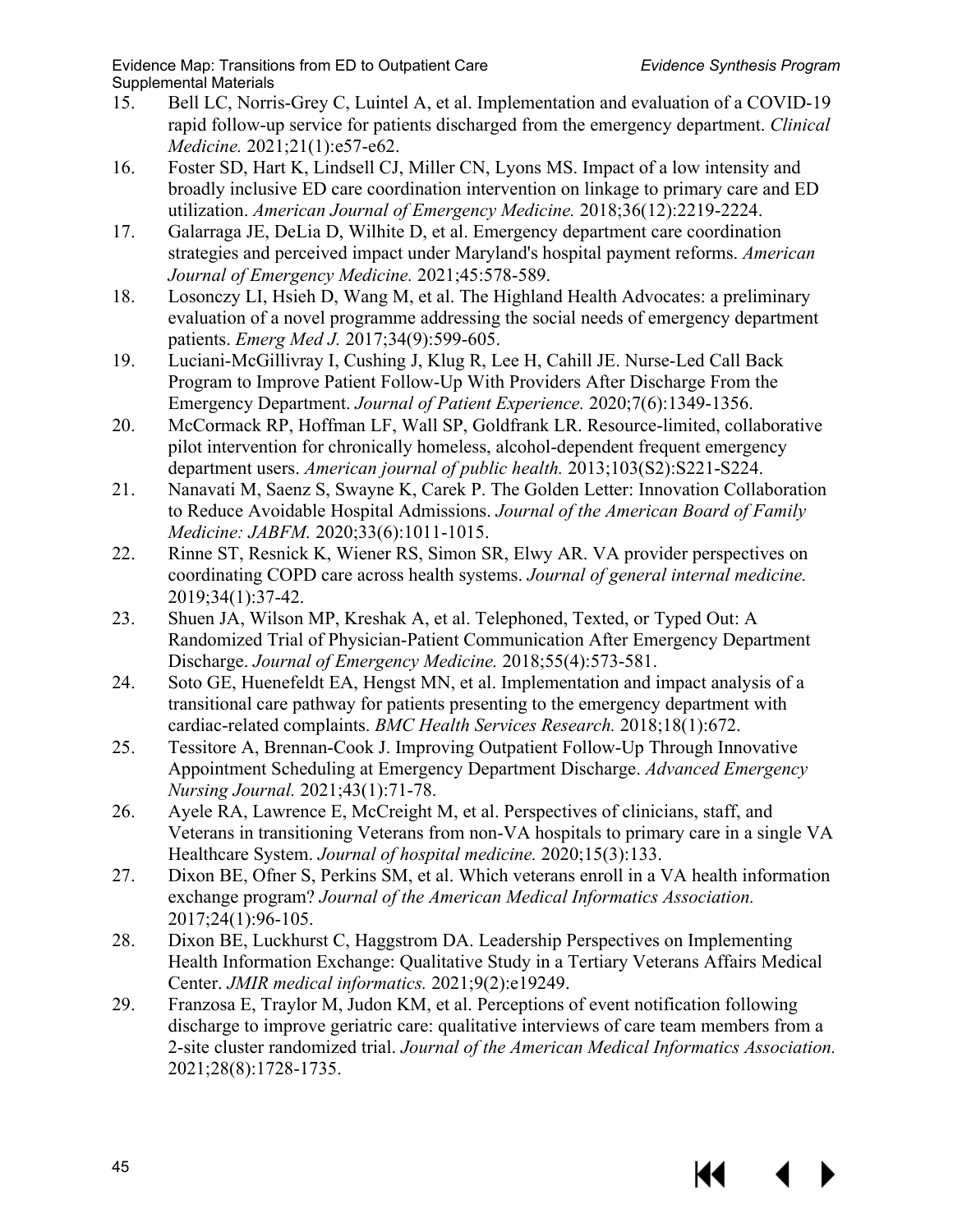KK

- <span id="page-47-14"></span><span id="page-47-9"></span><span id="page-47-2"></span><span id="page-47-1"></span><span id="page-47-0"></span>30. Martin TR, Gasoyan H, Pirrotta G, Mathew R. A National Survey Assessing Health Information Exchange: Readiness for Changes to Veterans Affairs Access Standards. *Perspectives in Health Information Management.* 2021;18(3).
- <span id="page-47-3"></span>31. Olmos-Ochoa TT, Bharath P, Ganz DA, et al. Staff Perspectives on Primary Care Teams as De Facto "Hubs" for Care Coordination in VA: a Qualitative Study. *Journal of General Internal Medicine.* 2019;34(1):82-89.
- <span id="page-47-5"></span>32. Pearson M, Karen B, Burgess MPPM A, Gale MS JA, Coburn PhD AF, Yousefian Hansen M. Health information exchange: a strategy for improving access for rural veterans in the Maine Flex Rural Veterans Health Access. 2016.
- <span id="page-47-10"></span>33. Altman R, Shapiro JS, Moore T, Kuperman GJ. Notifications of hospital events to outpatient clinicians using health information exchange: a post-implementation survey. *Informatics in Primary Care.* 2012;20(4):249-255.
- <span id="page-47-11"></span>34. Atzema CL, Yu B, Ivers NM, et al. Predictors of obtaining follow-up care in the province of Ontario, Canada, following a new diagnosis of atrial fibrillation, heart failure, and hypertension in the emergency department. *CJEM Canadian Journal of Emergency Medical Care.* 2018;20(3):377-391.
- <span id="page-47-6"></span>35. Chang L, Wanner KJ, Kovalsky D, Smith KL, Rhodes KV. "It's Really Overwhelming": Patient Perspectives on Care Coordination. *Journal of the American Board of Family Medicine: JABFM.* 2018;31(5):682-690.
- <span id="page-47-7"></span>36. Coe AB, Moczygemba LR, Ogbonna KC, Parsons PL, Slattum PW, Mazmanian PE. Low-Income Senior Housing Residents' Emergency Department Use and Care Transition Problems. *Journal of Pharmacy Practice.* 2018;31(6):610-616.
- <span id="page-47-4"></span>37. Cornell SD, Valerio MA, Krause T, Cornell J, Revere L, Taylor BS. Low Adherence to Post Emergency Department Follow-Up Among Hypertensive Patients With Medical Insurance. *Journal of Emergency Medicine.* 2020;58(2):348-355.
- <span id="page-47-12"></span><span id="page-47-8"></span>38. Flink M, Ohlen G, Hansagi H, Barach P, Olsson M. Beliefs and experiences can influence patient participation in handover between primary and secondary care--a qualitative study of patient perspectives. *BMJ Quality & Safety.* 2012;21 Suppl 1:i76-83.
- <span id="page-47-13"></span>39. Gettel CJ, Hayes K, Shield RR, Guthrie KM, Goldberg EM. Care Transition Decisions After a Fall-related Emergency Department Visit: A Qualitative Study of Patients' and Caregivers' Experiences. *Academic Emergency Medicine.* 2020;27(9):876-886.
- 40. High PM, Marks K, Robbins V, et al. State targeted response to the opioid Crisis grants (opioid STR) program: Preliminary findings from two case studies and the national crosssite evaluation. *Journal of Substance Abuse Treatment.* 2020;108:48-54.
- 41. Kahan D, Leszcz M, O'Campo P, et al. Integrating care for frequent users of emergency departments: implementation evaluation of a brief multi-organizational intensive case management intervention. *BMC Health Services Research.* 2016;16:156.
- 42. Lockman KA, Lee WH, Sinha R, et al. Effective acute care handover to GP: optimising the structure to improve discharge documentation. *Acute Medicine.* 2018;17(2):68-76.
- 43. Poremski D, Harris DW, Kahan D, et al. Improving continuity of care for frequent users of emergency departments: service user and provider perspectives. *General Hospital Psychiatry.* 2016;40:55-59.
- 44. Richards D, Meshkat N, Chu J, Eva K, Worster A. Emergency department patient compliance with follow-up for outpatient exercise stress testing: a randomized controlled trial. *Canadian Journal of Emergency Medicine.* 2007;9(6):435-440.